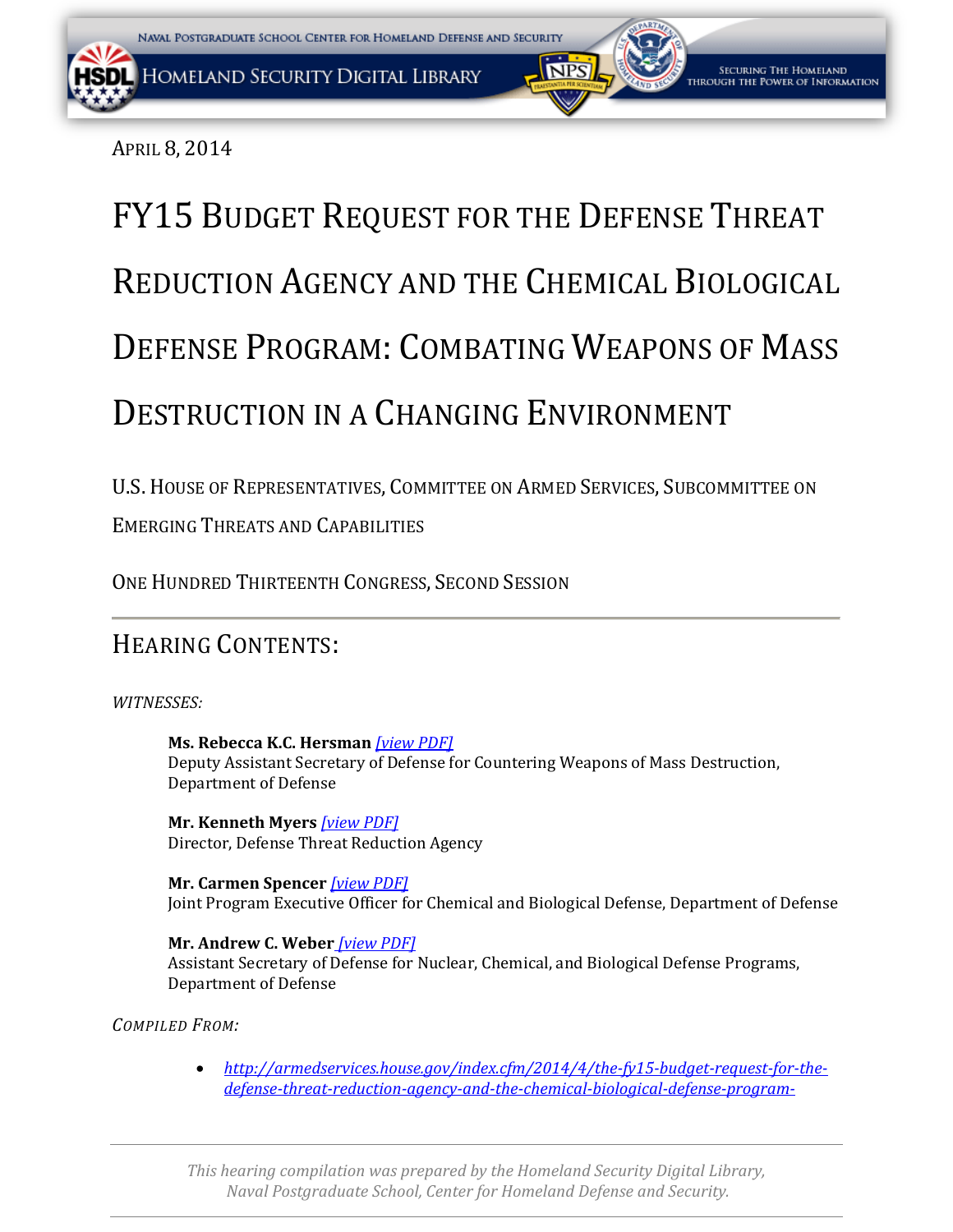*combating-weapons-of-mass-destruction-in-a-changing-global-environment*

*\* Please note: Any external links included in this compilation were functional at its creation but are not maintained thereafter.*

*This hearing compilation was prepared by the Homeland Security Digital Library, Naval Postgraduate School, Center for Homeland Defense and Security.*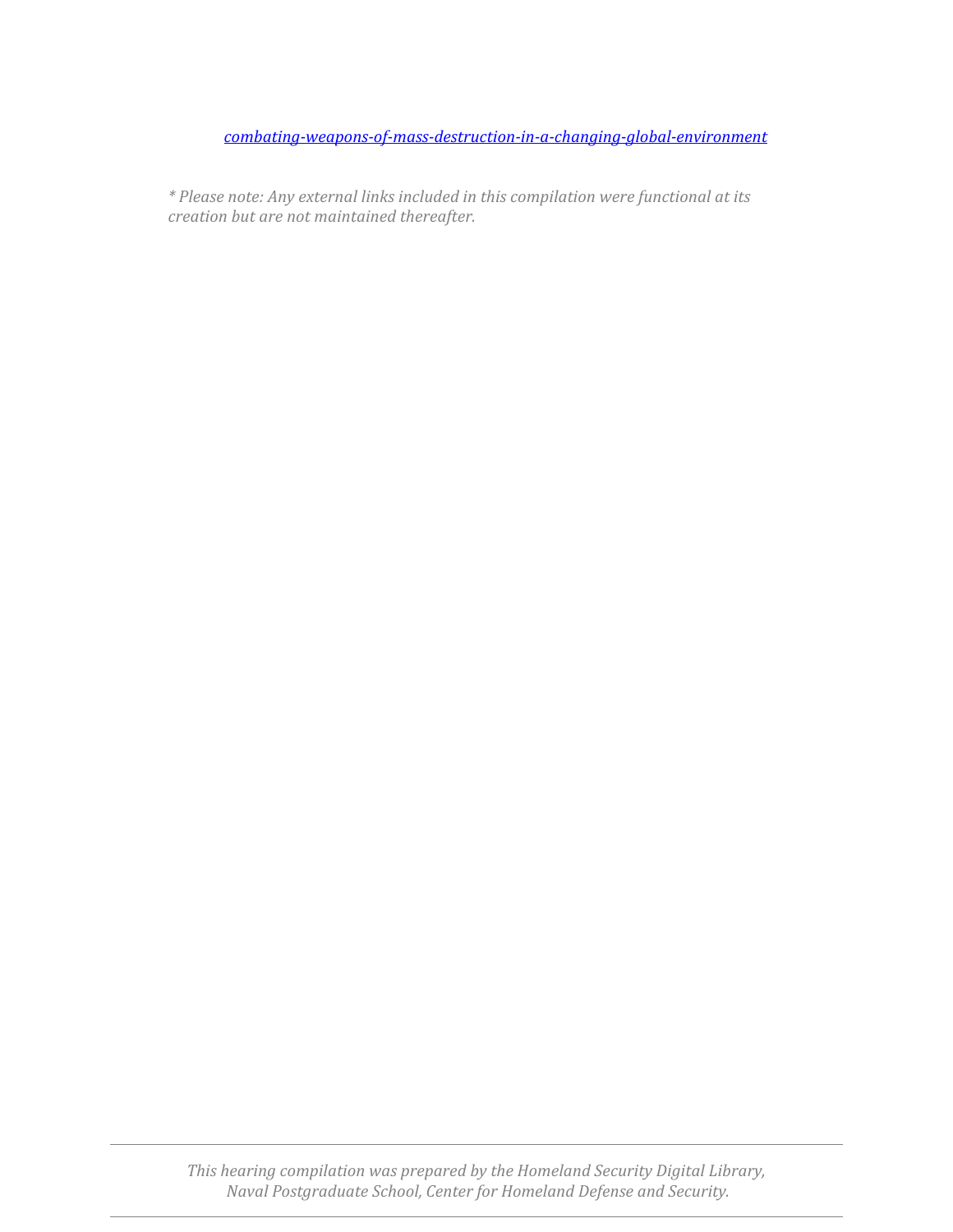<span id="page-2-0"></span>NOT FOR DISTRIBUTION UNTIL RELEASED BY THE HOUSE ARMED SERVICES COMMITTEE

STATEMENT OF

REBECCA K.C. HERSMAN DEPUTY ASSISTANT SECRETARY OF DEFENSE FOR COUNTERING WEAPONS OF MASS DESTRUCTION BEFORE THE HOUSE ARMED SERVICES COMMITTEE INTELLIGENCE, EMERGING THREATS AND CAPABILITIES SUBCOMMITTEE APRIL 8, 2014

> NOT FOR DISTRIBUTION UNTIL RELEASED BY THE HOUSE ARMED SERVICES COMMITTEE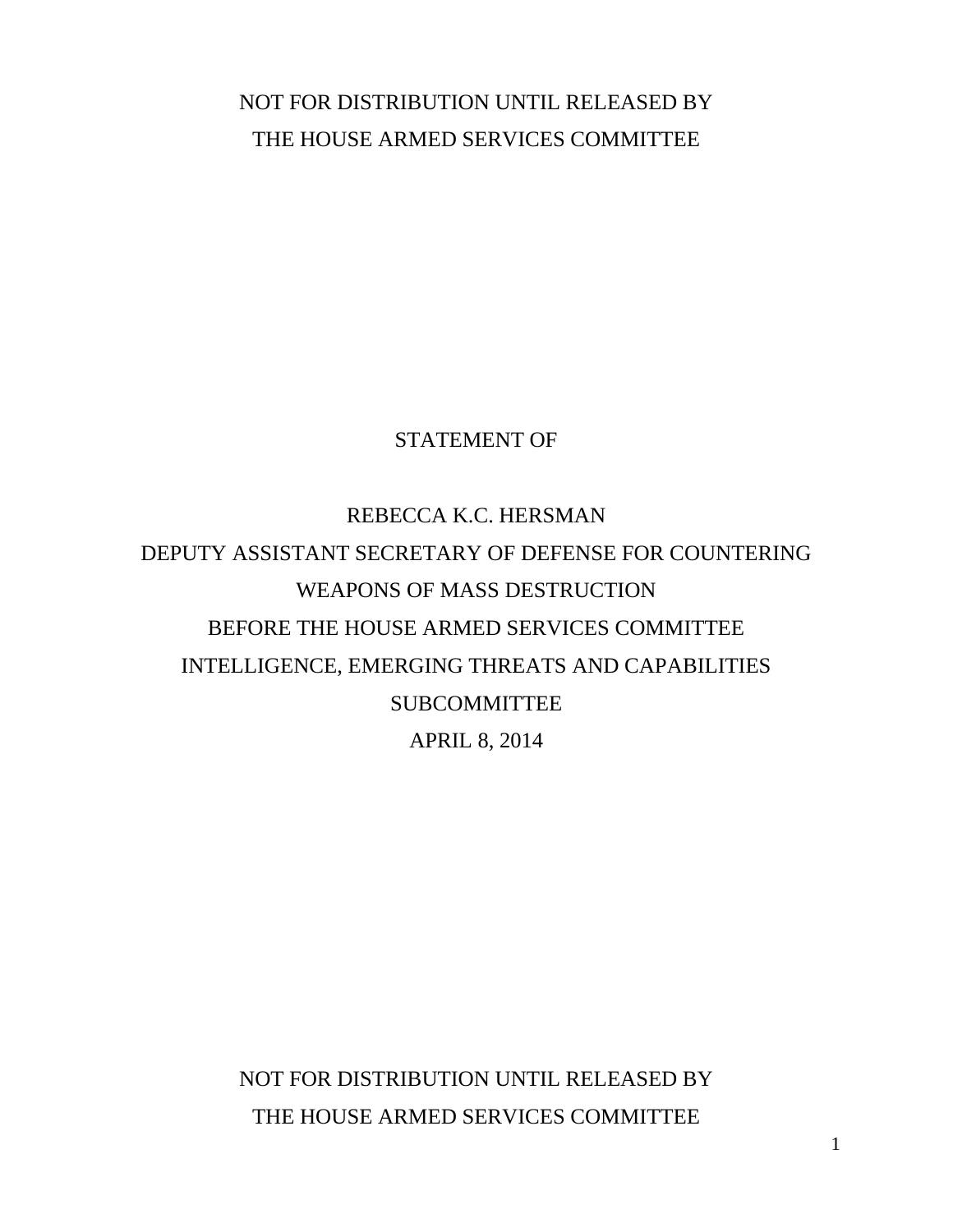#### **INTRODUCTION**

Chairman Thornberry, Ranking Member Langevin, and Members of the Subcommittee, I am pleased to testify today about several of our ongoing efforts to counter the threats posed by weapons of mass destruction (WMD). The pursuit of WMD and potential use by actors of concern pose a grave threat to the security of the United States as well as our allies and partners around the world. Throughout the Department of Defense (DoD), and in concert with our interagency and international partners, we are continuously innovating to counter new and evolving threats with military and civilian solutions to ensure that we are neither attacked nor coerced by actors with WMD. Today I will highlight several examples of these initiatives as they pertain to chemical, biological, and nuclear threats.

As the Deputy Assistant Secretary of Defense for Countering Weapons of Mass Destruction, I am responsible for establishing policies and guidance to protect U.S. and Allied armed forces against a chemical, biological, radiological, or nuclear (CBRN) attack from a State actor or terrorist. I also represent the Department's interests on counterproliferation and non-proliferation policy issues, including the Biological Weapons Convention (BWC), Chemical Weapons Convention (CWC), the Nuclear Non-Proliferation Treaty (NPT), the Proliferation Security Initiative (PSI), as well as the DoD Cooperative Threat Reduction (CTR) Program.

My office develops policy and guidance for the programs and activities of the DoD CTR Program, which is implemented by the Defense Threat Reduction Agency (DTRA), under the direction of Mr. Kenneth Myers. Mr. Andrew Weber, Assistant Secretary of Defense for Nuclear, Chemical, and Biological Defense Programs, provides acquisition guidance and oversight for DTRA's work. Mr. Carmen Spencer, the Joint Program Executive Officer for Chemical and Biological Defense, was instrumental in the development of the deployable hydrolysis technology that will be neutralizing the deadliest of Syria's chemical weapons. I am pleased to be here today with these colleagues, all of whom are integral to countering the threats that I will be addressing.

#### **COUNTERING TODAY'S GLOBAL WMD CHALLENGES**

A number of State and non-State actors continue to pursue WMD, posing a persistent threat to the security of the United States, as well as our allies and partners. In addition, the constant evolution of weapons, materials, tactics and technologies will continue to challenge our ability to deter, detect, and defend against these threats. Finally, the interconnectedness of global communities means that WMD threats can proliferate at the speed of an airliner, a missile, or even the internet. Countering such complex and dynamic threats requires flexible, innovative, and agile responses. Twentieth Century solutions are not sufficient to meet the WMD challenges of the Twenty-first Century.

Our military plays a large part in countering WMD, but we must consistently look beyond military solutions and take maximum advantage of the diplomatic and non-kinetic tools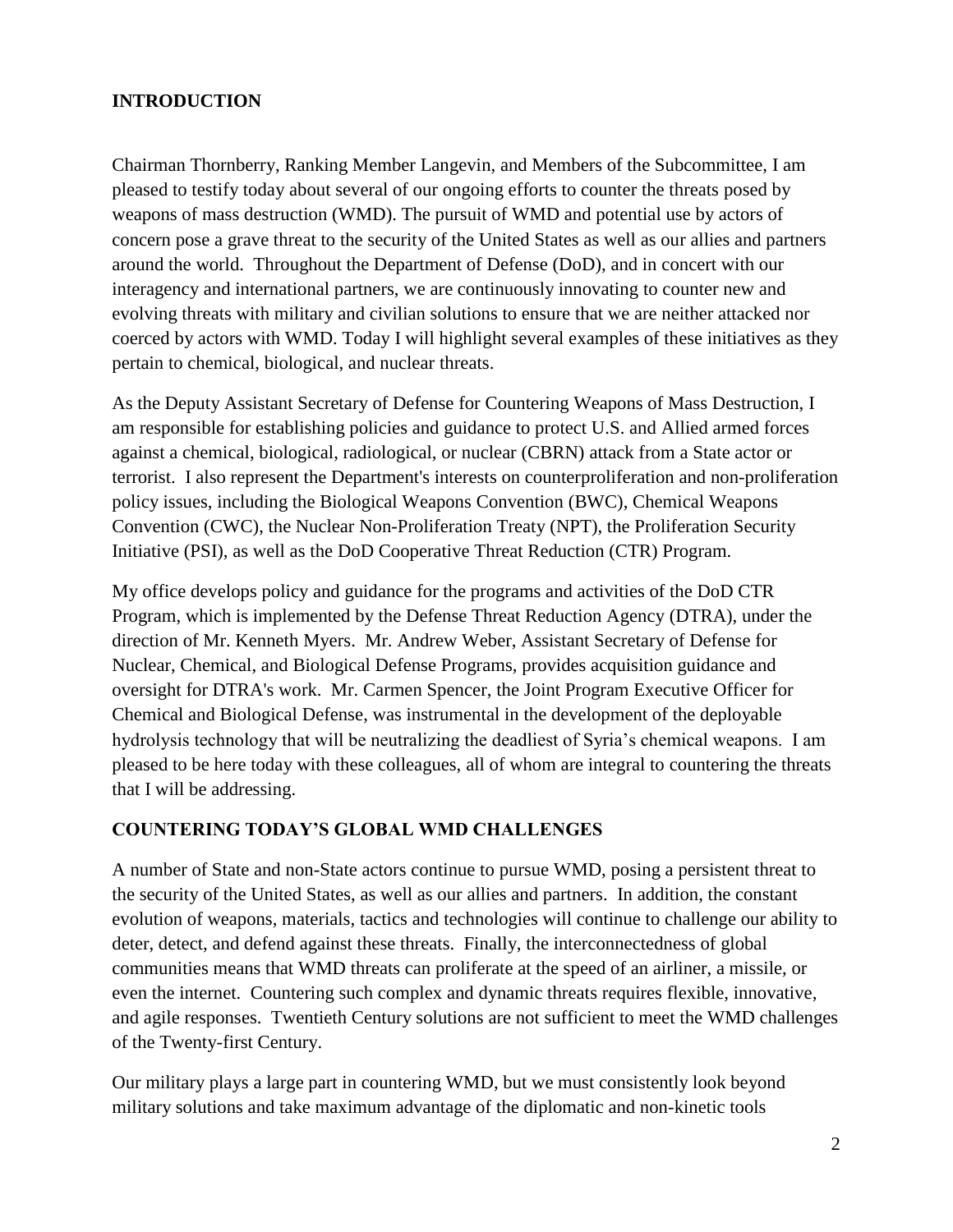available. Countering the proliferation or use of WMD requires flexible and agile responses, capable partners, as well as "whole-of-department," "whole-of-government," and even "wholeof-international-community" solutions. In these times of fiscal austerity, we must make full use of partnerships, contributing where we can and avoiding unnecessary duplication. Cooperation is a force multiplier, enabling swift and comprehensive action to respond to existing and emerging WMD threats.

#### **REDUCING CHEMICAL WEAPONS CHALLENGES**

The extraordinary effort to deal with Syria's chemical weapons (CW) program in the midst of an ongoing revolution, where many continue to strive to create a free and democratic Syria while their country is faced with instability, civil war, and an influx of terrorist elements, is a great example of how the U.S. Government and the international community are cooperating to rapidly address an emergent tangible threat.

As the crisis unfolded, the U.S. Government sought to reassure close partners and reduce the risk of cross-border proliferation of CW assets. We also began to work with Syria's neighbors to mitigate the risk to their populations from possible CW use near their borders. Anticipating the potential need for eliminating Syria's CW program led to the rapid development and acquisition of key capabilities, particularly with respect to transportable technology to neutralize bulk chemical agents.

After the August 21, 2013 use of chemical weapons by the Syrian Government against its population led to a threat of U.S. military intervention, the United States and Russia forged the September 14, 2013, Geneva Framework, which – together with United Nations Security Council Resolution 2118 and a concurrent decision by the Executive Council of the Organization for the Prohibition of Chemical Weapons (OPCW) – launched the international effort to eliminate Syria's CW program. UN Security Council Resolution 2118 and OPCW Executive Council decisions also established a verifiable and transparent process by which the Syrian Government agreed to the complete destruction of its CW program by June 30, 2014. Syria has since acceded to the Chemical Weapons Convention and submitted a formal declaration, with subsequent amendments, of their chemical weapons materials and production facilities.

This effort is unprecedented in scale, speed, and complexity. Although much remains to be done, it is extraordinary how much has already been accomplished through DoD, interagency, and international partnerships. In addition to the prudent planning that is part of DoD's genetic coding, the DoD Cooperative Threat Reduction (CTR) Program's Middle East determination facilitated new partnerships and collaboration across DoD's communities to support both civilian and military requirements to reduce CW proliferation risks in the region. The DoD CTR Program remains one of the leading programs partnering with the international community on chemical, biological, and nuclear security initiatives. The Program became the primary means through which the U.S. Government could provide funding, expertise, and resources to shape and implement the Syrian CW destruction plan spearheaded by the OPCW. The DoD has worked hard in recent years to ensure greater agility within the CTR Program to respond rapidly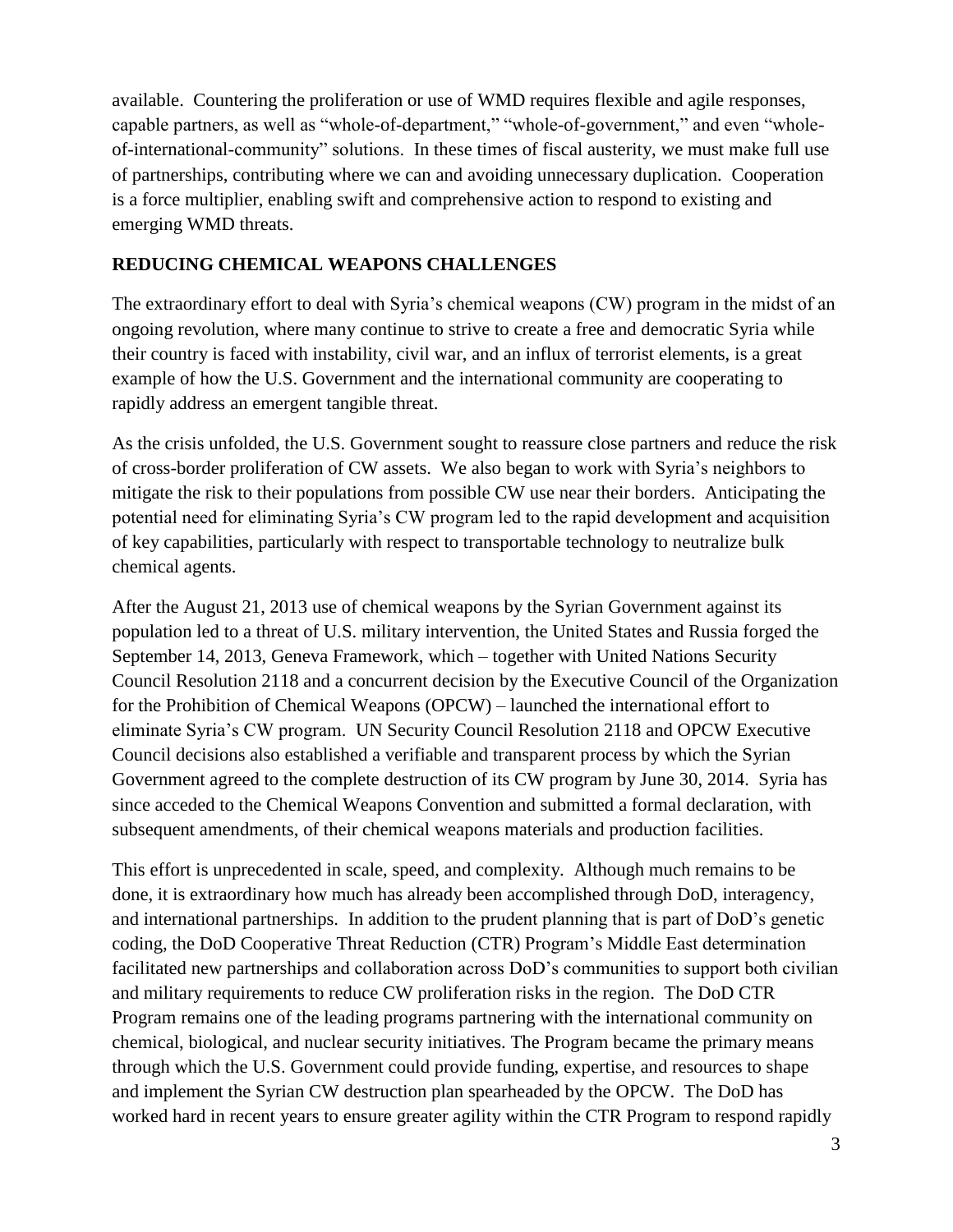to shifting requirements and threats worldwide. Syria represents the best example of these efforts, and Congressional support has played a significant role in enabling such success.

To date, the DoD CTR Program has allocated approximately \$160 million to support the Syria CW elimination effort, including by providing equipment to the United Nations/OPCW Joint Mission to facilitate the safe removal of the chemicals from Syria, as well as to support the vast majority of the effort to prepare, use, and eventually demobilize the Motor Vessel (M/V) CAPE RAY for the mission to neutralize Syria's most dangerous chemicals. Congressional action authorizing the DoD CTR Program's authority to accept contributions from foreign partners has enabled us to allow international partners to share the financial burden for these considerable efforts. In fact, in 2013 and 2014, the DoD CTR Program has received more than \$19 million in combined contributions from Germany, the United Kingdom and Canada to assist in our threat reduction efforts in Syria, Libya, Jordan, Iraq, and Georgia. We will continue to seek additional contributions from our international partners for these efforts.

Today, thanks to the tremendous efforts of so many contributors, Syria's CW program is on the path to elimination. The international coalition to remove and destroy the components of Syria's chemical weapons program is in place. Technical and policy experts within DoD have contributed to the OPCW's destruction and operational planning groups, offering their expertise on the safest and most efficient ways to conduct the mission. The maritime task force spearheaded by our Danish and Norwegian allies and supported by the United Kingdom, Finland, Russia, and China has enabled the removal from Syria of almost half of the chemicals associated with the Syrian CW program. The centerpiece of the U.S. contribution, the motor vessel (M/V) CAPE RAY, is ready to neutralize the most dangerous chemicals in the Syrian arsenal in a safe, secure, and environmentally sound manner. This maritime Ready Reserve Force vessel is outfitted with DoD's recently-developed Field Deployable Hydrolysis Systems (FDHS) and manned by the finest experts from our operational and technical communities. This unprecedented international effort demonstrates the ability of DoD, other U.S. departments and agencies, and our international partners to develop innovative solutions to complex problems. This type of creative, collaborative approach to a WMD challenge must become the norm.

Another CW elimination effort spearheaded by the Department and concluded this past year is the destruction of the chemical weapons stockpile that Libya's new government discovered after the ouster of Moamar Qaddafi. Following nearly two years of close cooperation with the Libyan Government, Libya announced in January of this year that it had completed destruction of its chemical weapons munitions. This success was due in large part to the DoD CTR Program's provision of approximately \$52 million in training, security upgrades, advice, equipment, and destruction support. The German Government also made a significant contribution to this effort by providing funds directly to the DoD CTR Program through our external contributions authority.

CW elimination efforts are critical not just in responding to today's crises, but to prepare to respond to future threats. Success in the destruction of the Libyan and Syrian CW programs will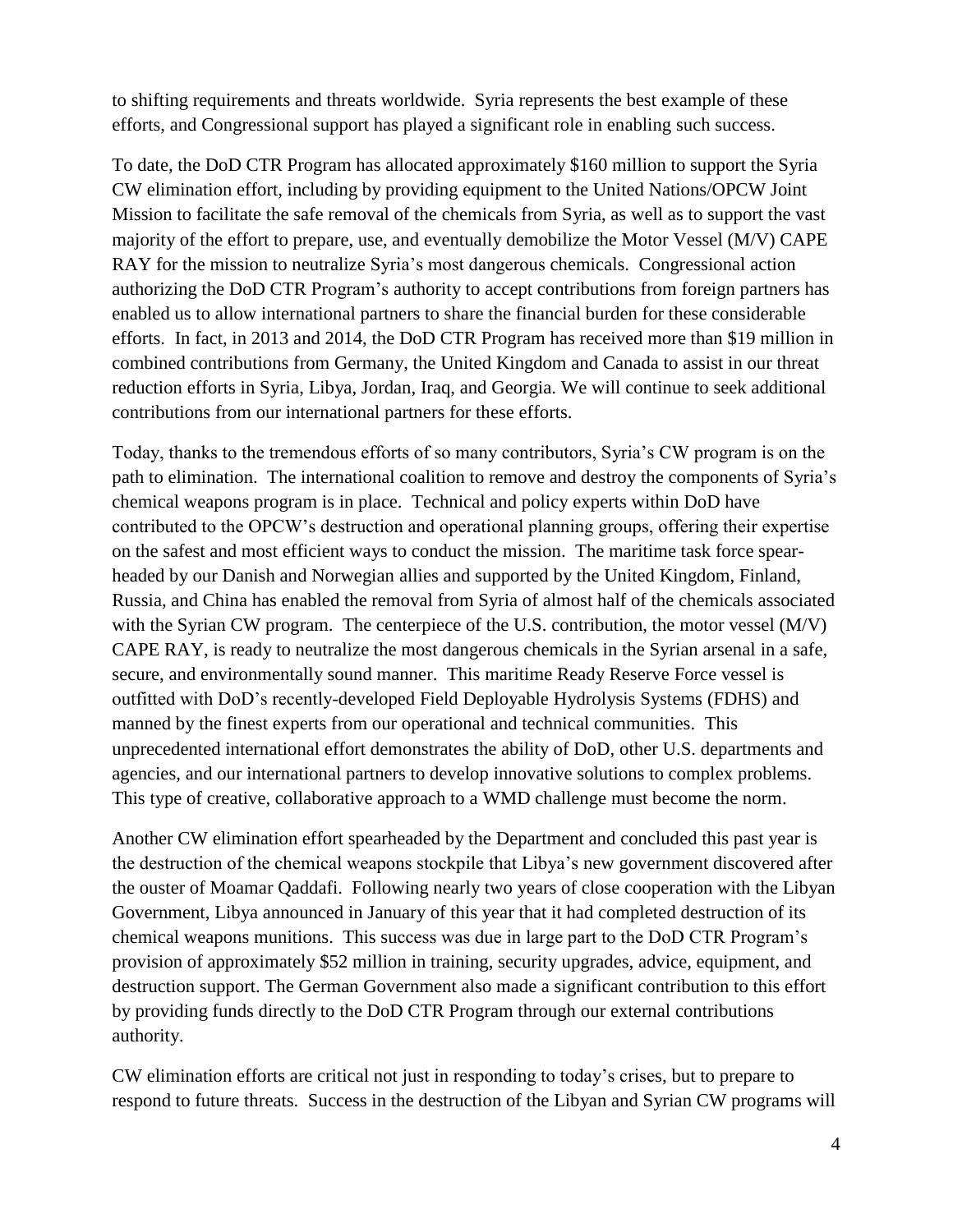not eliminate the WMD proliferation risks in the Middle East. Non-State actors interested in obtaining and using CW remain a concern to our forces and partners around the globe. We must continue to leverage the capabilities and partnerships we have established and are now better positioned to respond more effectively to the next challenges that emerge. It is important to recognize that many of these requirements were not, and could not have been, predicted in advance, but rather were addressed rapidly as they emerged.

The Syrian CW elimination effort is just one testament to how swiftly the whole of the U.S. Government, in coordination with the international community, can work together to solve complex challenges that threaten global security. As we look to two other high-priority counter-WMD issues – countering biological threats and enhancing global nuclear security – we are seeing similar payoffs from such national and international-level collaborations.

#### **REDUCING BIOLOGICAL AGENT RISKS**

Biological agents pose serious risks to the United States due to the emergence and spread of new pathogens and the rise of drug-resistant ones and the potential acquisition and use of biological agents by hostile State and non-State actors. These risks are further exacerbated by the globalization of travel and the food supply; the advancement and increasing accessibility of biological science capabilities; and the existence of unsecured pathogens of concern. These are all conditions that present increasing opportunities for hostile State and non-State actors to cause catastrophic strategic consequences.

The potential severity and complexity of biological incidents and the risks they can pose to our forces anytime, anywhere demands close attention both at the strategic and tactical levels. During the past year, we conducted what we have termed a "Bio Stock-take." Designed to develop longer-term, bio-specific strategic guidance for the department, this process has already informed our recently-released 2014 Quadrennial Defense Review (QDR). Specifically, the QDR highlights the confounding challenge of advancing biotechnology and the potential for use of agents that evade detection and countermeasures, and directs us to pursue global prevention, detection, and response efforts. Additionally, it directs us to help our allies and partners build capacity so they can join us in countering proliferation and use of WMD.

Also as a result of the stock-take, we have identified some key areas for further work, such as preventing strategic surprise, enhancing early warning, raising proliferation barriers, and engaging partners, all in support of a strategy to prevent and dissuade the malicious use of biological agents. Should prevention fail, however, we understand that we must be prepared to respond and mitigate threats from the use of biological agents quickly, and many of those capabilities will be discussed today by my colleagues representing the Chemical and Biological Defense Programs and DTRA. As was the case with the Syria CW challenge, holistic approaches that leverage interagency partnerships and international collaborations are the most efficient and pragmatic way to address the biological agent risks we face today.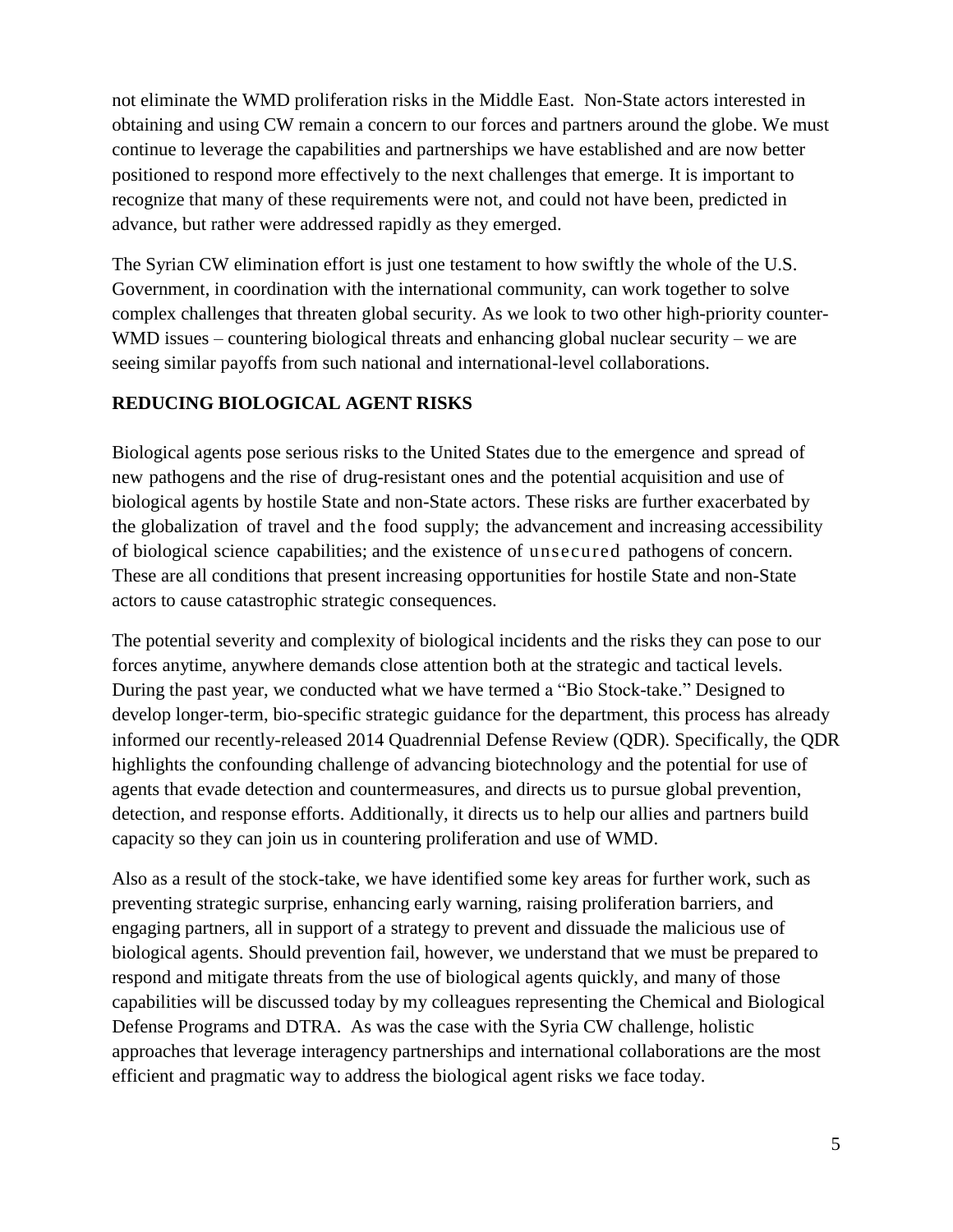Since prevention, detection, and response often rely heavily on public health infrastructure, harnessing the power of the international community to reduce biological risks is best done by building bridges between the security and public-health sectors. This approach is the lynchpin of the Administration's Global Health Security (GHS) Agenda, which outlines nine priority objectives for U.S. Government departments and agencies, and advances the goal of working with international partners to accelerate progress in improving capacity to prevent, detect, and respond to outbreaks of infectious disease threats, no matter the source. Although the Department of Health and Human Services is the U.S. lead for this Agenda, DoD supports the GHS Agenda through existing missions and activities, such as force health protection, threat reduction, and biodefense. These activities, resourced and conducted to meet DoD's military objectives, provide benefit toward the achievement of GHS Agenda objectives while we continue to prioritize capabilities that counter operationally significant risks to our forces.

One example of a DoD program that supports the GHS Agenda is the Chemical and Biological Defense Program, which develops and fields diagnostic devices that benefit both U.S. forces and GHS partners in improving detection of, and response to, infectious disease outbreaks. Additionally, it is developing several medical countermeasures and improved electronic surveillance tools that will enable better protection against, detection of, and situational awareness of infectious disease outbreaks, which support key objectives of the GHS Agenda.

We are also aligning our security mission with Public Health assets in new and robust ways that benefit both our forces and promote global health security. The Armed Forces Health Surveillance Center and the DoD Global Emerging Infections Surveillance and Response System, in partnership with the DoD OCONUS laboratories located strategically in six locations throughout the world, collaborate with international partners to improve capacity for disease prevention, detection and response through enhanced surveillance networks and diagnostic capabilities to facilitate better and earlier force health protection measures.

Finally, recognizing the potential risk of non-State actor-based threats, the DoD CTR Program is a key tool in our prevent strategy, as well as in supporting the security objectives of the GHS agenda. This program is specifically concerned with terrorist organizations that are seeking to acquire pathogens of security concern for use in biological attacks. To address the diverse and rapidly changing global biological threat, the Cooperative Biological Engagement Program (CBEP) has active engagements in Africa, South and Southeast Asia, as well as the Middle East. The CBEP is focused on enhancing partner countries' capability to identify, consolidate, and secure collections of pathogens of security concern as well as strengthening their capability to survey, detect, diagnose, and report rapidly and accurately biological incidents and outbreaks of pathogens of security concern. As an example of the holistic, whole-of-government approaches that CBEP is utilizing, the Program will partner with the Malaysian government, the Federal Bureau of Investigation (FBI), the Centers for Disease Control and Prevention (CDC), and U.S. academic partners this spring to conduct one of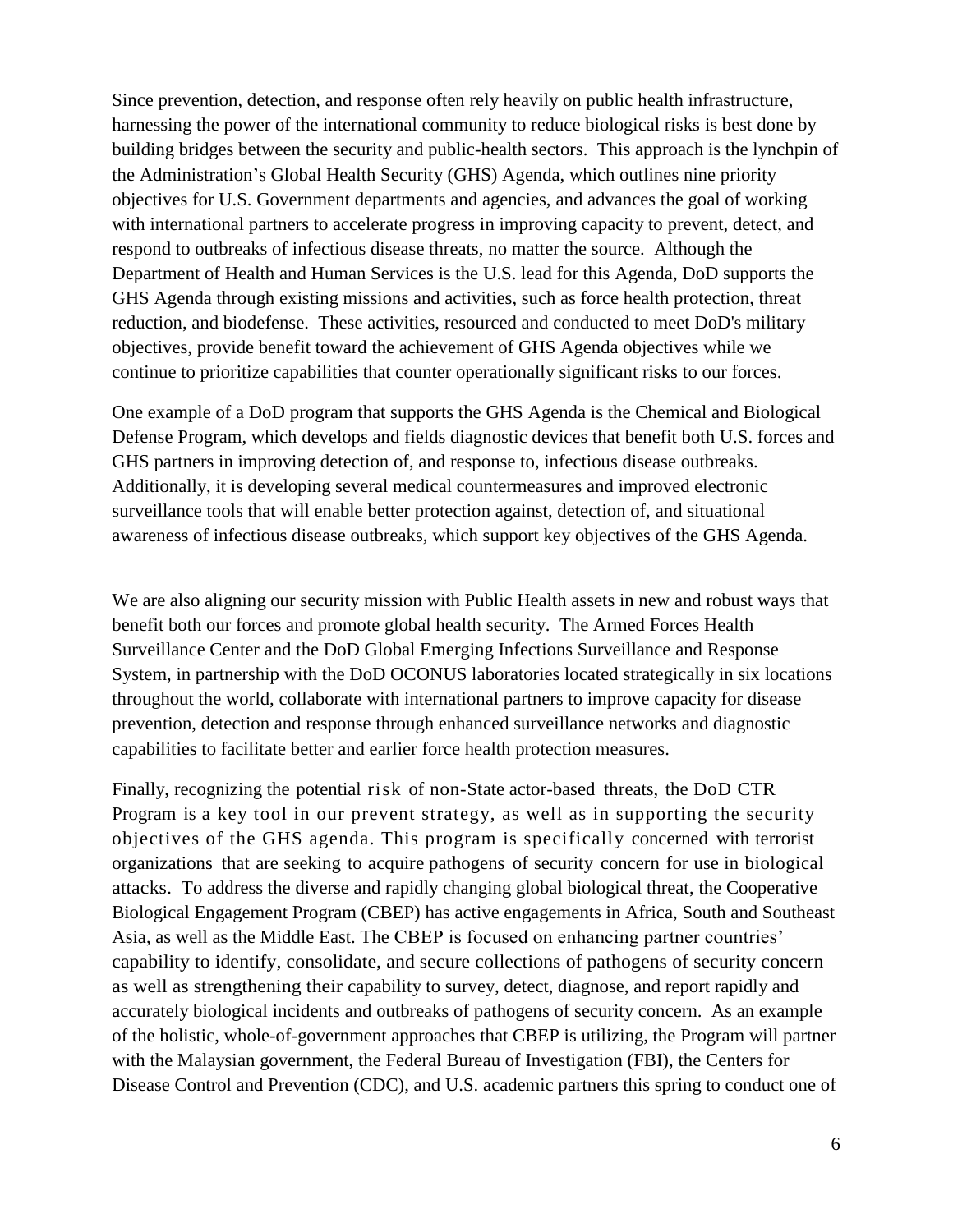a series of intersectoral workshops on building a robust bio-risk management system for Malaysia.

As we turn our focus to enhancing global nuclear security, the spirit of collaboration with our national and international partners has resulted in similar successes.

#### **REDUCING NUCLEAR THREATS**

Nuclear threats also remain a prominent concern. Unless arrested and reversed, the nuclear ambitions of countries like North Korea and Iran can imperil the interests of the United States and our allies and partners around the world, create instability, and increase the likelihood that other nations will seek to become nuclear-armed States. In addition, the growing number of nuclear-armed States increases the chances that terrorists may acquire nuclear materials, or even weapons.

The ongoing spread of advanced nuclear technology knowledge, potential new enrichment techniques, and improved weaponization also contribute to new types of challenges, especially when coupled with long-range ballistic missile and other delivery capabilities. Moreover, the global distribution of weapons-useable nuclear material in non-nuclear weapons States continues to provide additional opportunities for terrorists to obtain material to produce a nuclear weapon. Reports of insufficient security standards at some sites and continued nuclear-material trafficking demonstrate that threats are still present. The combination of vulnerable nuclear materials and non-state actors seeking to acquire WMD capabilities presents a grave threat to U.S. security and that of our allies and partners.

Preventing access to essential materials and technology significantly inhibits the ability of State and non-State actors to acquire nuclear capabilities. By reducing the availability and accessibility of weapons-usable nuclear materials worldwide, promoting a culture of security, and sustaining robust interdiction efforts, the nuclear ambitions of State and non-State actors will remain difficult to realize.

DoD is taking action to reduce nuclear threats by working with partner countries, in close coordination with the National Nuclear Security Administration (NNSA) and the Department of State, to secure nuclear weapons and vulnerable nuclear materials, contributing to the Nuclear Security Summit process, and by promoting global best practices in nuclear security.

The Nuclear Security Summit is a world summit that seeks to prevent nuclear terrorism around the world. The broad goals of the Nuclear Security Summit process are for participating countries and international organizations to come to a common understanding of the threat posed by nuclear terrorism, to agree to effective measures to secure nuclear material, and to prevent nuclear smuggling and terrorism. DoD also plays a role and has worked closely with interagency partners to support the Nuclear Security Summit process. Since the 2012 Nuclear Security Summit, DoD has participated in at least seven domestic exercises to increase capabilities in nuclear preparedness, response, recovery, and resilience. We intend to continue to conduct safe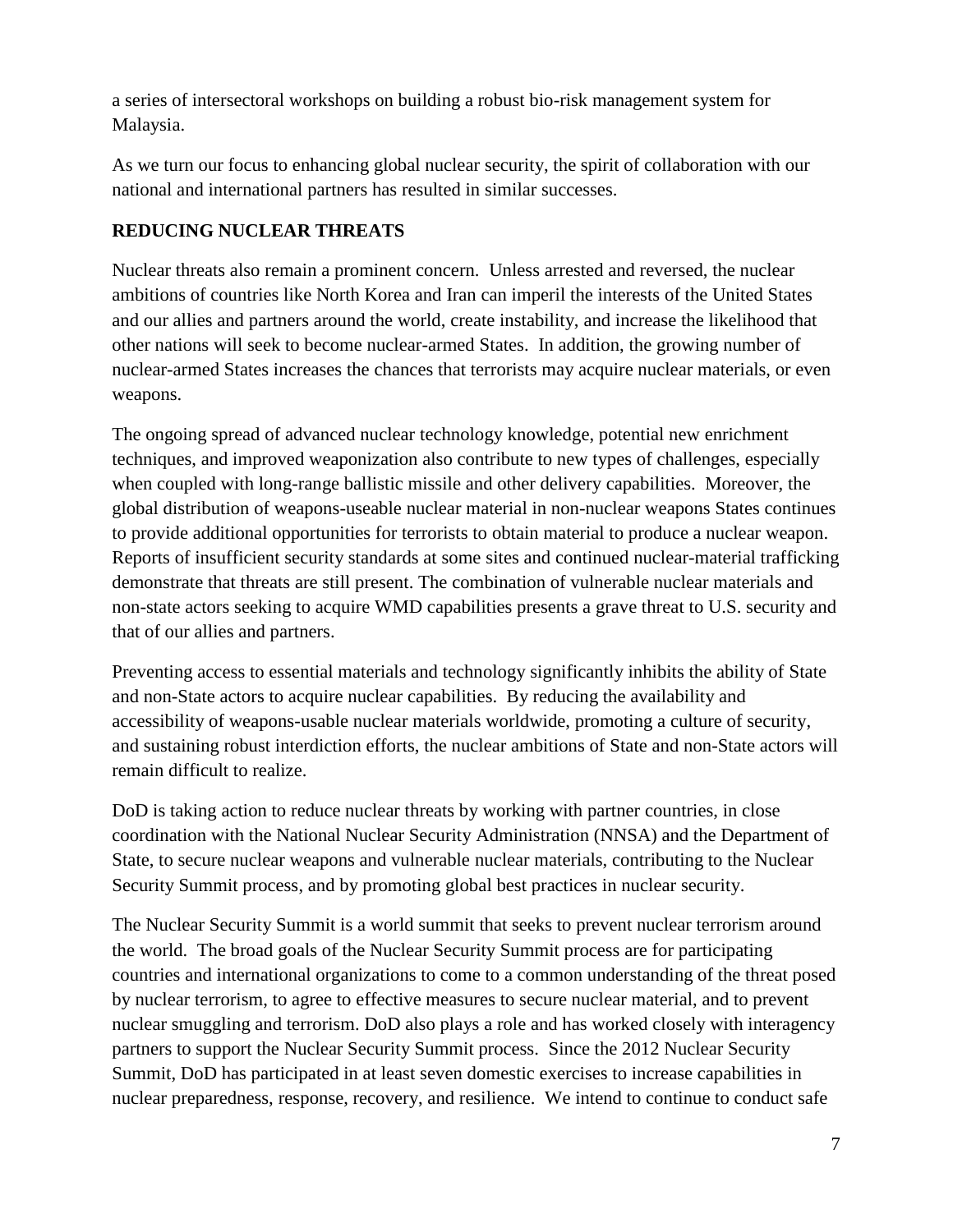and secure shipments of spent nuclear fuel containing highly enriched uranium for disposition and more secure storage, as well as modify casks to use to transport the fuel from submarines with unique reactor designs.

DoD will continue to build on its partnerships with other U.S. Government departments and agencies, support critical international organizations such as the International Atomic Energy Agency, and collaborate with countries that can contribute resources and expertise--all to help build a more robust, comprehensive global nuclear security system.

Although our goal remains to prevent proliferation and the loss or acquisition of nuclear material, components, or weapons themselves, DoD also will continue to work closely with U.S. interagency and foreign partners to enhance our crisis planning and capabilities for responding to a nuclear terrorism threat or incident. We recognize that successfully executing DoD's roles and responsibilities in the response to this type of crisis requires effective coordination with other U.S. government agencies and international partners. Our ongoing efforts will thus continue to focus on working with our partners to provide the capacity for a robust ability to respond to and mitigate this type of WMD threat or incident.

Consistent with other proactive steps we are taking to reduce WMD threats, we cannot wait for an act of nuclear terrorism before working together to improve our collective nuclear security culture, share our best practices, and raise our standards for nuclear security. Through its Global Nuclear Security (GNS) program, the DoD CTR Program is the Department of Defense's primary mechanism to support and implement President Obama's objectives for nuclear security, at a site-, country-, and global-level. The GNS program conducts projects and activities to increase the nuclear security of partner nations, including establishing Centers of Excellence and conducts technical exchanges with partner countries to enhance training capabilities. The program also works to decrease the vulnerability of nuclear weapons-usable material based upon the latest threat assessments.

Finally, even as we focus on the highest-priority nuclear threats, we must remain mindful of the potential for radiological dispersal and exposure devices that may become increasingly attractive to actors of concern. Although these devices do not generate the same destructive effects associated with nuclear weapons, they can produce significant health, psychological, and economic effects and increase the cost of addressing them due to the wide areas they may affect. DoD will continue to refine our planning and build partnerships to address this significant threat.

#### **ANTICIPATING FUTURE THREATS**

Despite progress over the last year, much work remains to ensure our continued security. Syria and other recent events have given us great insight into how we may have to look at problems differently, enabling us to prepare for and tackle these and other threats more effectively as they emerge. We will continue to manage the risks through close coordination and consultation with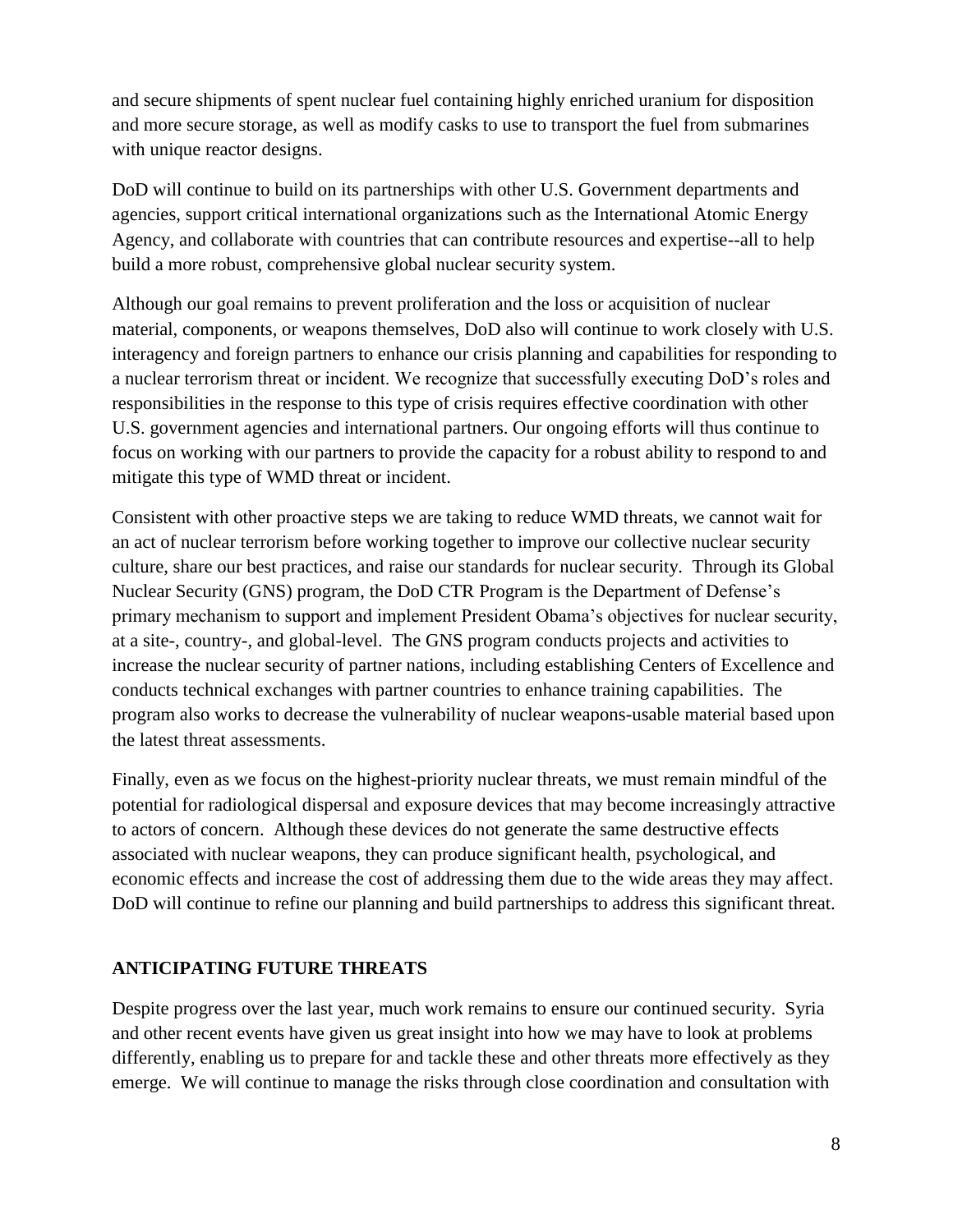the international community and, most importantly, we will remain steadfast in our commitments to innovation and cooperation with our allies and partners worldwide.

In the increasingly interconnected global environment, the threat from WMD extends well beyond State actors and we cannot take our eye off the terrorism risk. Although the threat to the Homeland from core al-Qa'ida has been degraded in recent years, there has been an increase in activity by other networks of like-minded extremists. The conflict in Syria is generating new extremists who could eventually turn their attention elsewhere if they are not confronted by the United States, our allies, and our partners. As the diffusion of threats continues, the challenges we face will only increase as terrorist networks continue to demonstrate interest in obtaining WMD. We must continue our vigilant efforts to prevent the proliferation of WMD, including by expanding adherence to international agreements and norms, dismantling State programs where possible, and interdicting transfers when necessary.

Our Countering WMD efforts center on preparing and posturing our military to address future challenges that may emerge and escalate quickly. DoD's Countering WMD strategy also places a premium on enhancing efforts to prevent threats and reduce risks before our homeland, citizens or interests can be threatened. Prevention, detection and intervention are all areas that require the sustained involvement in Proliferation Security Initiative (PSI).

Since PSI began in 2003, it has had a real, practical, and significant impact on interdiction. From the beginning, DoD has played an important role by serving as the U.S. Government lead in the Operational Experts Group (OEG); supporting PSI-related exercises and other engagements; and providing technical advice and assistance to endorsing nations as appropriate. These exercises demonstrate the will of the PSI community to take action to prevent and, if necessary, to stop illicit shipments. PSI is a vital part of the international tapestry of countering WMD programs that enhance global security, and is another example of how the whole–of-government, working in collaboration with the international community, can affect meaningful progress in combatting the threat of WMD.

We must bring these programs I have described and other solutions to bear as new challenges surface, leveraging partnerships and lessons learned to respond quickly and decisively. I thank you for your support for our Fiscal Year 2015 budget request and look forward to our continued partnership.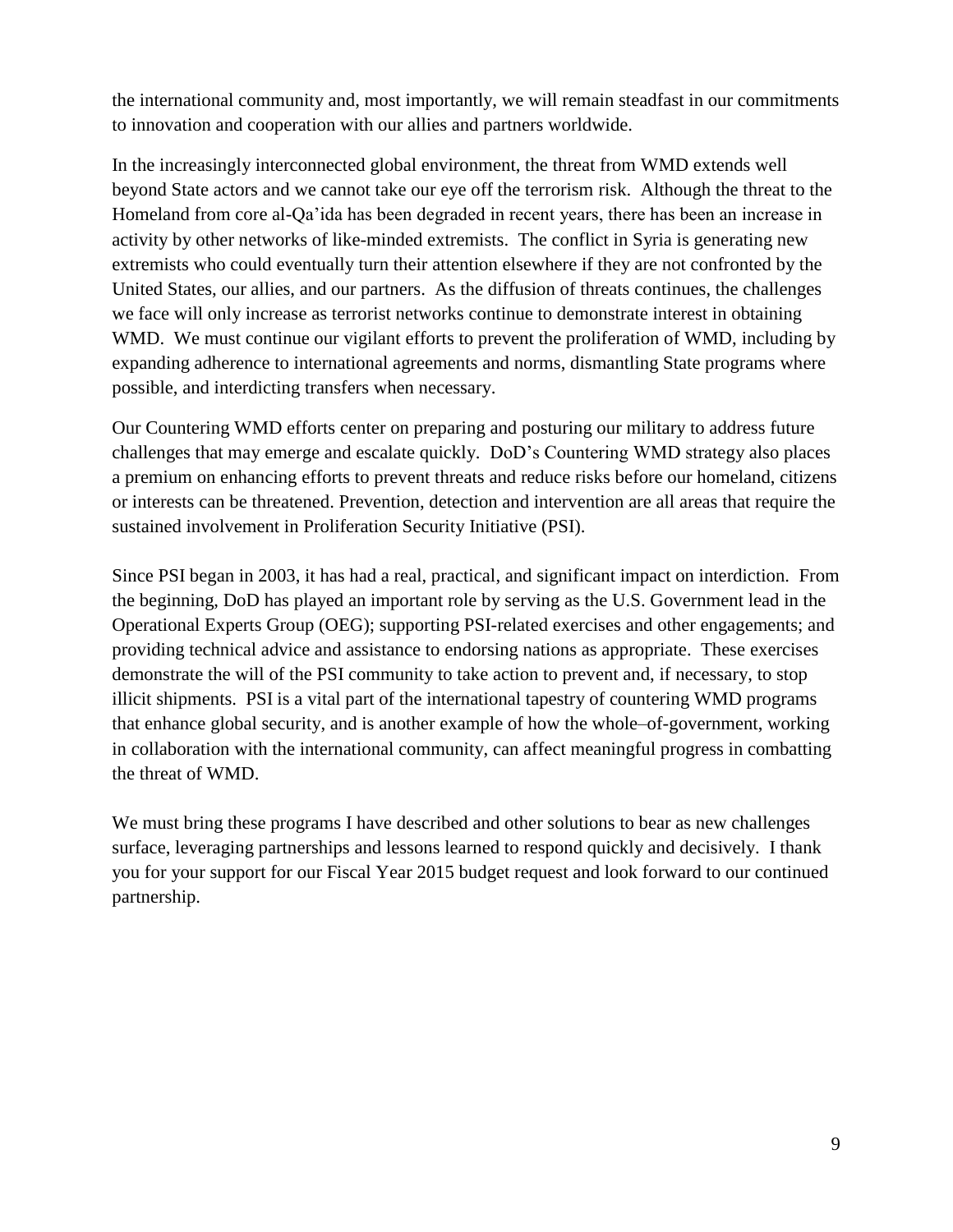Not for Public Release until Approved by the House Armed Services Committee

<span id="page-11-0"></span>Statement of Mr. Kenneth A. Myers III Director, Defense Threat Reduction Agency And Director, U.S. Strategic Command Center for Combating Weapons of Mass Destruction On

The FY15 Budget Request for the Defense Threat Reduction Agency and the Chemical Biological Defense Program: Combating Weapons of Mass Destruction in a Changing Global Environment

Before the

Intelligence, Emerging Threats and Capabilities Subcommittee Committee on Armed Services United States House of Representatives

# 8 April 2014

Not for Public Release until Approved by the House Armed Services Committee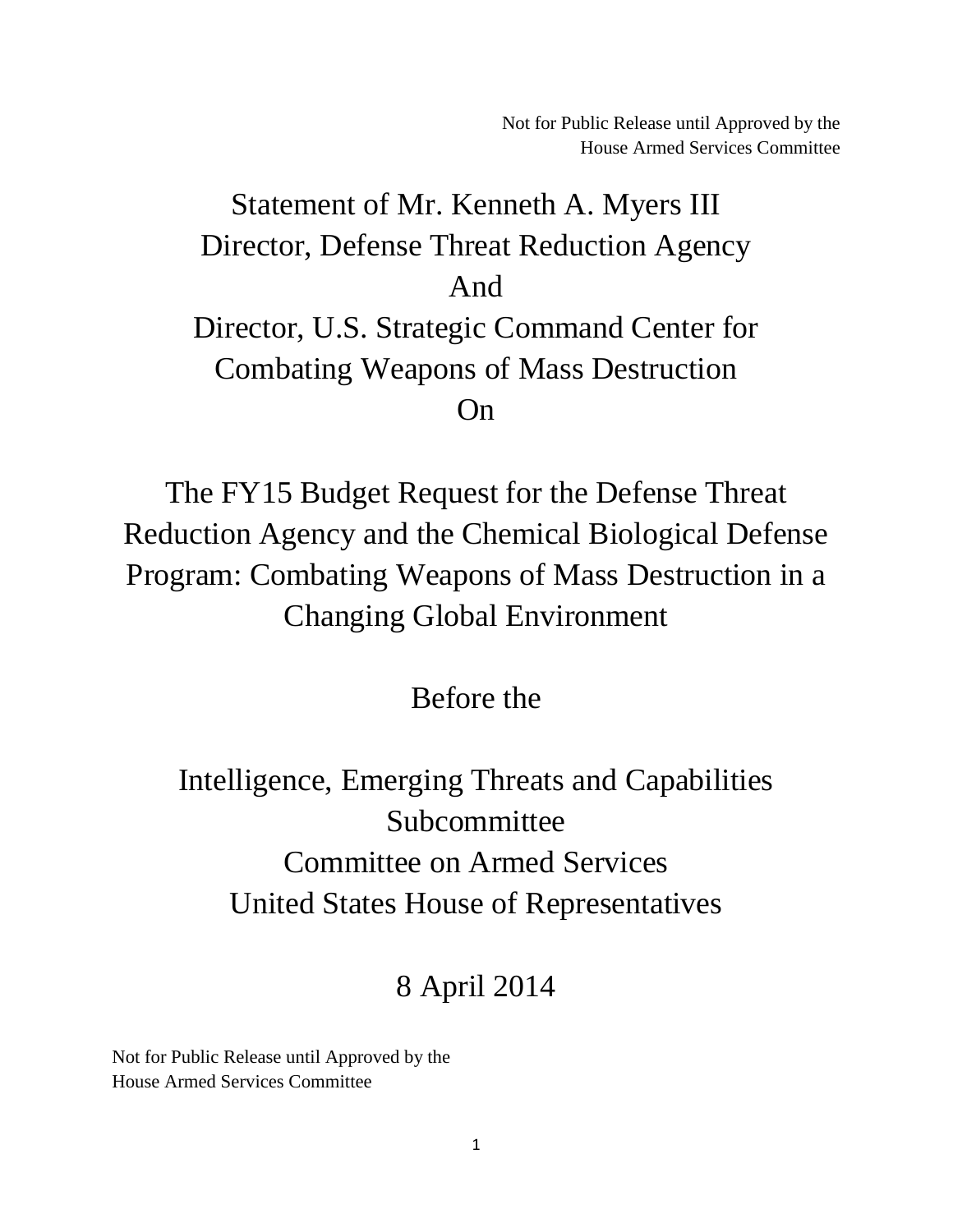## Director Kenneth Myers HASC Testimony April 8, 2014

Chairman Thornberry, Ranking Member Langevin, and Members of the Subcommittee, it is an honor to be here today to share with you the work being done to counter the threats posed by the proliferation and use of weapons of mass destruction (WMD). There are three entities co-located at our facilities at Fort Belvoir: the Defense Threat Reduction Agency (DTRA), the United States Strategic Command Center for Combating Weapons of Mass Destruction (SCC-WMD) and the United States Strategic Command Standing Joint Force Headquarters for Elimination (SJFHQ-E). Each one of these entities has different mission areas, authorities, requirements, and funding, but they are all located together and intertwined in order to leverage expertise from each other and coordinate efforts. These three entities, as one Team, are engaged in nonproliferation, counterproliferation and consequence management missions throughout the world -- addressing the full spectrum of WMD threats.

#### Why We Exist- The Threat

Our combating weapons of mass destruction (CWMD) efforts are driven by the threats we face today. A terrorist attack utilizing WMD can result in enormous loss of life, negatively impact economies, constrain national budgets, create political unbalance in geographic regions, and most certainly promote additional proliferation and terrorist activity around the world.

Our mission is further complicated given the complex nature of countering weapons of mass destruction. During the Cold War, most of our focus was on nation states. We were worried about huge stockpiles of nuclear, chemical, and biological materials. And while there is no question that these stockpiles are still a threat today -- and some of my testimony will describe our efforts in these areas -- the more difficult area for us to track and address is terrorist acquisition of WMD materials that can be modified, grown, or enhanced for use as a weapon. The footprint is smaller in these cases, harder to track and thus harder to find and disrupt. We are not talking about huge factories or facilities in most of these cases; sometimes it is a small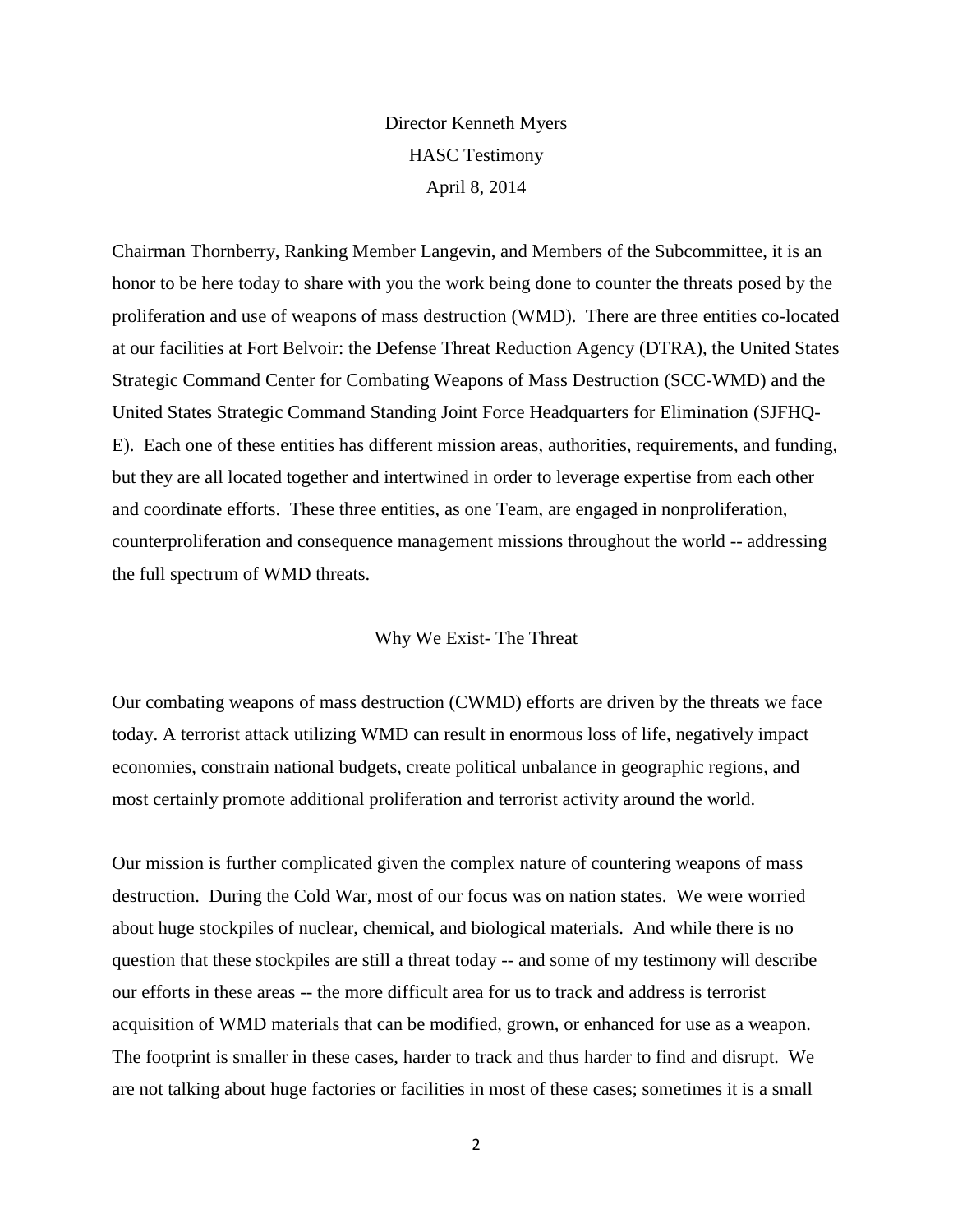laboratory that could fit inside a bathroom. Given this reality, no region of the world is impervious to potential chemical, biological, radiological or nuclear threats.

Our focus is to keep WMD out of the hands of terrorists and other enemies by locking down, monitoring, and destroying weapons and weapons related materials. We also assist Combatant Commanders with their plans and responses to WMD events and develop and deliver cuttingedge technologies to assist with all of these endeavors.

#### Who We Are

There is no other country or government that is focused on combating weapons of mass destruction 24 hours a day, 7 days a week. Every day, 2000 people from our organization come to work in locations around the United States and around the world focused on one thing, and that's safeguarding the American people against these threats. Our success is determined by what didn't happen –what we prevented, what we helped to interdict, what we eliminated, what we mitigated, and how prepared we are to respond. That is the basis of the shield that we can provide across the full threat spectrum -- chemical, biological, radiological, nuclear and high yield explosives (CBRNE).

Regardless of the time or day, our building is buzzing with activity and with a diverse and remarkable collection of talented workers. As you enter our building and walk through the hallways, you encounter personnel with highly advanced technical degrees and skills related to physics, chemistry, microbiology, and nuclear engineering. They are working right alongside those with expansive experience with program management, logistics, planning, special operations, targeting and military operations. Our operation is often described as unique in this way, and it is true.

The reason why is simple. Subject Matter Experts in the WMD field are highly specialized and hard to find. There simply are not enough experts to adequately staff the Services and Commands. And even if you did, you would not have the right type of coordination and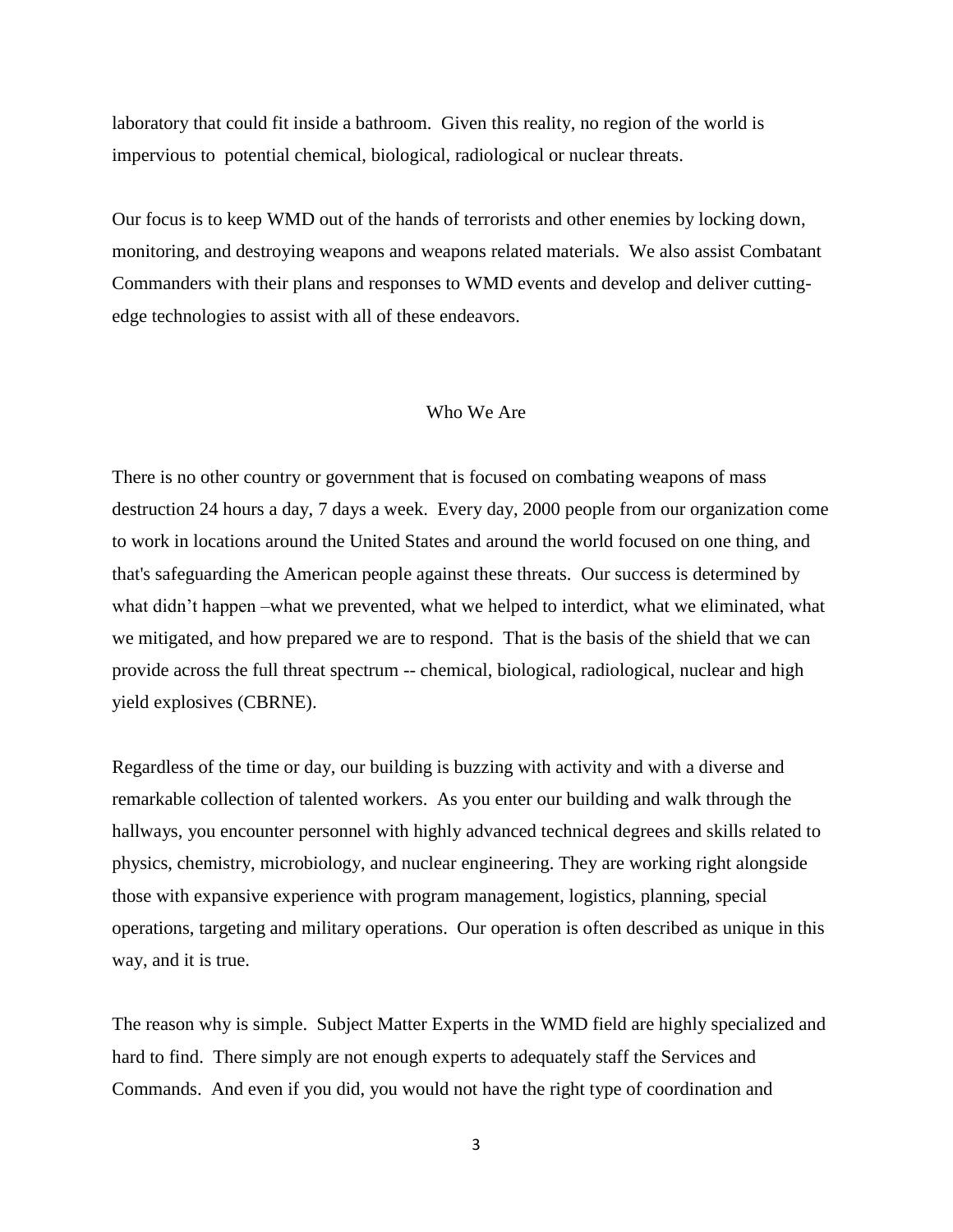synchronization which is critical for WMD planning. The most effective way to utilize this expertise is to locate it in one place and provide efficient communication channels for collaboration.

One of the reasons we are successful is because of the breadth of services that we can provide. We combine our operational side of the house with our research and development side focusing all our assets on the issue at hand. Let me give you an example, when a Command or other customer calls into our Operations Center a watch officer takes the call. This officer represents the whole Team, the operations side, planning, and the research and development side of the house. The watch officer's job is to stay abreast of what is taking place throughout the Agency/Center and be able to quickly leverage the diverse expertise on our staff. If the watch officer recognizes that there's some technical complexity to the question, they will go straight to our Technical Reachback personnel. The whole process literally takes seconds. And throughout the response process, operational and technical subject matter experts are engaged. This set-up allows us to fully answer questions from all aspects of a WMD problem, anticipate the needs of the various Commands and special customers, and properly prepare in case there is any followup. Timing is critical when dealing with WMD and our Operations Center is organized for collaboration and time sensitive requests. Last year we responded to 947 Technical Reachback requests from our customers.

#### How We Are Structured

As a Combat Support Agency, we are available 24 hours a day, seven days a week, to support the Combatant Commanders and Services in responding to any WMD threat. This requires us to not only address current needs but also to anticipate future threats to our warfighters. In our Defense Agency role, we manage a research and development portfolio to develop tools and capabilities. In fact, DTRA provides the Special Operations Command with all of their counter proliferation Science and Technology. As a USSTRATCOM Center, we support USSTRATCOM's synchronization of Department of Defense planning efforts to counter weapons of mass destruction. And the complementary Standing Joint Force Headquarters for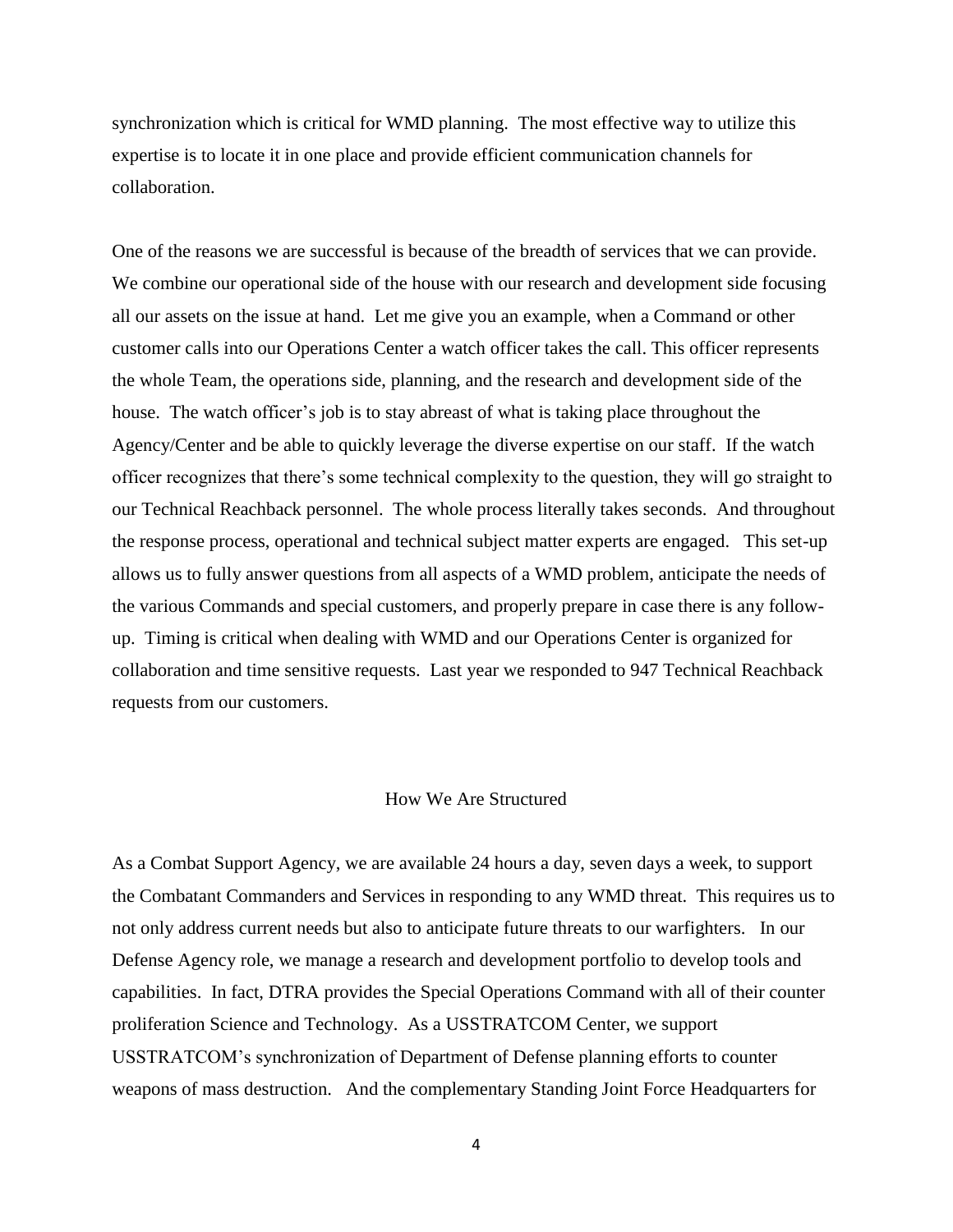Elimination provides both steady state CWMD planning support and can be deployed to provide direct operational support for US Military task forces in hostile environments.

While I am pleased to walk through individual programs with the Committee members and their staff, I would like to use my testimony today to highlight four real-world examples of our activities and the roles that different parts of our Team played in these challenges.

#### Syria

Beginning in 2011, we began looking at ways to address the CWMD challenges in Syria. The U.S. Government (USG) and international community were alarmed by the continuing civil war in Syria and particularly concerned about the threats of chemical weapon use and proliferation. DTRA's CWMD planners and intelligence officers worked closely with USCENTCOM to evaluate the WMD threats and options for the destruction of these weapons and materials. This analysis was coordinated with DTRA's research and development directorate who began the process of evaluating technologies to destroy these materials. Our Technical Reachback personnel provided modeling and analysis of the potential threats we faced. We were even able to utilize our expertise and knowledge of treaty implications to help shape and steer the Department's actions to respond. And, our Team led the synchronization effort within the Department of Defense and across the interagency to bring the right expertise to the technology review. This was truly a Team effort that allowed us to utilize our capabilities and expertise.

The conclusion that we came to was that we simply did not have a good way to get rid of bulk chemical agents in a foreign land, in particular hostile environments where we did not have a cooperative relationship. After reviewing a number of options, we were the first organization to invest in a prototype Field Deployable Hydrolysis System (FDHS), a capability that is suitable for the destruction of industrial quantities of bulk chemical agent. The FDHS was developed in fewer than six months and was designed to be transportable for rapid deployment in a variety of environments.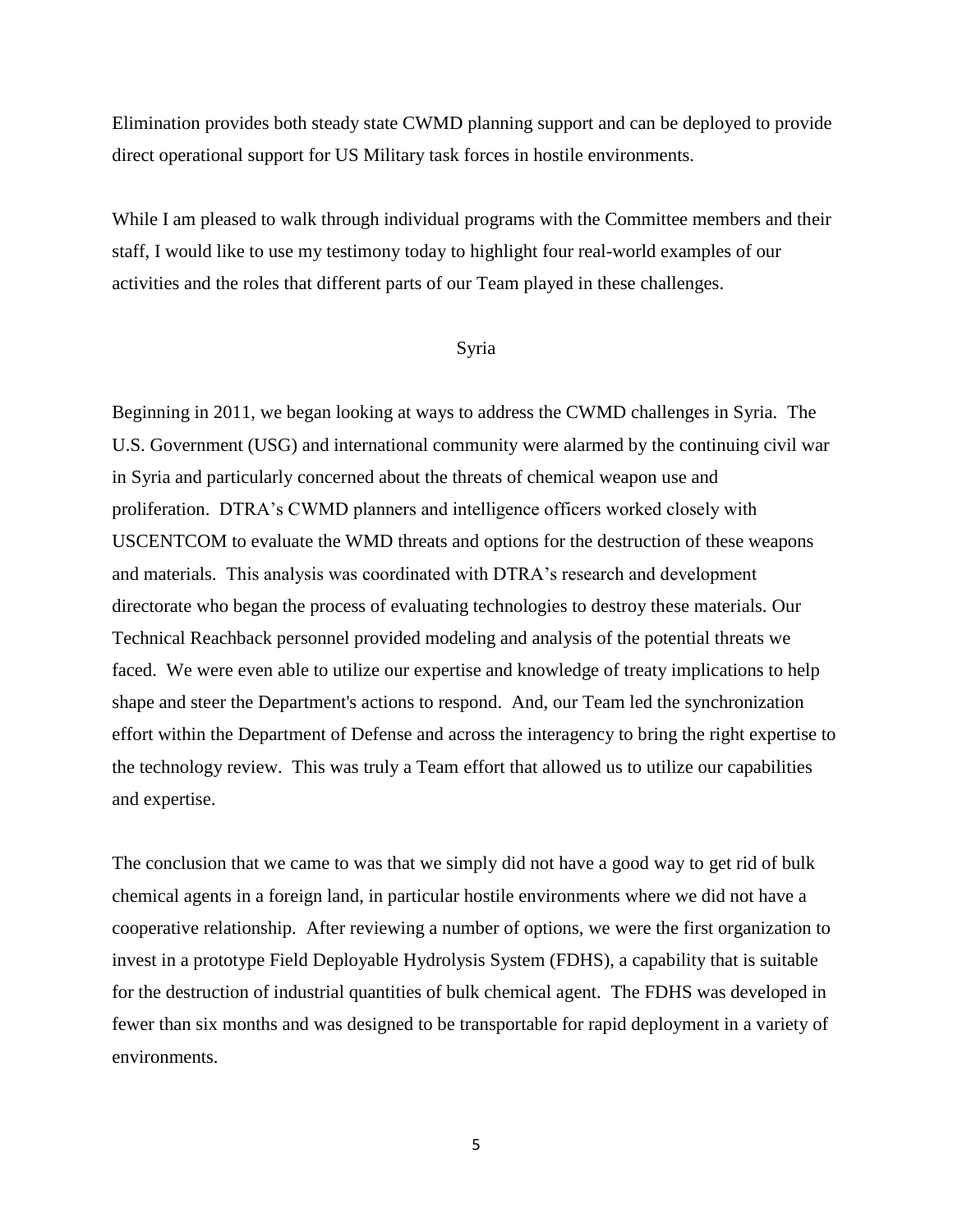The Syrian chemical attacks on 21 August 2013 were a turning point for the international community. DTRA planners provided technical expertise to Department of State and White House-led diplomatic efforts at every step, including the seminal meetings between Secretary Kerry and Russian Foreign Minister Lavrov in Geneva. After the U.S.-Russia Framework and Syria's accession to the Chemical Weapons Convention, DTRA's Nunn-Lugar program was prepared to support the extremely rapid effort to destroy Syria's declared chemical materials. The Nunn-Lugar program provided the Joint (UN/OPCW) Mission with the majority of the logistics equipment to move chemicals out of Syria.

When the international community failed to identify a nation willing to host destruction operations for the most dangerous chemicals, a full court press was employed to develop a shipbased destruction option with only 60 days from the word "go". And with full cooperation across the interagency and Commands, we were able to deliver a sea-based destruction capability. I am proud to say that the Motor Vessel Cape Ray, the ship that houses the two fielddeployable hydrolysis systems, stands ready to begin destruction of a large portion of these chemicals once the materials are taken out of Syria.

#### Building Partner Capacity

I would also like to share with the Committee our efforts to build partnership capacity in the countries surrounding Syria. It was clear in 2012 that the countries neighboring Syria both wanted and needed improvements to their military and civilian response sectors to counter the possible illicit WMD-related trafficking coming from Syria. Beginning in 2012, DTRA started working with USCENTCOM and the whole of the US Government to build the CWMD capacity of the Governments of Jordan, Turkey, Iraq, and Lebanon. In these countries, to varying degrees we train, equip, and exercise with the military and civilian sectors so they can address nonproliferation, counter-proliferation and consequence management issues.

One of our biggest projects is in Jordan which has hundreds of thousands of refugees from Syria. The Jordanians are concerned about Syrian WMD coming across its borders along with the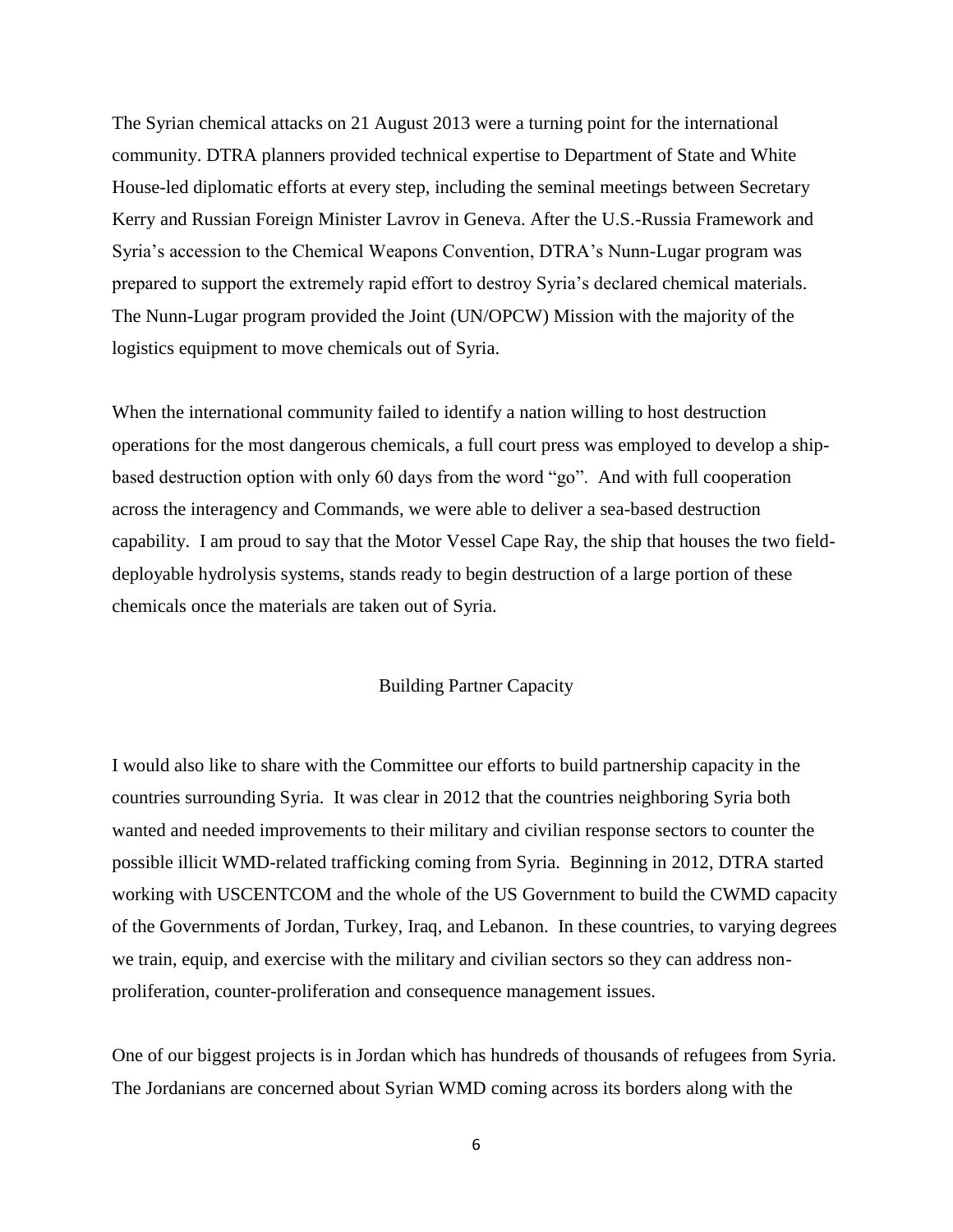refugees. Working with USCENTCOM and our inter-agency partners, DTRA's Nunn-Lugar program is building a 247 mile long security system that runs along the northern and eastern border. To put this in perspective, 247 miles is the distance from Washington, DC to Raleigh, NC. We are building the system in 29 months and should be at full operation by August of 2015. The system is designed to detect a person from 5 miles away and provides the Jordanians with a capability to safely detect, inspect, and apprehend someone suspected of smuggling WMD.

We also trained and equipped the Jordanian military and civilian first responders, approximately 1000 key personnel, to operate in a CBRNE environment. We have helped the Jordanians develop a National Response Plan for potential chemical attacks. We have conducted exercises to synchronize their efforts, reinforce and improve the operational implementation of their newly acquired capabilities.

DTRA's Nunn-Lugar program was the only Department of Defense solution that had the right expertise, authorities, and funding to respond to this emerging requirement in a timely manner. Our subject matter experts have decades of experience training international partners in border security and nonproliferation techniques. Through the Middle East Determination in October 2012, the Secretary of Defense and the Secretary of State were able to quickly approve and renotify funding toward this urgent end.

The Nunn-Lugar effort was enhanced by DTRA's CBRN Preparedness Program (CP2) and their ongoing engagements with USCENTCOM in the region. However, the CP2 work was limited in authorities under Title 10. Fortunately, last year Congress granted relief by authorizing the Secretary of Defense, with the concurrence of the Secretary of State, to provide assistance to the military and civilian first responder organizations of countries that share a border with Syria. This was a significant step because not all nations have their response capabilities resident within their military organizations. With the Congress' continued support, we plan to immediately use this authority and work within the Department to expand the authority to provide such assistance to other countries. This year, using both this new authority and our existing Title 10 authority, we will build CBRN preparedness and response capacity in approximately 34 countries – thus creating stronger partners for a safer world.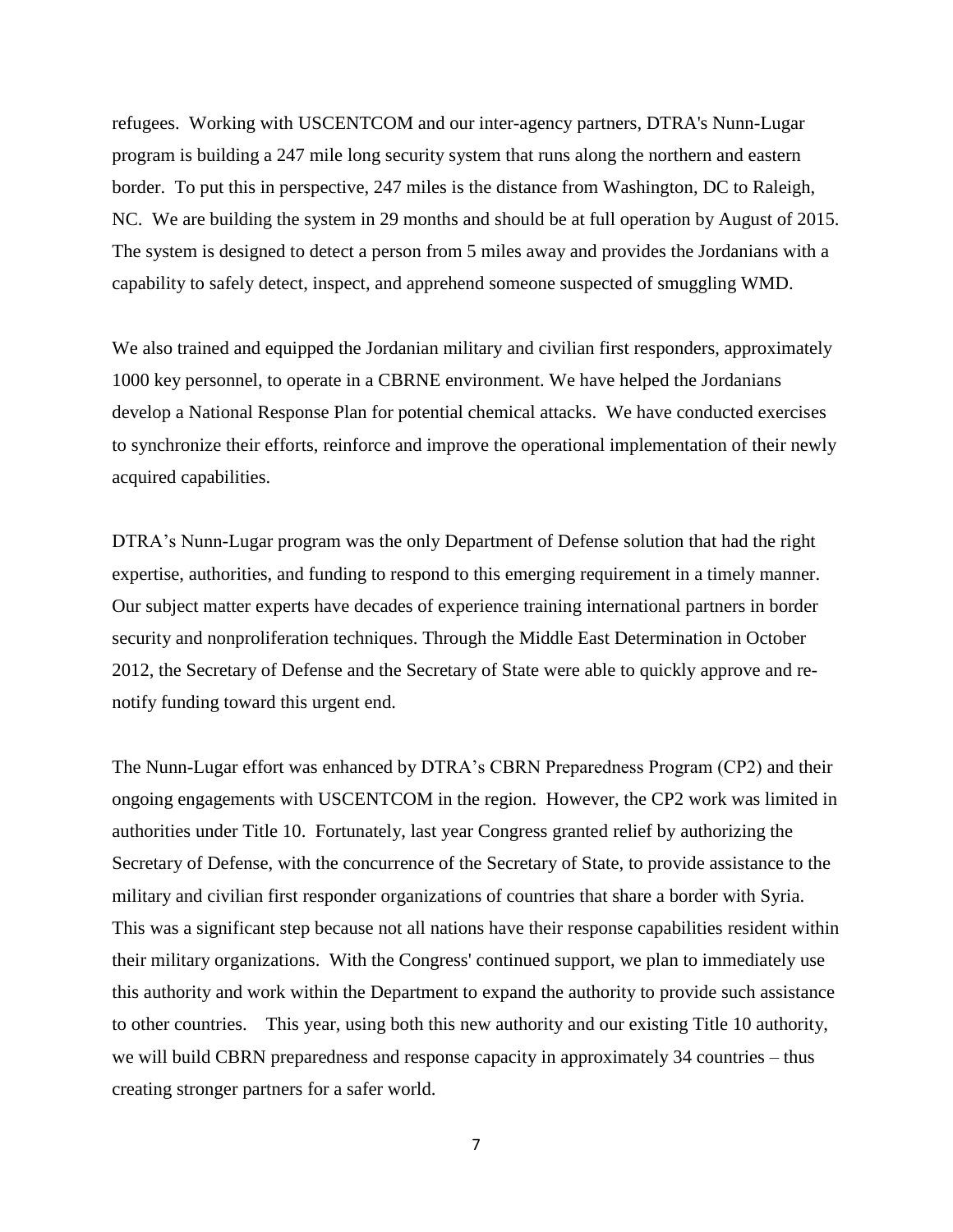#### CDC

Building partnership capacity is a good transition into discussing our cooperative relationship with the Centers for Disease Control and Prevention (CDC). The missions of DTRA/SCC-WMD and CDC touch in many places, and we often pursue global health security projects together internationally.

DTRA is well known for its successful projects in the former Soviet Union. But what may not be well known is that these types of projects are now being tracked alongside smaller, yet equally critical biological material projects in sub-Saharan Africa, the Middle East, and Southeast Asia. Why? The threat has changed. Because of our success in eliminating access to materials in the former Soviet Union, groups and states seeking WMD have shifted their attention to other geographic areas and potential WMD sources. We are evolving to address these threats and expanding our areas of cooperation to stay one step ahead.

In most cases, our new partners have no WMD aspirations. But, pathogens for endemic diseases can be weaponized and are not constrained by geographic or political boundaries. Pathogens for deadly diseases like Ebola, Marburg, and Anthrax that have been used to make biological weapons are being safely secured as part of the Cooperative Biological Engagement Program, now the largest activity within the Nunn-Lugar Program. For a relatively small investment, the program is reducing access to biological materials and expanding international partnerships to better counter natural and man-made biological events.

We are working closely with these countries to improve awareness, improve security, to train them in biological safety, consolidate dangerous pathogen collections into fewer facilities with better security, better safety standards, and better diagnostic equipment so we can get early warning of disease outbreaks – regardless if it is a result of a naturally occurring or a deliberate attack. Not only is this important for nonproliferation efforts but also for force protection and public health.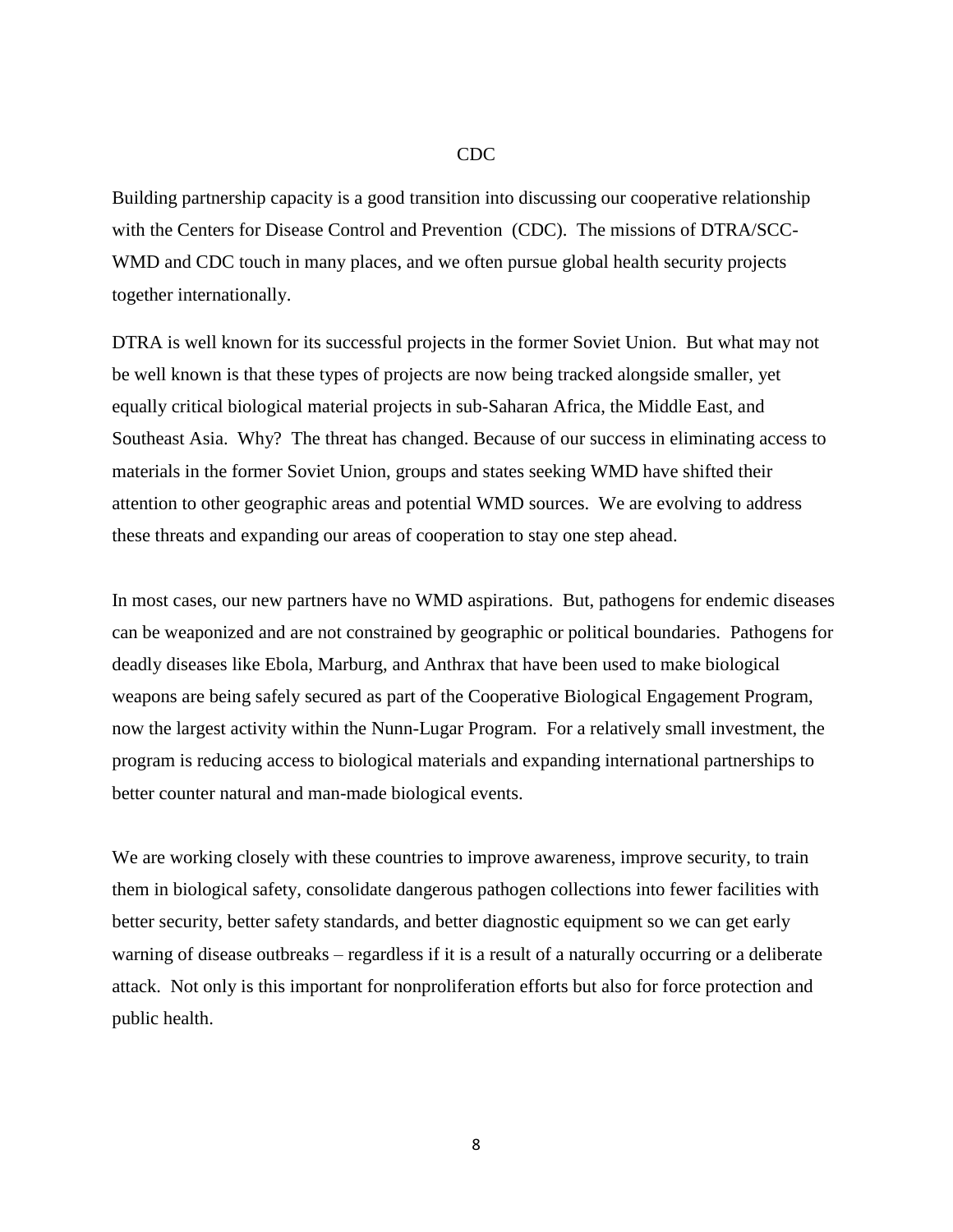This is where our partnership with the CDC comes in. The CDC handles public health issues, but they are not tasked to address the security threats posed by deadly pathogens. This is a different mission altogether. The CDC has great experience and networks operating in Africa and Southeast Asia where many of these biological agents can be found. We can leverage their expertise by bringing the DoD security culture together with CDC's public health work. This allows us to see a pandemic problem from both sides.

As a result, we have worked very closely with the CDC over the last several years. However, we also realized that there was still a good amount of duplicative work being done by our two agencies. I am proud to announce that earlier this year, DTRA and the CDC's Center for Global Health signed two documents: (1) a Memorandum of Understanding and (2) a Strategy for joint work. The Memorandum of Understanding formalizes DTRA/SCC-WMD's relationship with the CDC and establishes a joint steering committee that will review and advise on future work the agencies pursue together. The Strategy document outlines the types of work that DTRA/SCC-WMD and the CDC will pursue together. The two agencies will work together on three broad biosecurity/global health goals: (1) Prevent, (2) Detect, and (3) Respond. Working on these three goals together, DTRA and CDC hope to (A) improve and expand a global network of international partners that can provide accurate and timely awareness of biological threats; and (B) build a reliable and sustainable capacity to detect, prevent, attribute, report, respond, and recover from CBRNE threats, as early as possible, for the United States and international partners.

This joint effort matters because timing is everything with biodefense. We have American military personnel, foreign service personnel, and other government personnel operating in every corner of the world right now. Improved biosecurity, safety, and surveillance is essential for their safety and the performance of their missions. And the better we can address a problem away from our shores, the safer our country will be. Our continued strong relationship with the CDC improves our odds of success, and sits at the center of the United States's contribution to the Global Health Security agenda, launched in February with 28 international partners.

.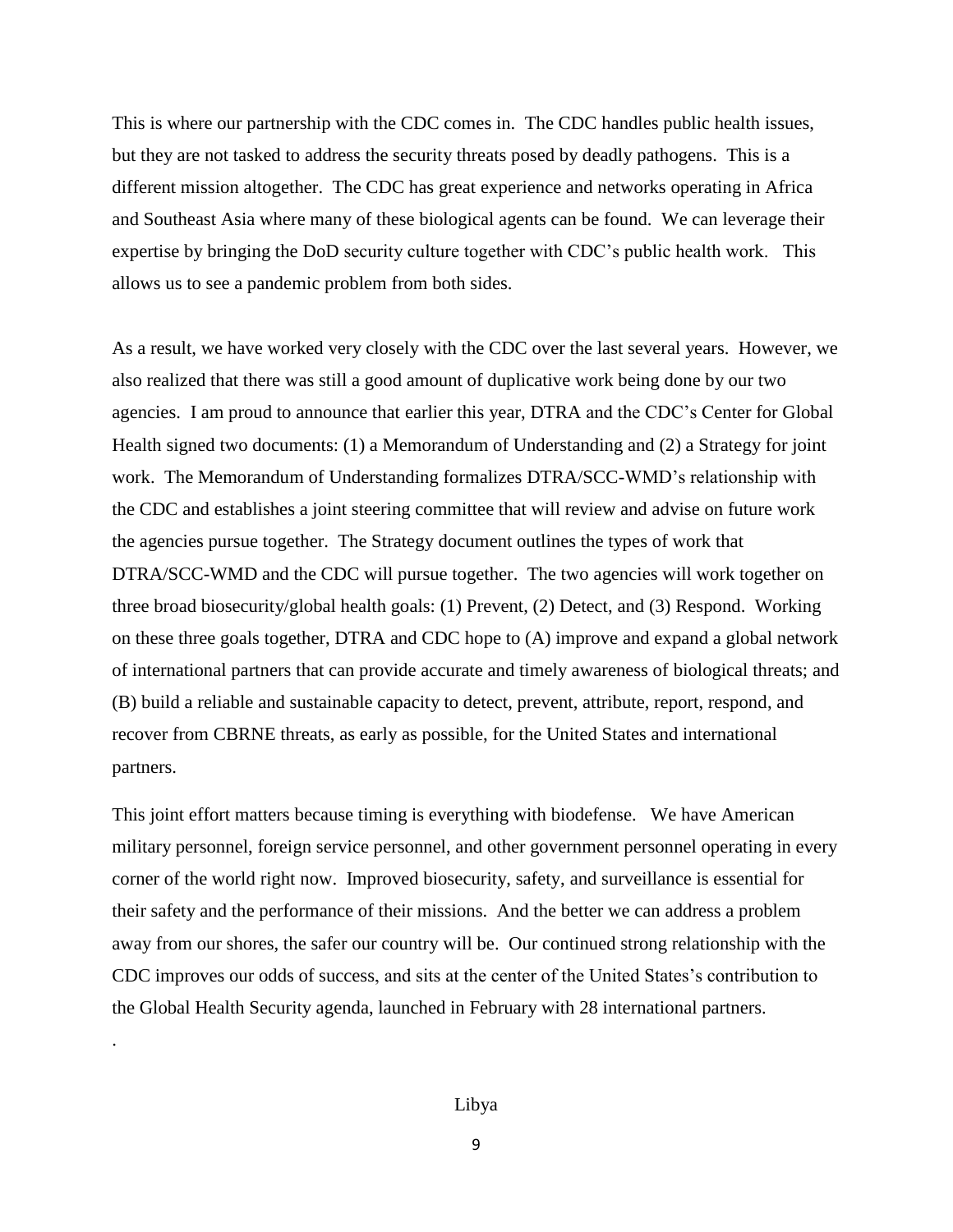Finally, I would like to share with the Committee that we are on the verge of another milestone in Libya.

In response to Operation Odyssey Dawn, DTRA/SCC-WMD deployed experts to Stuttgart, Germany to support USAFRICOM. The deployed personnel provided key planning and liaison support to U.S. and NATO operations in Libya. We made sure that any plans for action considered the consequences associated with chemical weapons. We also worked to make sure that the chemical weapons stored in the desert remained secure.

Subsequently, we played an integral role in the interagency effort to develop courses of action for security and destruction of the chemical weapons (CW) stockpile. Beginning in January 2012, the Nunn-Lugar team joined the interagency dialogue on action in Libya, and began discussions with the Government of Libya regarding security improvements at the storage site and technical options for CW destruction. Fast forward to today, weaponized mustard agent destruction is complete. Working with the Libyans, wedestroyed 517 mustard-filled 130mm artillery rounds; eight 500lb mustard-filled aerial bombs; and 45 mustard-filled tubes we believe were to be used in other bomb types as mustard filled inserts into the bomb casings. To put this into context, just one of the 500lb mustard-filled aerial bombs, detonated in an urban setting, could cause significant damage. The mustard agent would likely be dispersed as an aerosol, which could have a devastating impact depending on the environment and location. Now all of the declared Libyan chemical weapons have been destroyed and the team is helping Libya to rapidly eliminate the residual mustard agent.

#### **FY15 DTRA Budget Request Overview**

Our budget request for Fiscal Year 2015 (FY15) is \$1.27 billion and comprises Defense-wide Research, Development, Test and Evaluation; Operations and Maintenance; Procurement; and Nunn-Lugar Cooperative Threat Reduction (CTR) appropriation accounts. In addition, DTRA executes the \$407.3 million Science and Technology (S&T) portion of the DoD Chemical and Biological Defense Program (CBDP) and serves as the funds manager for the remainder of that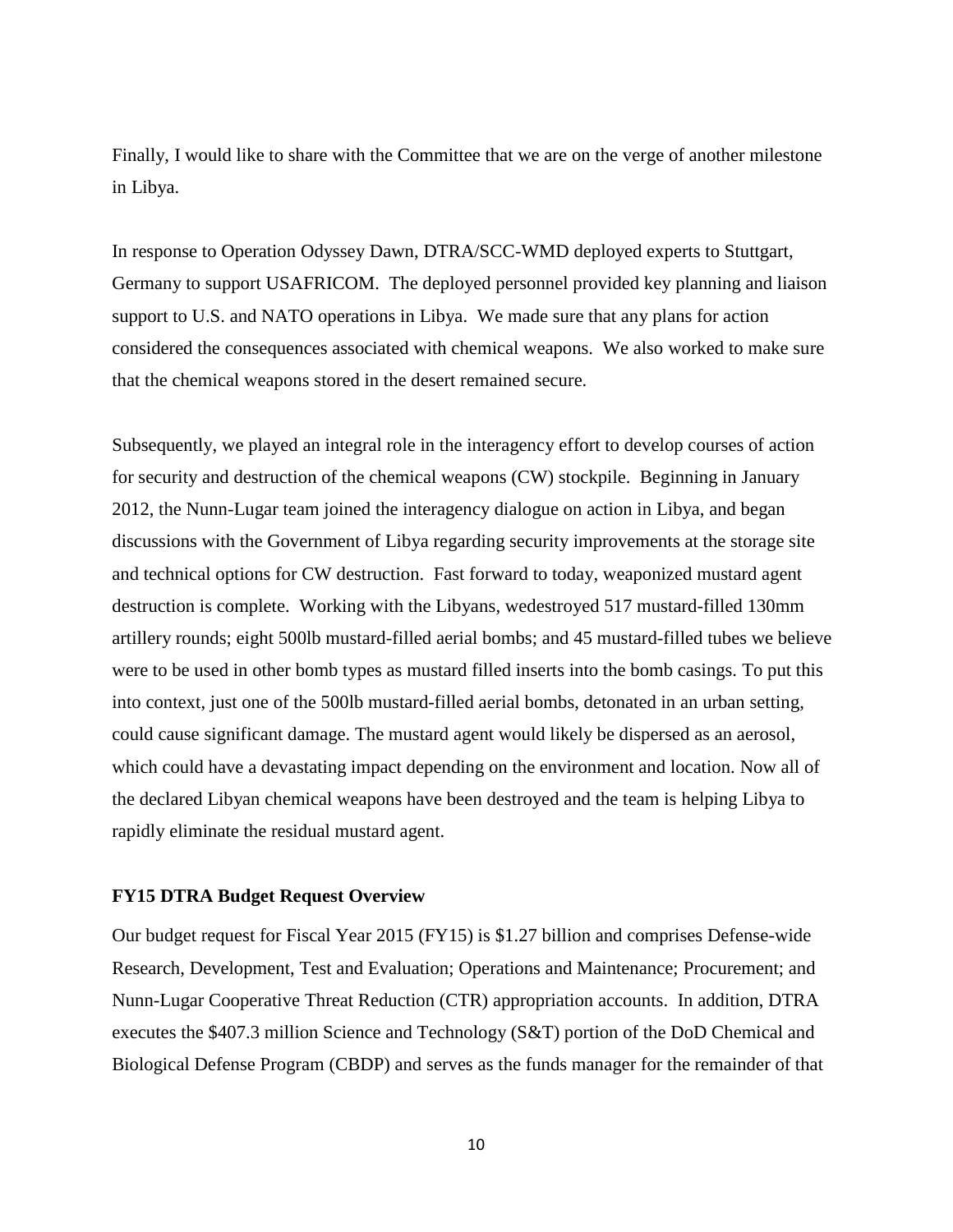program's funding, \$980 million. Therefore, the total DTRA resource portfolio is approximately \$2.66 billion. Details and highlights for these requests follow.

#### *Operations and Maintenance Funding*

O&M funding directly supports the warfighters and national missions as it pays for planning, training, exercises, and other means for collaboration across DoD and the USG, and with international partners. O&M funding is the fuel that enables us to reach out to our components and personnel, the warfighters, and international partners across the globe.

The requested O&M funding would be applied as follows:

\*\* Nonproliferation Activities (\$58.8 million) for arms control activities including the conduct of USG inspections of foreign facilities, territories, or events; coordination and conduct of the escort of inspection teams for inspections or continuous monitoring activities in the U.S. and at U.S. facilities overseas; and the acquisition and fielding of technology capabilities required to implement, comply with, and allow full exercise of U.S. rights and prerogatives under existing and projected arms control treaties and agreements.

\*\* WMD Combat Support and Operations (\$176.4 million) for a wide range of combat and warfighter support to the Joint Chiefs of Staff, the Combatant Commanders, and military forces as they engage the WMD threat and challenges posed to the U.S., its forces and allies. DTRA supports the essential WMD response capabilities, functions, activities, and tasks necessary to sustain all elements of operating forces within their area of responsibility at all levels of war.

\*\* U.S. Strategic Command Center for Combating WMD (\$11.3 million) for DTRA direct support to the SCC-WMD including providing strategic and contingency planning, policy, and analytical support; developing interagency relationships; and working closely with USSTRATCOM partners to establish the means for assessing and exercising capabilities to combat WMD.

\*\* Core Mission Sustainment (\$167.9 million) for a wide range of enabling capabilities which include information management; resource management; security and asset protection;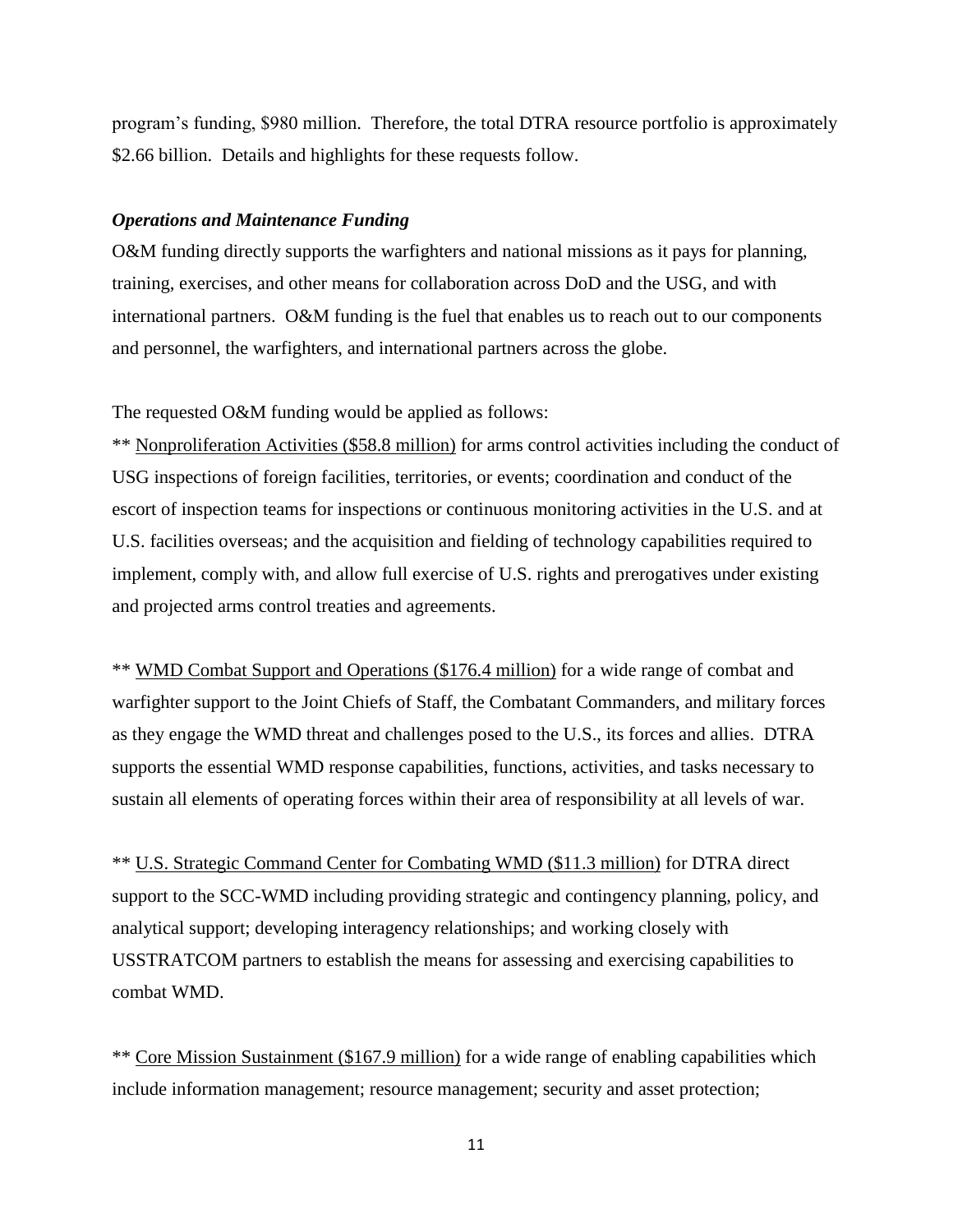acquisition and logistics management; strategic planning; leadership and professional development; and provide the safety, security, and efficiency necessary for mission success.

#### *Nunn-Lugar Cooperative Threat Reduction*

The request of \$365.1 million for this important program would be used as follows:

\*\* Strategic Offensive Arms Elimination (\$1.0 million) for elimination activities of ICBMs, SLBMs, and land-based launchers to the Russian Federation in 2014. Elimination of ballistic missile submarines will continue under the recently signed bilateral protocol to the Multilateral Nuclear Environmental Programme in the Russian Federation (MNEPR). DoD will fully transition remaining responsibility for elimination activities to the Russian Federation in 2014.

\*\* Chemical Weapons Destruction (\$15.7 million) for technical expertise and resources to support the UN OPCW joint mission to remove CW from Syria. It is also providing support for CW destruction of materials removed from Syria and providing technical advice and assistance in other Regions.

\*\* Global Nuclear Security (\$20.7 million) for improving nuclear material security, including security for nuclear warheads and weapons-usable nuclear material. This program also assists in the secure transport of nuclear warheads and other qualifying nuclear material to dismantlement facilities, secure storage areas, or processing facilities for disposition.

\*\* Cooperative Biological Engagement (\$256.8 million) for combating the threat of state and non-state actors acquiring biological materials and expertise that could be used to develop or deploy biological materials and weapons. This program destroys or secures biological agents of security concern at their source, and works in partnerships to ensure a secure disease surveillance system. This program works closely with other US Government departments and agencies, international partners and the private sector.

\*\* Proliferation Prevention (\$40.7 million) to enhance the capability of non-Russian, Former Soviet Union (FSU) states and other partner countries to deter, detects, report, and interdict illicit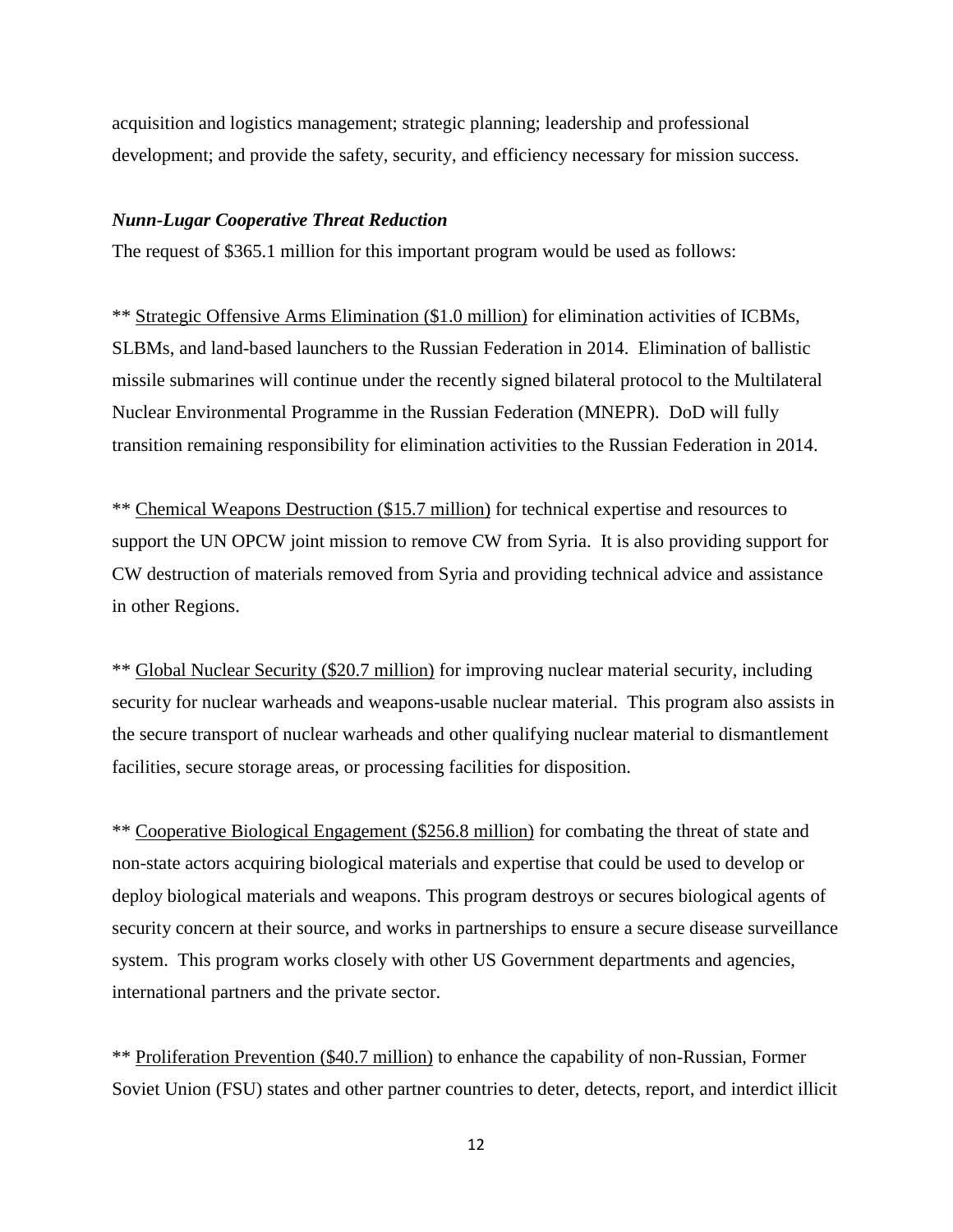WMD trafficking across international borders. Beginning in fiscal year 2013, the Proliferation Prevention Program began expansion outside of the FSU to Southeast Asia and the Middle East.

\*\* Threat Reduction Engagement (\$2.4 million) to develop active and positive relationships between the defense, military, and security establishments of the United States and the states of Eurasia and Central Asia. This program engages military and defense officials in activities that promote regional stability, counter-proliferation, and defense reform; build security cooperation with the partner states; and promote exchanges that enhance interoperability with U.S. and North Atlantic Treaty Organization (NATO) forces for multinational operations.

\*\* Other Assessments/Administrative Support (\$27.8 million) to ensure that DoD-provided equipment, services, and related training are fully accounted for and used effectively and efficiently for their intended purposes. This account also funds Nunn-Lugar- program travel, logistics, translator/interpreter support, and other agency support.

#### *Research, Development, Test, and Evaluation*

DTRA RDT&E programs respond to the most pressing CWMD challenges including stand-off detection, tracking, and interdiction of WMD; modeling and simulation to support weapons effects and hazard predictions; classified support to Special Operations Forces; defeat of WMD agents and underground facilities; and protection of people, systems, and infrastructure against WMD effects.

DTRA RDT&E is unique in being focused solely on CBRNE; tied closely with the agency's Combat Support responsibilities; has a top-notch in-house field test capability; relies upon competitive bids, the national labs, industry, and academia rather than an in-house laboratory infrastructure, allowing for a "best of breed" approach to performer selection; and is nimble and responsive to urgent needs.

The agency has a comprehensive, balanced CBRNE S&T portfolio that supports DoD goals and is well connected with DoD customers, as well as interagency and international partners. Our RDT&E approach balances the need for near-term pay-off with the need for long-term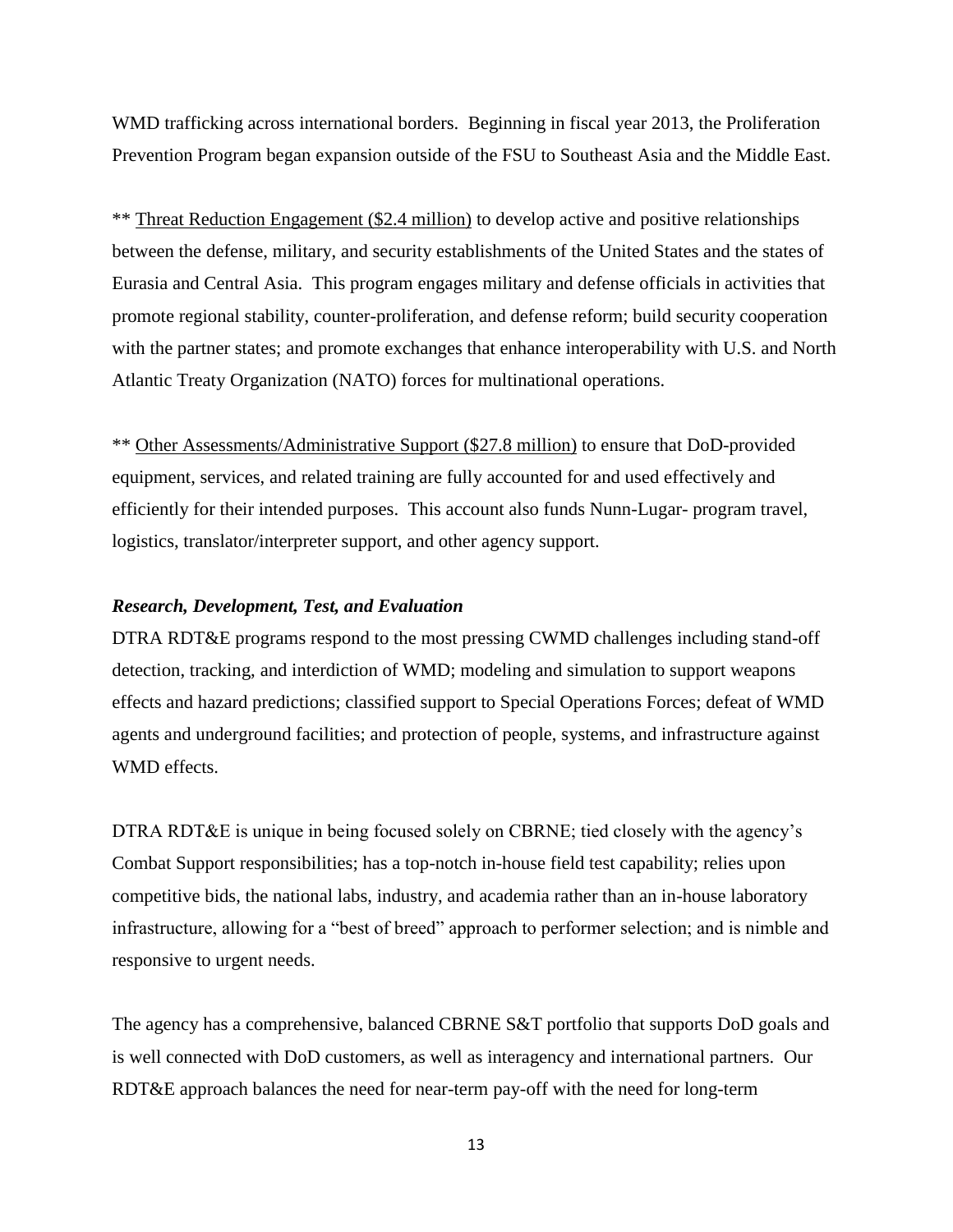technology and capability development, knowledge and expertise, and is centered upon the following programs: Basic Research (6.1), Applied Research (6.2), Advanced Research (6.3), and System Development and Demonstration (6.5). The requested RDT&E funding includes \$37.8 million in Basic Research to provide for the discovery and development of fundamental knowledge and understanding by researchers primarily in academia and world-class research institutes in government and industry. The DTRA Fiscal Year 2015 request also includes \$151.7 million for WMD Defeat Technologies Applied Research, which is used to translate fundamental knowledge into useful materials, technologies, and concepts that address recognized CWMD needs. Our \$283.7 million budget request for Proliferation Prevention and Defeat Advanced Research funds development of systems, subsystems, and component integration to build, field and test prototypes to assess utility and feasibility of technology solutions to well-defined CWMD requirements. Finally, \$6.9 for WMD Defeat Capabilities System Development and Demonstration funds development, operational testing, and initial deployment of mature technologies and systems.

#### *Chemical and Biological Defense Program S&T*

The Department's CBDP S&T programs support DoD-wide efforts to research, develop, and acquire capabilities for a layered, integrated defense against CBRNE agents; better understand potential threats; secure and reduce dangerous materials whenever possible; and prevent potential attacks. Although funding for the CBDP is not part of the DTRA budget request, the agency executes the S&T portion of this program, for which the Department has requested approximately \$407.3 million in FY15. The agency also manages funding execution in support of CBDP advanced development and procurement.

#### Conclusion

I would like to thank the Committee for this opportunity to share some of our recent efforts and accomplishments. What I hope has become clear is that how we are structured, the breadth of services we provide, the mix of authorities which we can utilize, and the depth of our subject matter expertise is just as important as the strong funding allocated by Congress. We are not just a set of programs, agreements, or funding streams -- we are much more than that. We are a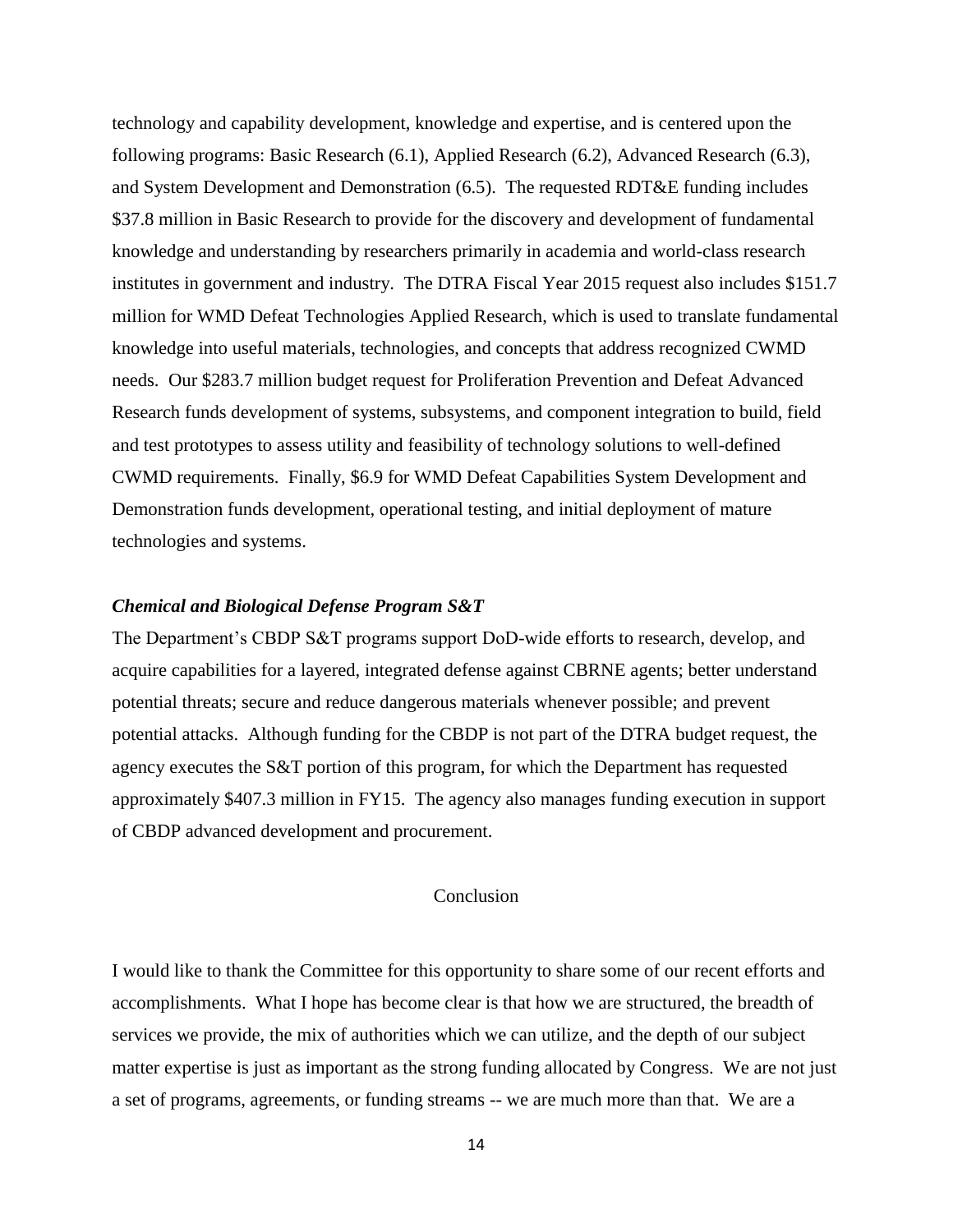problem-solving tool, a unique capability. Former Senator Richard Lugar describes us as a national security engine that can be utilized around the world.

We hope that we will continue to earn the Committee's trust and support in meeting these threats and ensuring our security. Thank you, again, for the opportunity to be here today. I would be pleased to respond to your questions.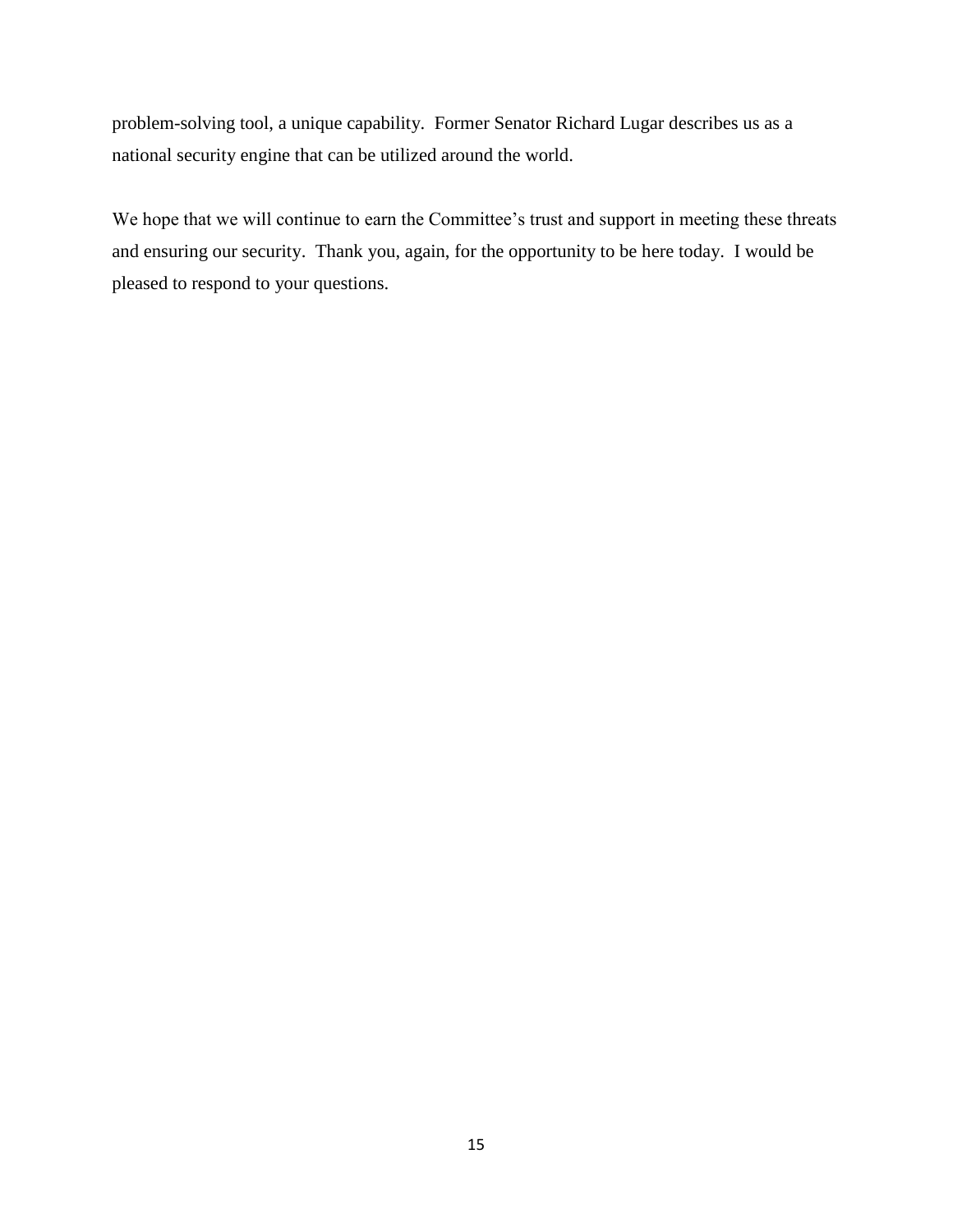#### RECORD VERSION

#### STATEMENT BY

## <span id="page-26-0"></span>MR. CARMEN J. SPENCER JOINT PROGRAM EXECUTIVE OFFICER FOR CHEMICAL AND BIOLOGICAL DEFENSE

#### BEFORE THE

## HOUSE ARMED SERVICES COMMITTEE SUBCOMMITTEE ON INTELLIGENCE, EMERGING THREATS AND CAPABILITIES

#### SECOND SESSION, 113TH CONGRESS

ON

THE FISCAL YEAR 2015 BUDGET REQUEST FOR THE DEPARTMENT OF DEFENSE AND COMBATING WEAPONS OF MASS DESTRUCTION IN A CHANGING GLOBAL ENVIRONMENT

APRIL 8, 2014

NOT FOR PUBLICATION UNTIL RELEASED BY THE COMMITTEE ON ARMED SERVICES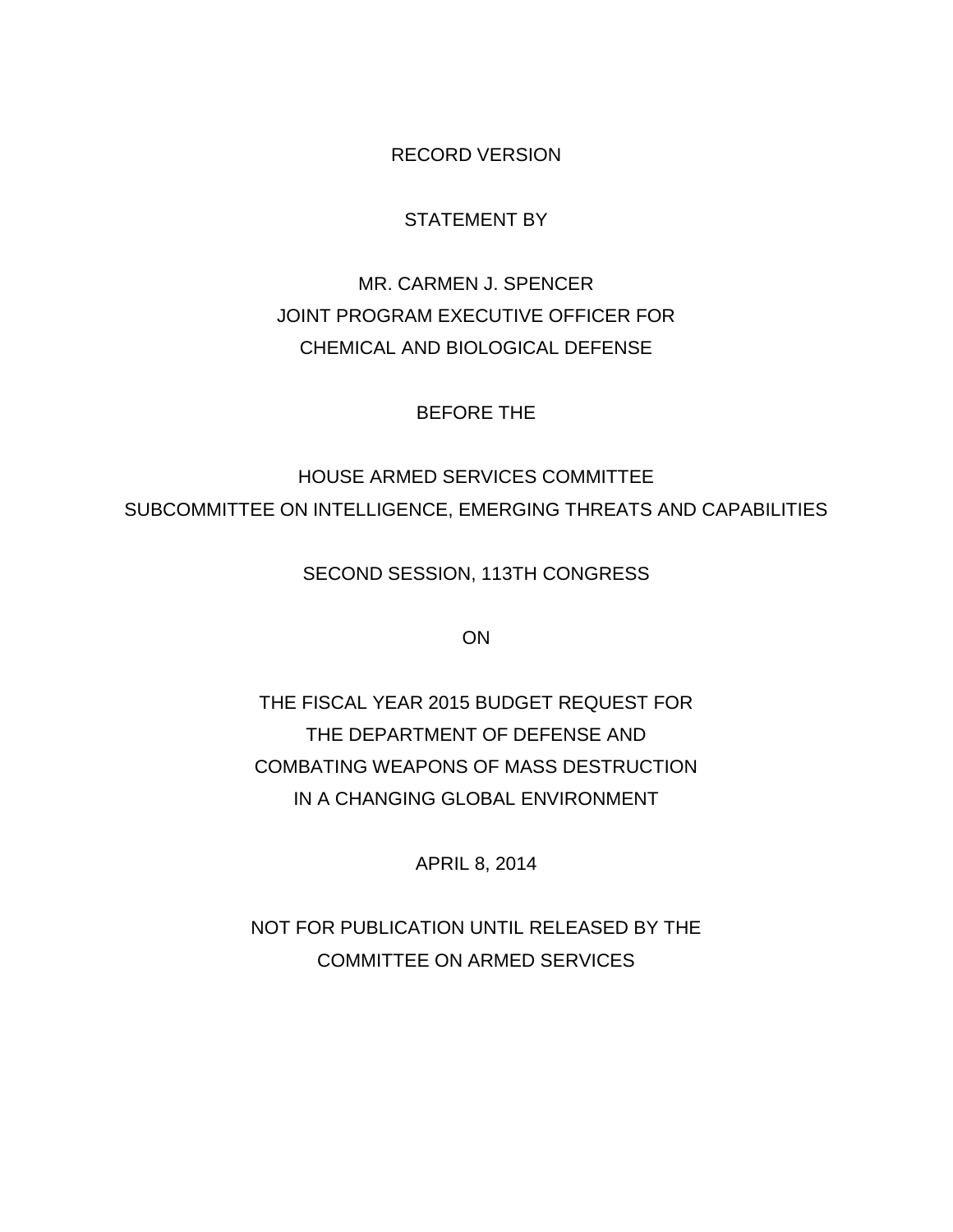#### INTRODUCTION

Mr. Chairman, Congressman Langevin, and distinguished members of the subcommittee, thank you for the opportunity to testify on behalf of the Department of Defense (DoD) Chemical and Biological Defense Program, the U.S. Army as the Program's Executive Agent, and as the Joint Program Executive Officer for Chemical and Biological Defense. I am pleased to be joined by my leaders and partners who set the strategic priorities for the mission of countering weapons of mass destruction. I am going to provide an update regarding the Chemical and Biological Defense Program contribution to this mission, specifically focusing on the Program's four areas of emphasis which are medical countermeasures, diagnostics, biosurveillance, and nontraditional agent defense. I will also note the role of the countering weapons of mass destruction research and development community in the mission to destroy Syrian chemical weapons.

#### MISSION AND STRUCTURE

The DoD Chemical and Biological Defense Program was created by Public Law 103-160, enacted by Congress in 1993. The law required the Secretary of Defense to assign responsibility for overall coordination and integration of chemical and biological defense programs to a single office within the Office of the Secretary of Defense. The Assistant Secretary of Defense for Nuclear, Chemical, and Biological Defense Programs has that task and is responsible for oversight. Public Law 103-160 also established the U.S. Army as the Executive Agent for the Chemical and Biological Defense Program with the mission of coordination and integration of research, development, test and evaluation, and acquisition for the Military Services.

Primary components of the Chemical and Biological Defense Program are the Joint Staff's Joint Requirements Office for Chemical, Biological, Radiological, and Nuclear Defense to establish priorities and requirements, the Defense Threat Reduction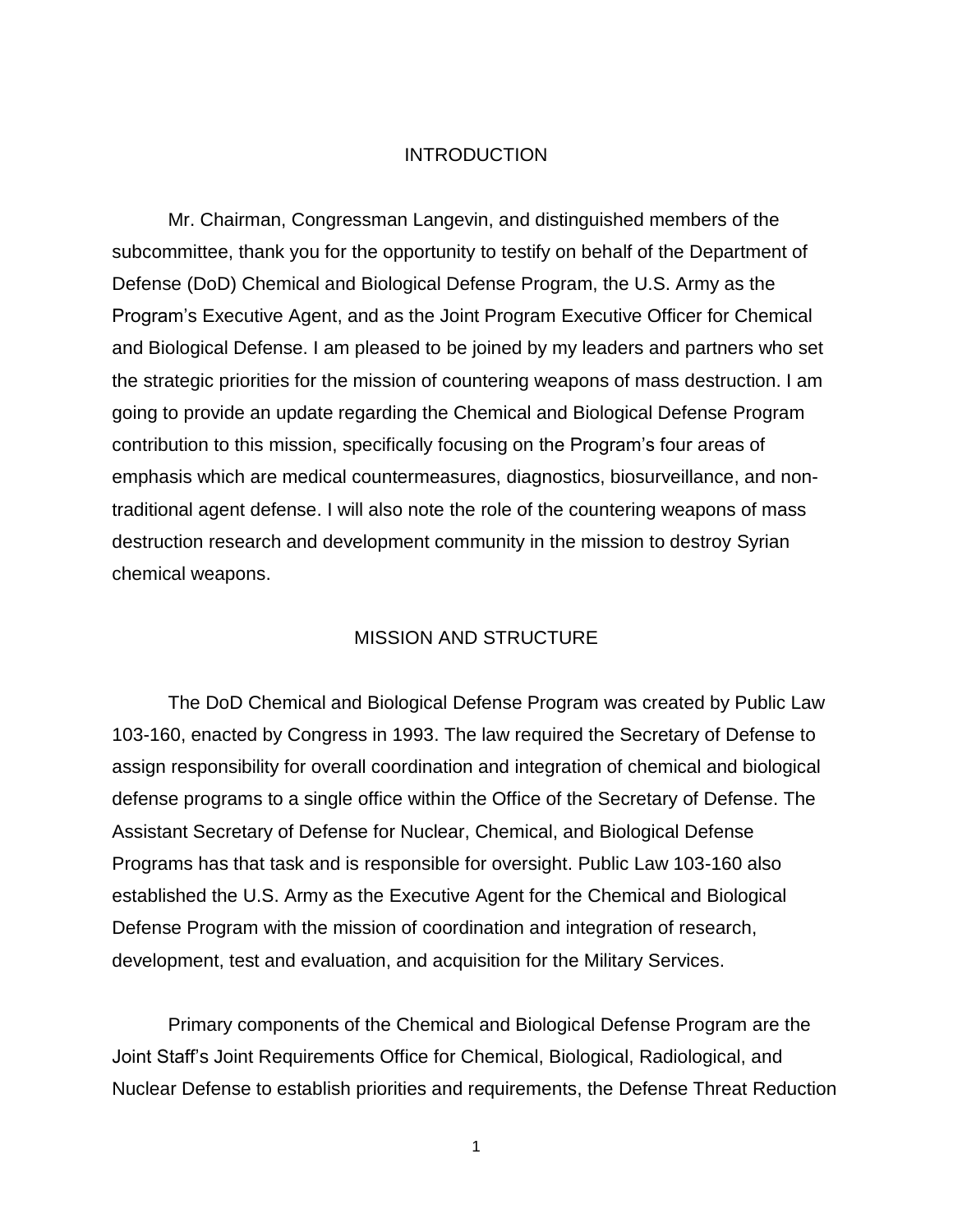Agency's Joint Science and Technology Office for Chemical and Biological Defense to execute science and technology programs that provide the technical foundation for future capabilities, and the Joint Program Executive Office for Chemical and Biological Defense to manage the advanced development, procurement, fielding, and life-cycle management of systems. The Chemical and Biological Defense Program Test and Evaluation Executive establishes test policy and standards while the Program Analysis and Integration Office oversees budget execution. External to the DoD, the Chemical and Biological Defense Program works closely with our federal agency partners such as the Department of Health and Human Services and the Department of Homeland Security. We also maintain an active international engagement and collaboration program that includes several of our Nation's closest allies.

#### FISCAL YEAR 2015 DEPARTMENT OF DEFENSE BUDGET REQUEST

The Fiscal Year 2015 Budget Request for the Chemical and Biological Defense Program includes \$320.5 million for procurement, \$553.6 million for advanced development, and \$407.2 million for science and technology efforts within a total of \$1.387 billion. The budget request supports the Program's four enduring strategic goals:

- 1. Equip the force to successfully conduct military operations to prevent, protect against, and respond to chemical, biological, radiological, and nuclear threats and effects.
- 2. Prevent surprise by anticipating chemical, biological, radiological, and nuclear threats and developing new capabilities for the Warfighter to counter emerging threats.
- 3. Maintain infrastructure to meet and adapt current and future needs for personnel, equipment, and facilities within funding constraints.
- 4. Lead the enterprise to integrate and align activities to fulfill the Chemical and Biological Defense Program mission.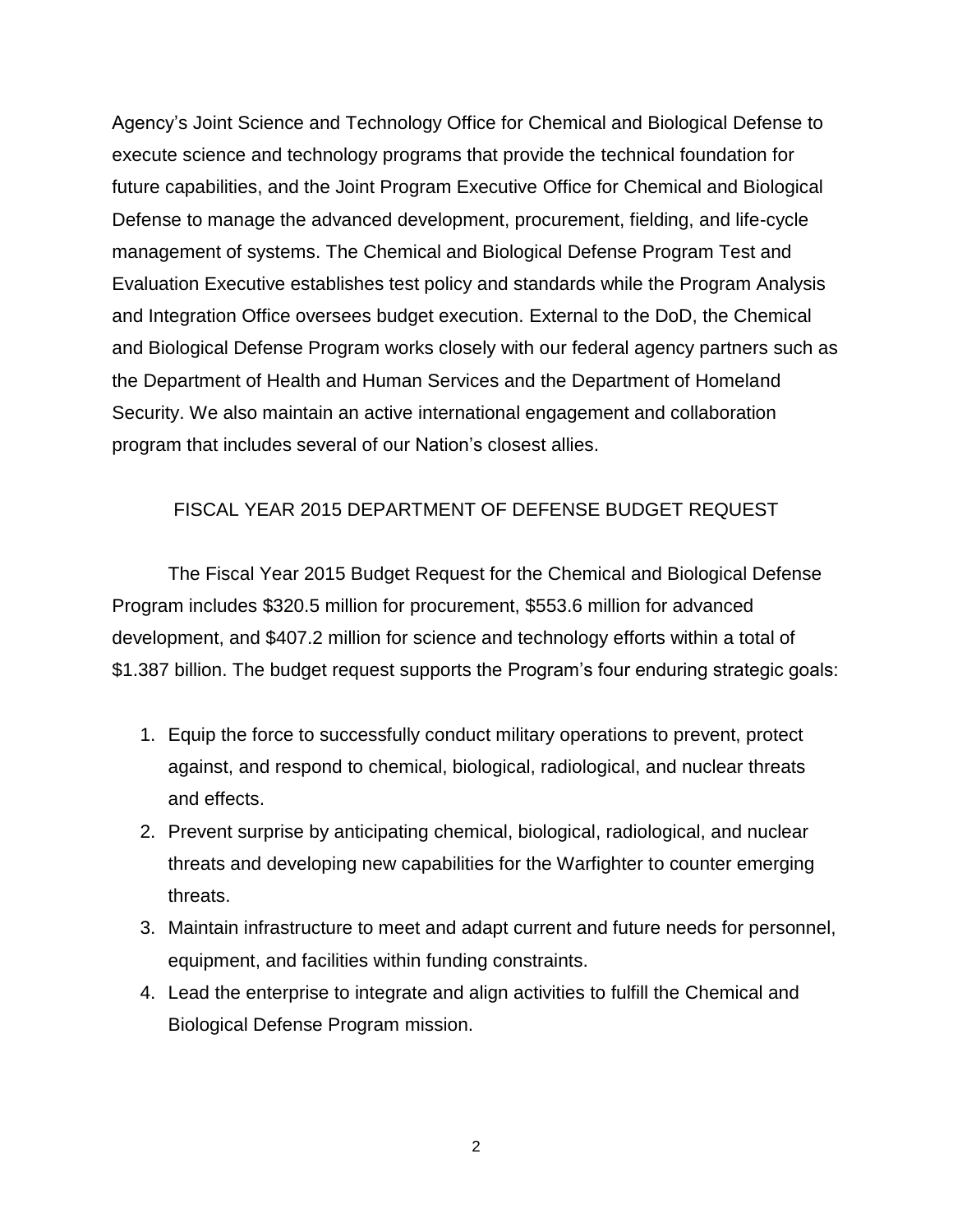Continued realization of these strategic goals is significantly impacted by progress in the Program's emphasis areas of medical countermeasures, diagnostics, biosurveillance, and non-traditional agent defense.

#### MEDICAL COUNTERMEASURES

Medical countermeasures include capabilities to protect the Warfighter against chemical, biological, and radiological threats. The Chemical and Biological Defense Program develops both prophylaxes, such as vaccines to immunize personnel, and therapeutics to treat personnel in the event of exposure. *Homeland Security Presidential Directive – 18: Medical Countermeasures Against Weapons of Mass Destruction (2007)* directed U.S. government agencies to collaborate on the development of medical countermeasures. A primary mechanism for that collaboration is the Public Health Emergency Medical Countermeasures Enterprise. This body coordinates Federal efforts to increase national preparedness with respect to medical countermeasures. It is led by the Department of Health and Human Services Office of the Assistant Secretary for Preparedness and Response and includes the Centers for Disease Control and Prevention, the Food and Drug Administration, the National Institutes of Health, the DoD, the Department of Veterans Affairs, the Department of Homeland Security, and the Department of Agriculture. Mr. Andrew Weber, the Assistant Secretary of Defense for Nuclear, Chemical, and Biological Defense Programs, represents the DoD at the most senior level of this interagency body. Typifying coordination within the Enterprise is the Portfolio Advisory Committee which works to align DoD and Department of Health and Human Services resources for medical countermeasures development and infrastructure. Other Enterprise mechanisms for collaboration include the integrated product teams established to synchronize the continued efforts of several agencies against specific threats such as Anthrax and Botulism.

While there is a great deal of collaboration and coordination, it is important to understand that different agencies have different requirements based on their distinct missions. For instance, critical to the DoD is protecting deployed military forces prior to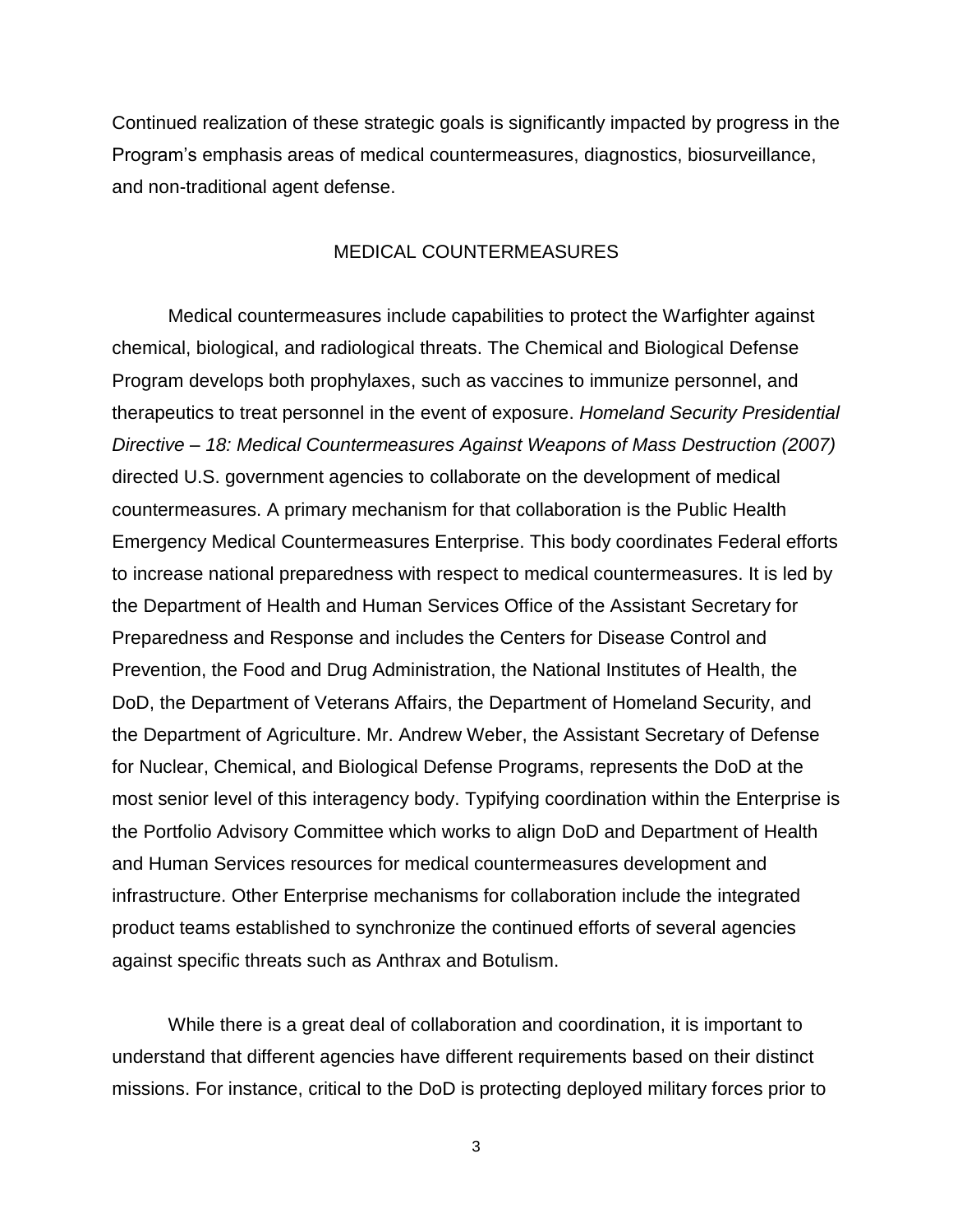exposure or attack while the Department of Health and Human Services emphasizes responding to attacks and threats to the U.S. population after exposure. *Homeland Security Presidential Directive - 18* affirmed the unique nature of DoD requirements, stating, "The Secretary of Defense shall retain exclusive responsibility for research, development, acquisition, and deployment of medical countermeasures to prevent or mitigate the health effects of WMD threats and naturally occurring threats to the Armed Forces and shall continue to direct strategic planning for and oversight of programs to support medical countermeasures development and acquisition for our Armed Forces personnel." The composition of the DoD Chemical and Biological Defense Program medical countermeasures portfolio is determined by the Warfighter's funded requirements and based on Warfighter threats and priorities. The Joint Staff's Joint Requirements Office for Chemical, Biological, Radiological, and Nuclear Defense identifies future operational capability needs including medical countermeasures with input from the Military Services, the Joint Staff-led Capabilities Based Assessments, and the Combatant Commands. The output of this process is the Joint Priority List, which identifies and prioritizes required capabilities.

To accelerate the fulfillment of our unique requirements, the Chemical and Biological Defense Program is establishing the DoD Medical Countermeasures Advanced Development and Manufacturing Capability, a dedicated state-of-the-art center of excellence focused on flexible, modular, and disposable single-use manufacturing techniques. The intent is flexible and modular manufacturing to support DoD quantities, which have historically been significantly less than the quantities required by the Department of Health and Human Services, while working with our unique industrial base which in this specialized area is normally small businesses. The facility will cover a full array of development and production services and be capable of Biosafety Level 3 manufacturing. As we establish a product pipeline feeding Chemical and Biological Defense Program medical countermeasure programs of record to the center of excellence, we intend to implement lessons learned on each additional DoD product with advances in new regulatory sciences and manufacturing processes to shorten development cycles and eliminate redundancies. The goal of the effort is to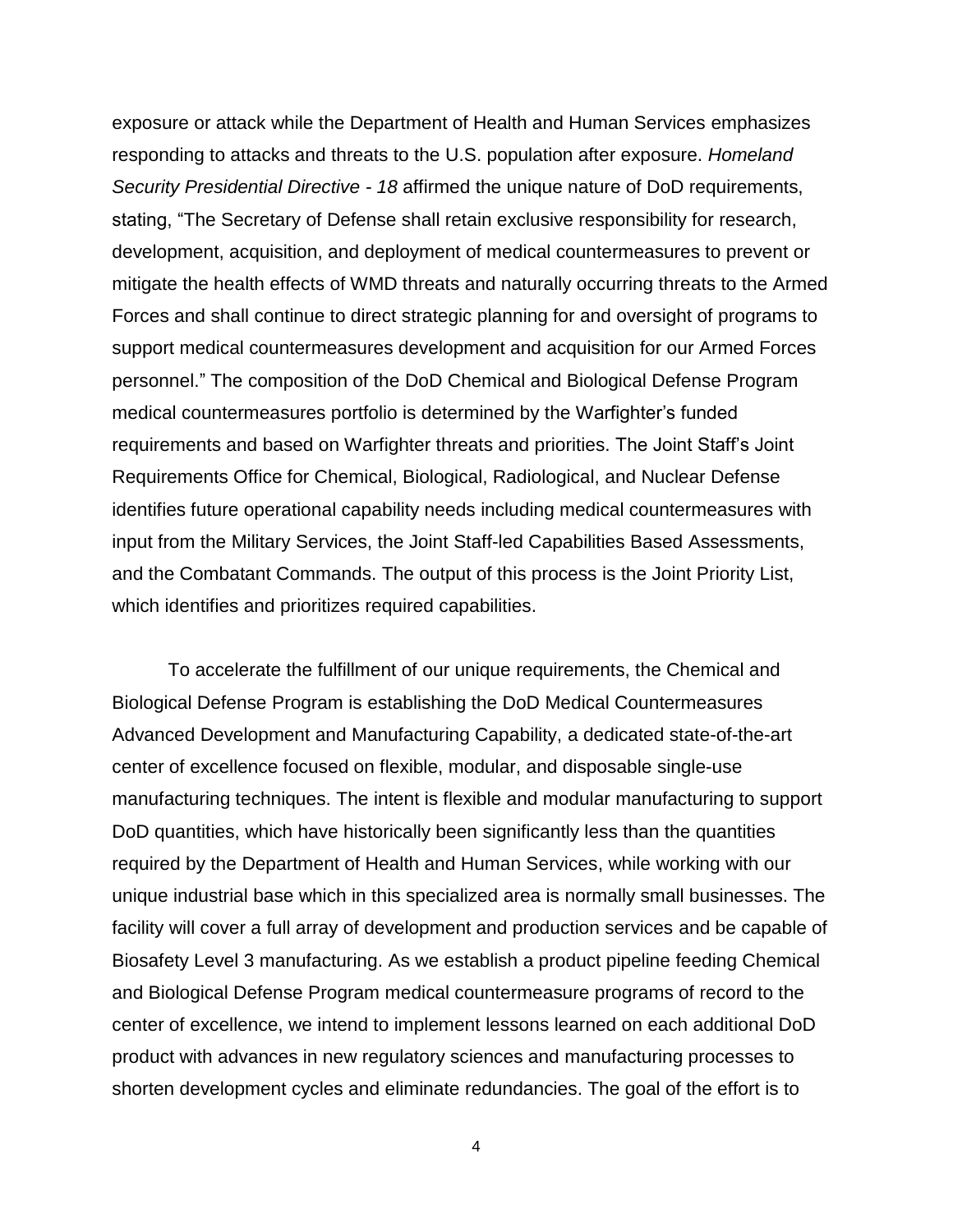enable faster delivery of medical countermeasures designed to protect and treat military personnel. This past October, the prime contractor for the DoD Medical Countermeasures Advanced Development and Manufacturing Capability began construction of a thirty-acre complex in Alachua, Florida, using privately secured financing to fulfill the contract awarded by the DoD. We anticipate that the facility will be completed by the end of fiscal year 2015.

#### DIAGNOSTICS

Diagnostic capabilities provide health care providers with timely and accurate information to inform individual patient treatment. Additionally, the threat identification information obtained during diagnostic testing will provide commanders with situational awareness of biological hazards to support Force Protection and Force Health Protection decision making. Our diagnostic end state is to provide seamless biological warfare diagnostic capabilities throughout all echelons of the DoD Combat Health Support System and to facilitate the use of next generation diagnostic capabilities by the DoD in the areas of field analytics, infectious disease biosurveillance, cooperative engagement, and pathogen discovery.

The Chemical and Biological Defense Program has sharpened the DoD diagnostics portfolio by increasing the capability of our fielded system, some 340 of which have been provided to the Military Services. The Joint Biological Agent Identification and Diagnostic System is a portable system capable of rapid, reliable, and simultaneous identification of specific biological agents and pathogens. By partnering with the U.S. Army Medical Research and Materiel Command and the Food and Drug Administration, we have made accessible additional diagnostic assays for high consequence, low probability biological threat agents for use during declared public health emergencies. This collaboration has facilitated the availability of viral hemorrhagic fever diagnostic assays for use during a declared emergency and adds previously unavailable preparedness capabilities to this fielded system.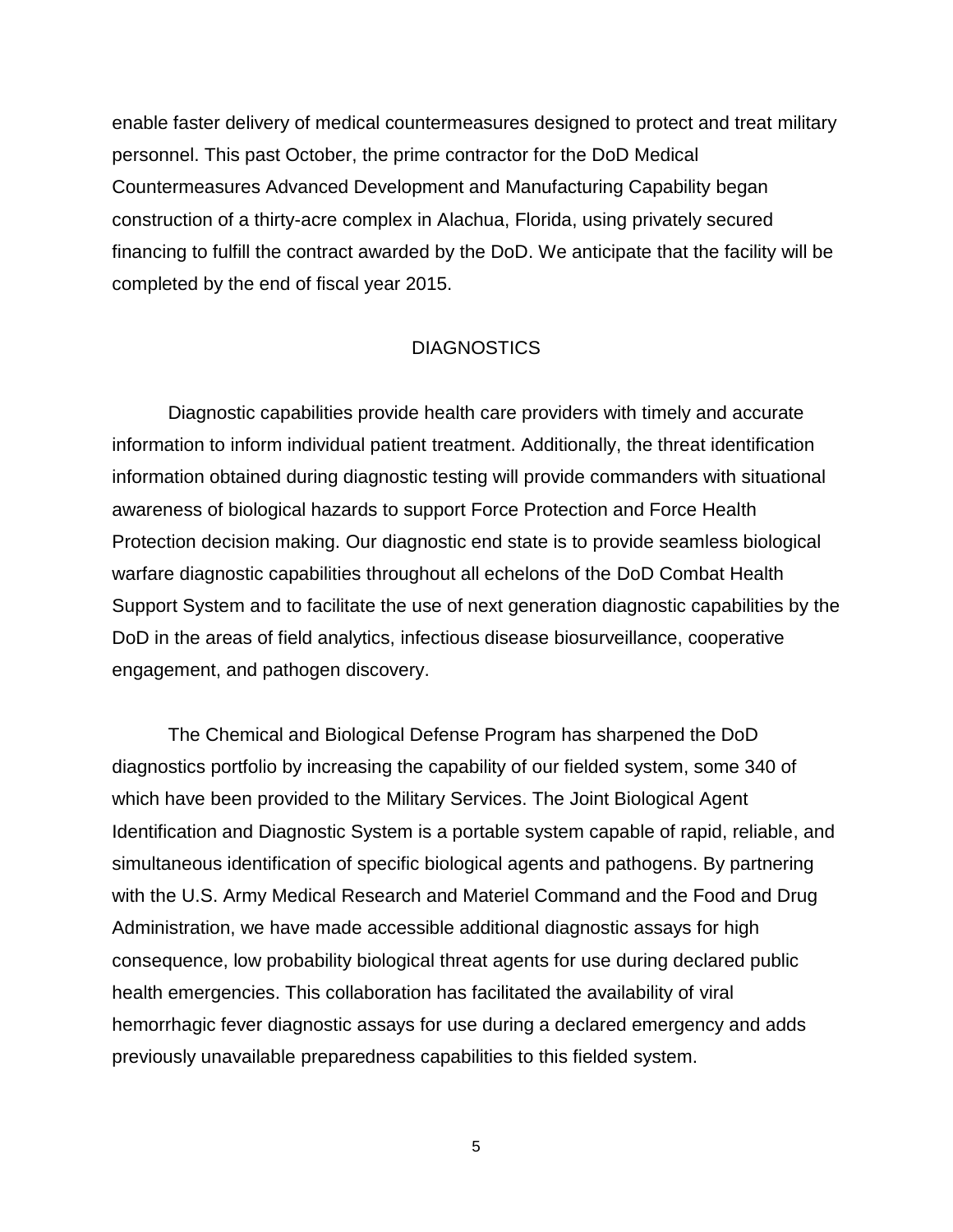Looking to the future, our Next Generation Diagnostics System is under development. It will be part of a family of systems supporting medical diagnostics and surveillance across echelons of care, with the additional objective to provide common biological identification materiel solutions across our portfolio of equipment. The Next Generation Diagnostics System Increment 1 – Deployable Component recently completed competitive prototyping and the winning contractor is in the process of developing Food and Drug Administration cleared medical diagnostics devices as well as diagnostic assays. Increment 1 of the system offers increased ease of use over the currently fielded system as well as immediate military utility through available commercial-off-the-shelf assays cleared by the Food and Drug Administration. The plan is for the Next Generation Diagnostics System Increment 1 to replace the Joint Biological Agent Identification and Diagnostic System beginning in 2017.

#### BIOSURVEILLANCE

Consistent with *Homeland Security Presidential Directive – 21: Public Health and Medical Preparedness* (2007), the *National Strategy for Countering Biological Threats* (2009), the *National Strategy for Biosurveillance* (2012), and the Global Health Security Agenda (2014), the Chemical and Biological Defense Program is moving forward assertively to apply its expertise and equipment to improve situational awareness for the Warfighter and the Nation. The *National Strategy for Biosurveillance* defines biosurveillance as "the process of gathering, integrating, interpreting, and communicating essential information related to all-hazards threats or disease activity affecting human, animal, or plant health to achieve early detection and warning, contribute to overall situational awareness of the health aspects of an incident, and to enable better decision-making at all levels." The Chemical and Biological Defense Program's competencies lend themselves well to this complex challenge. We are determined to advance biosurveillance technology by integrating chemical and biological defense systems so that field detectors, diagnostic devices, and information systems can better inform battlefield commanders.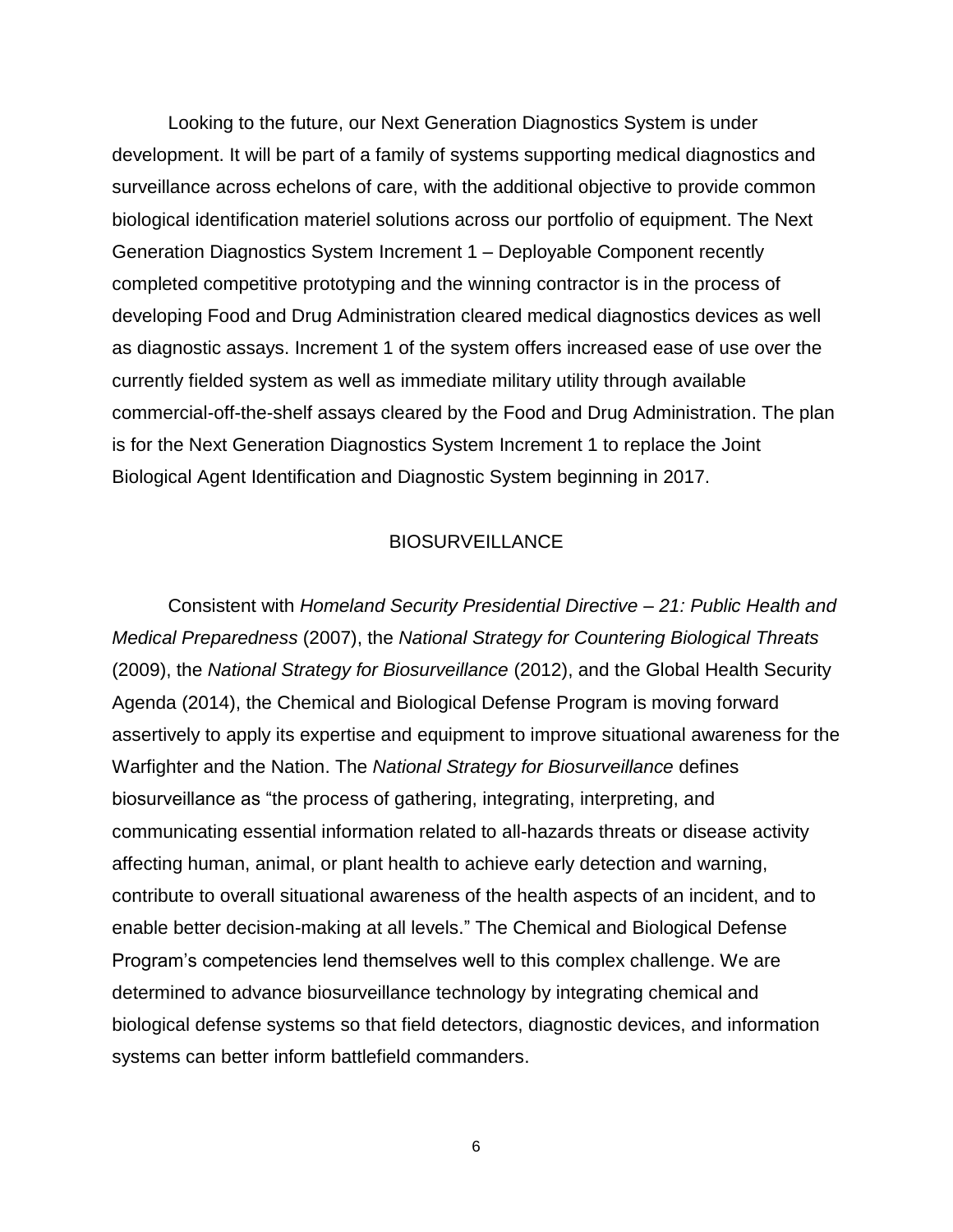A prime example is the ongoing Joint United States Forces Korea Portal and Integrated Threat Recognition advanced technology demonstration, also known by the acronym, JUPITR. Led by the Joint Program Executive Office for Chemical and Biological Defense and supported by U.S. Army Edgewood Chemical Biological Center, this advanced technology demonstration is providing specific detection and analysis resources to address the need for biosurveillance on the Korean Peninsula. The objective is to significantly increase defense capabilities to mitigate impending biological threats to U.S. Forces Korea and the Republic of Korea. Currently underway, JUPITR is providing, 1. a web-based portal that facilitates unclassified collaboration by automatically collecting and sharing biological threat information as well as generating hazard analysis and situation reports to better inform command decision-making; 2. new, cutting edge laboratory equipment to identify biological toxins and pathogens of concern much more rapidly than current systems in use at U.S. Forces Korea facilities; 3. an assessment of a variety of environmental field sensors to determine the best product for biological detection and identification by U.S. Forces Korea; and, 4. integration of a suite of non-chemical and non-biological force protection sensors, such as cameras and radar, with chemical and biological standoff and point sensors to demonstrate a chemical and biological early warning capability. The JUPITR advanced technology demonstration is expected to be completed during fiscal year 2015.

#### NON-TRADITIONAL AGENT DEFENSE

Non-traditional agents are chemicals and biochemicals reportedly researched or developed with potential application or intent as chemical warfare agents, but which do not fall in the category of traditional chemical warfare agents, toxic industrial chemicals, or toxic industrial materials. The 2010 Quadrennial Defense Review directed the DoD to increase resources for research and development of countermeasures and defenses to non-traditional agents. The Fiscal Year 2015 Budget Request continues to evaluate non-traditional agent threats and test developmental technologies to enhance the capability of Chemical and Biological Defense Program systems to counter these threats. To address the need for a near term capability to combat emerging threat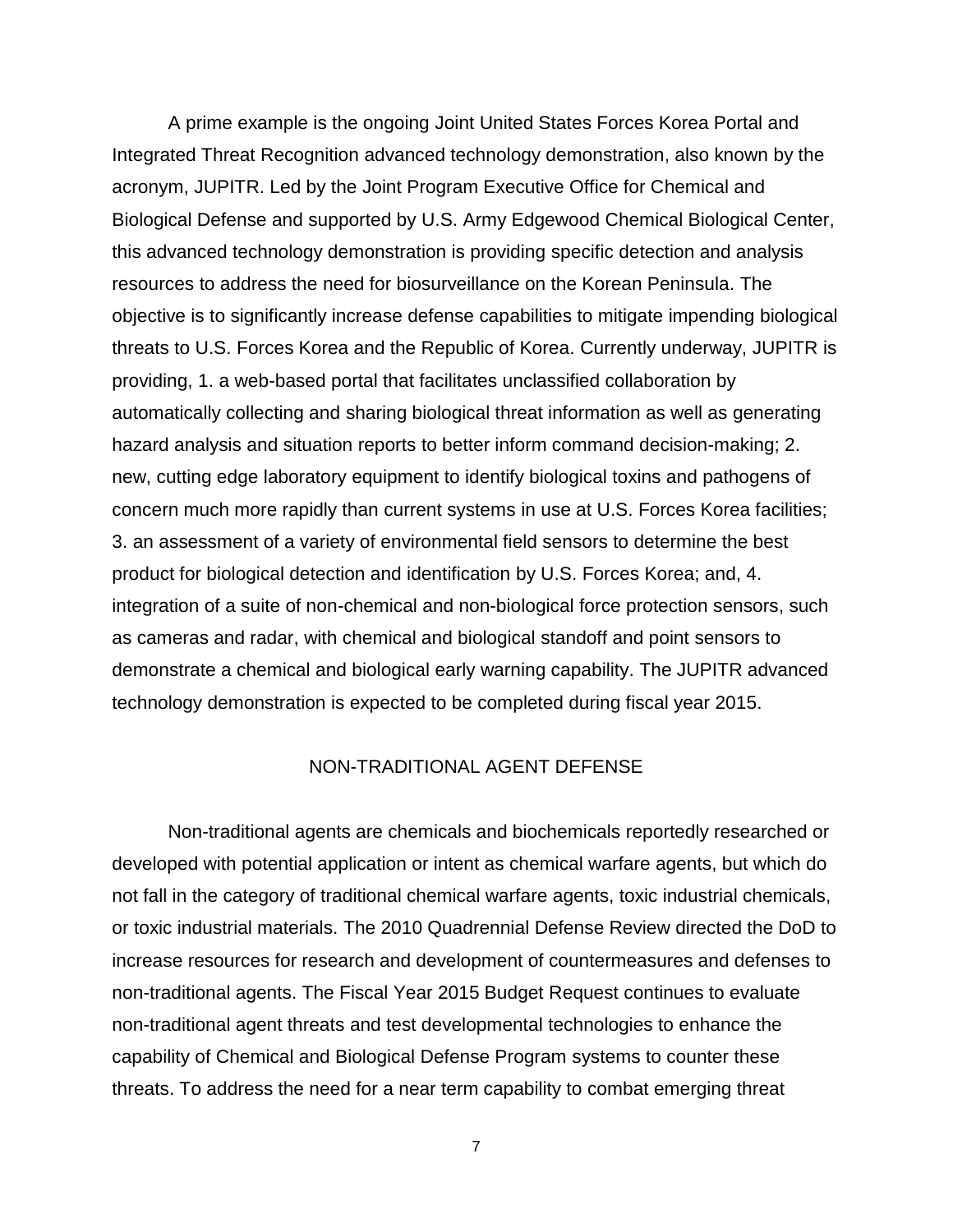materials, we have already provided Domestic Response Capability kits to the National Guard weapons of mass destruction civil support teams resident in all 50 states. These kits provide emerging threat mitigation capability that includes detection, personnel protection, and decontamination.

#### ELIMINATION OF SYRIA'S CHEMICAL WEAPONS

In anticipation of the need to address Syria's chemical weapons stockpile in the context of the Syrian Civil War, the DoD created the Field Deployable Hydrolysis System, a transportable, high throughput neutralization system designed to convert chemical warfare materiel into compounds unusable as weapons. The DoD response in this case is an excellent example of collaboration and agility in capability development. An acquisition effort was launched in February of 2013 and the first system was delivered less than six months later. A government team comprised of the Joint Program Executive Office for Chemical and Biological Defense, the Defense Threat Reduction Agency, U.S. Army Edgewood Chemical Biological Center, U.S. Army Chemical Materials Activity, and U.S. Army Contracting Command produced this capability which is now deployed aboard the motor vessel *Cape Ray*. When this rollon/roll-off type ship receives Syrian chemical warfare materials, it will head out to international waters to carry out the neutralization process using the Field Deployable Hydrolysis System, a capability that the U.S. would not have but for this innovative joint effort within the DoD.

#### **CONCLUSION**

As this subcommittee is well aware, a confluence of technological, political, and economic factors are making the current security environment as challenging as any Congress and the President have faced in the Nation's history. Continued collaboration is critical to advancing chemical, biological, and radiological defense science and engineering to maintain the technological advantage currently held by our forces. I look forward to continued cooperation with the subcommittee to meet the DoD's unique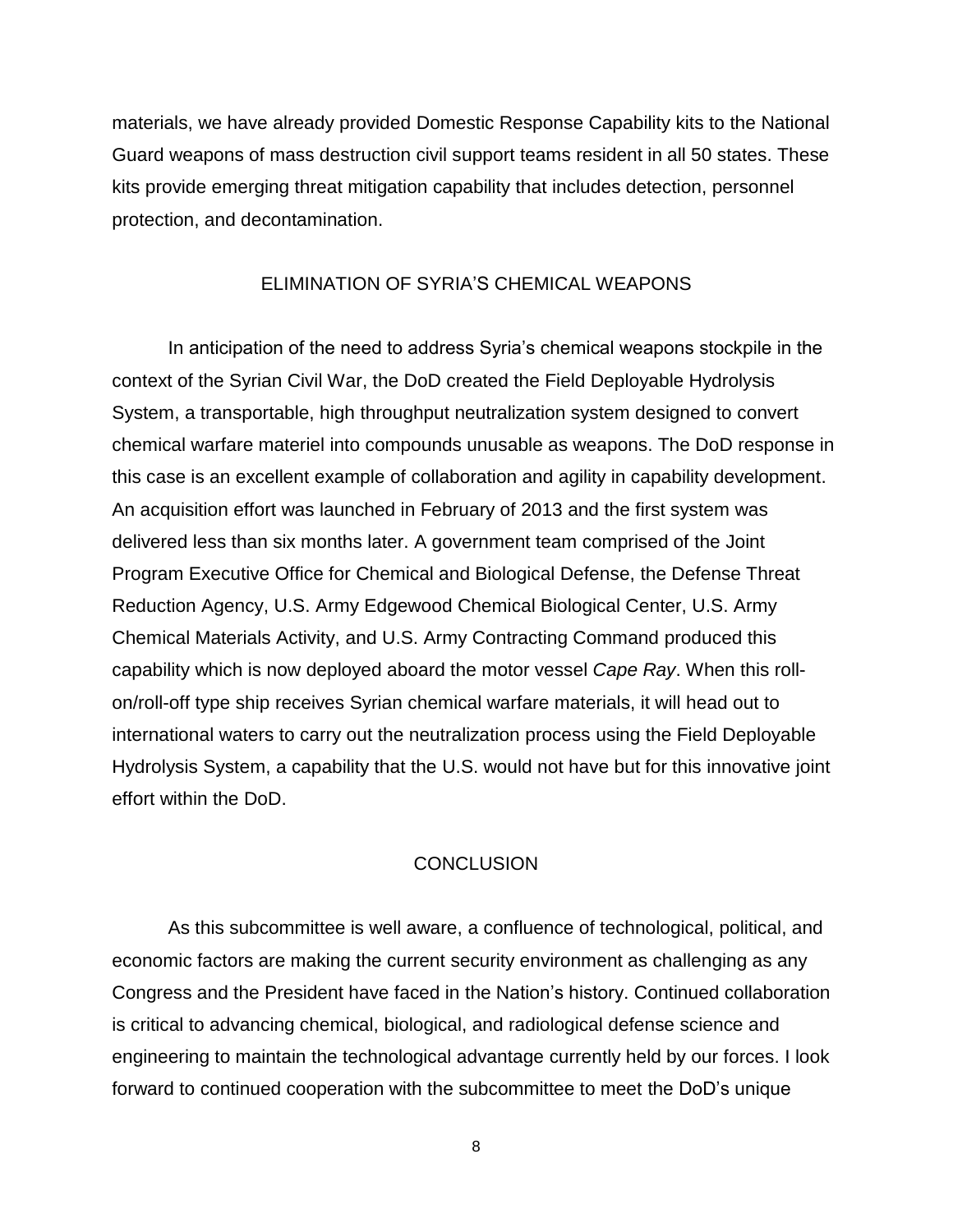requirements for specific systems for the Warfighter. Mr. Chairman, Congressman Langevin and members of the subcommittee, on behalf of the men and women of the Chemical and Biological Defense Program, thank you again for the opportunity to appear before you today and thank you for your continued support.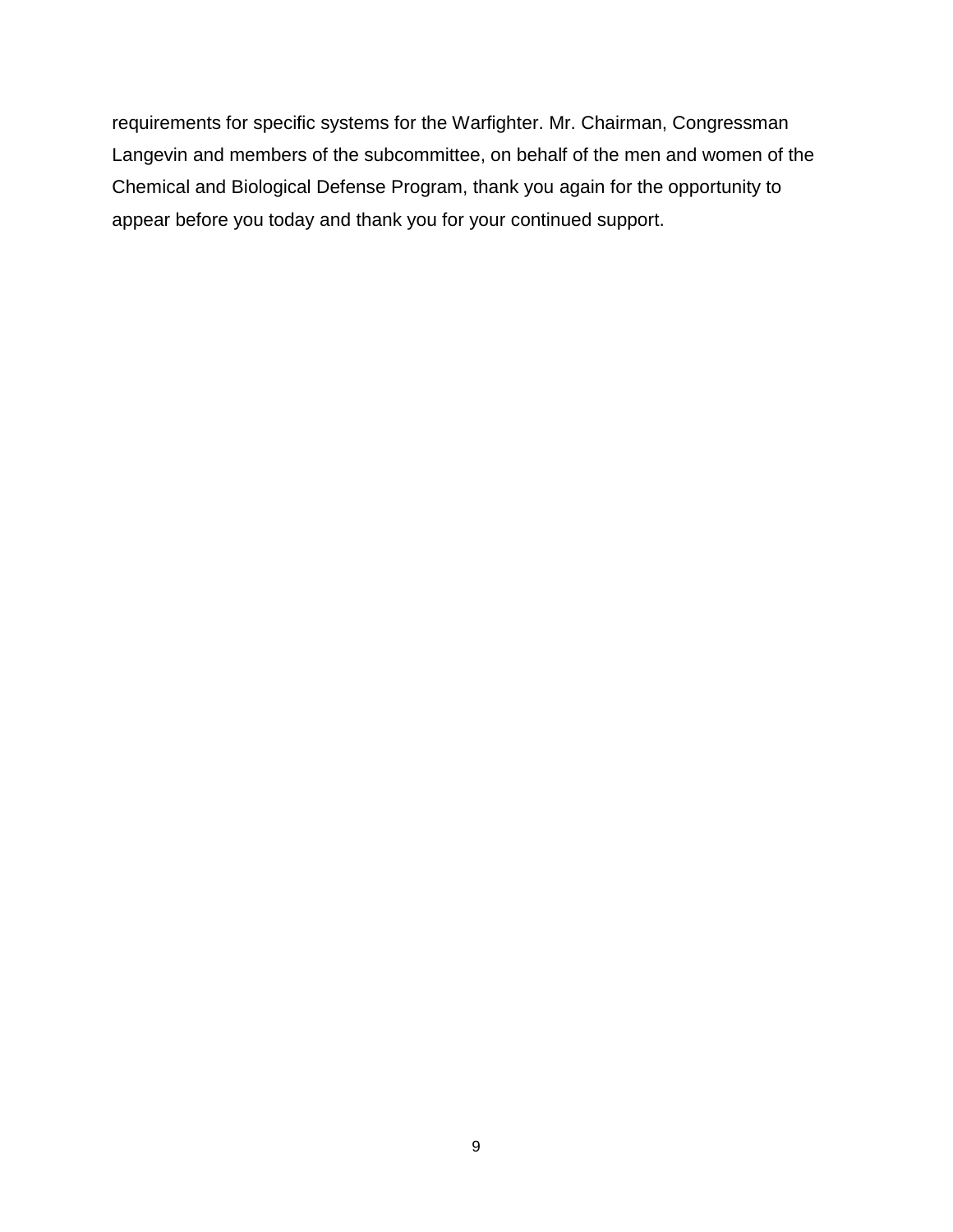Not for Public Release until Approved by the House Armed Services Committee

<span id="page-36-0"></span>Statement of Mr. Andrew Weber Assistant Secretary of Defense for Nuclear, Chemical, and Biological Defense Programs

On

Countering Weapons of Mass Destruction Programs

Before the Intelligence, Emerging Threats and Capabilities Subcommittee Committee on Armed Services U.S. House of Representatives

April 8, 2014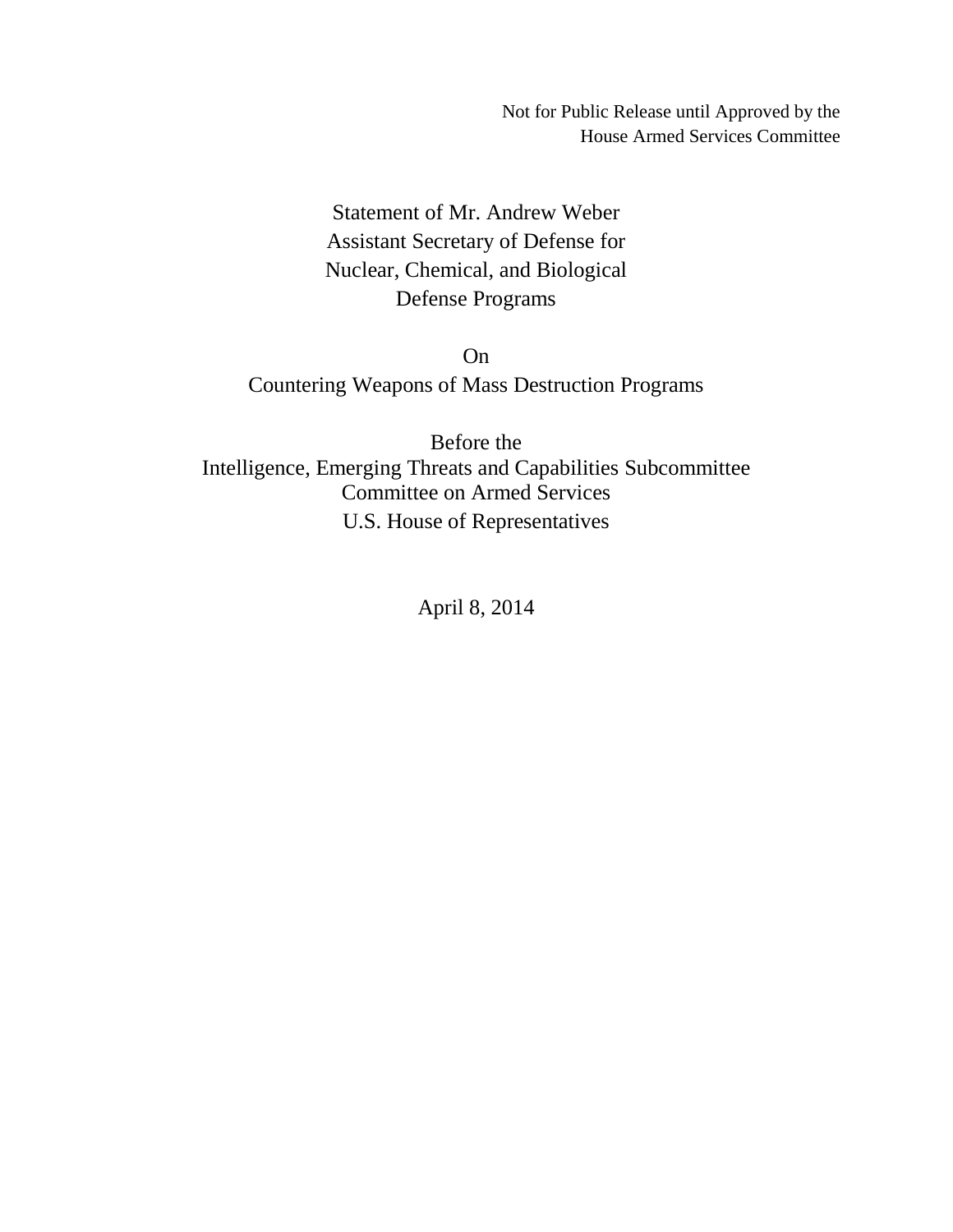#### **Introduction**

Chairman Thornberry, Ranking Member Langevin, and members of the Subcommittee, thank you for giving me the opportunity to testify about U.S. countering weapons of mass destruction (CWMD) programs.

I have the privilege of serving as the Assistant Secretary of Defense for Nuclear, Chemical, and Biological Defense Programs (NCB). In this capacity I am a principal advisor to the Secretary of Defense, Deputy Secretary of Defense, and the Under Secretary of Defense for Acquisition, Technology and Logistics (AT&L) on nuclear energy, nuclear weapons, and chemical biological defense. I also serve as the Staff Director of the Nuclear Weapons Council (NWC).

As the Assistant Secretary for NCB, I oversee the implementation of the Department of Defense (DoD) Cooperative Threat Reduction (CTR) program and manage the Department's treaty implementation activities to ensure compliance with nuclear nonproliferation agreements, the Chemical Weapons Convention (CWC), and the Biological and Toxin Weapons Convention (BWC). I am responsible for oversight, integration, and coordination of the Department's Chemical and Biological Defense (CBD) Program. This program develops capabilities to enable the warfighter to deter, prevent, protect, mitigate, respond, and recover from chemical, biological, radiological, and nuclear (CBRN) threats and effects as part of a layered, integrated defense. I oversee the Nuclear Matters (NM) Office, which is the focal point for DoD activities and initiatives related to the dual missions of sustaining a safe, secure, and effective nuclear deterrent and countering the threats of nuclear terrorism and nuclear proliferation. I also manage the Department's governance process for the U.S. Chemical Demilitarization Program.

Additionally, I oversee the Defense Threat Reduction Agency (DTRA), led by Mr. Ken Myers, who is here with us today. DTRA's mission is to safeguard the United States and its allies by providing capabilities to counter, reduce, and eliminate WMD threats and mitigate their effects. They are the Department's Combat Support Agency for the CWMD mission, executing critical programs for nonproliferation, counter proliferation, consequence management, and the development of improved CWMD capabilities.

I would like to recognize the outstanding contribution of the Joint Program Executive Office for Chemical and Biological Defense, which under Mr. Carmen Spencer's able leadership implements much of the Chemical and Biological Defense Program. His team designed and fabricated the Field Deployable Hydrolysis Systems tailored to the destruction of Syria's chemical weapons stockpile.

All of these programs are aligned to provide affordable and strong CWMD capabilities for the United States and our international partners and allies. The personnel running these programs closely coordinate and leverage one another's efforts and accomplishments to ensure DoD is unified and successful in countering WMD threats.

My testimony focuses on specific initiatives that prepare for emerging threats across the CBRN spectrum and strengthen our ability to respond effectively to the WMD threats that exist today. The President's FY15 budget requests a total of \$3.12 billion for these efforts: \$1.38 billion for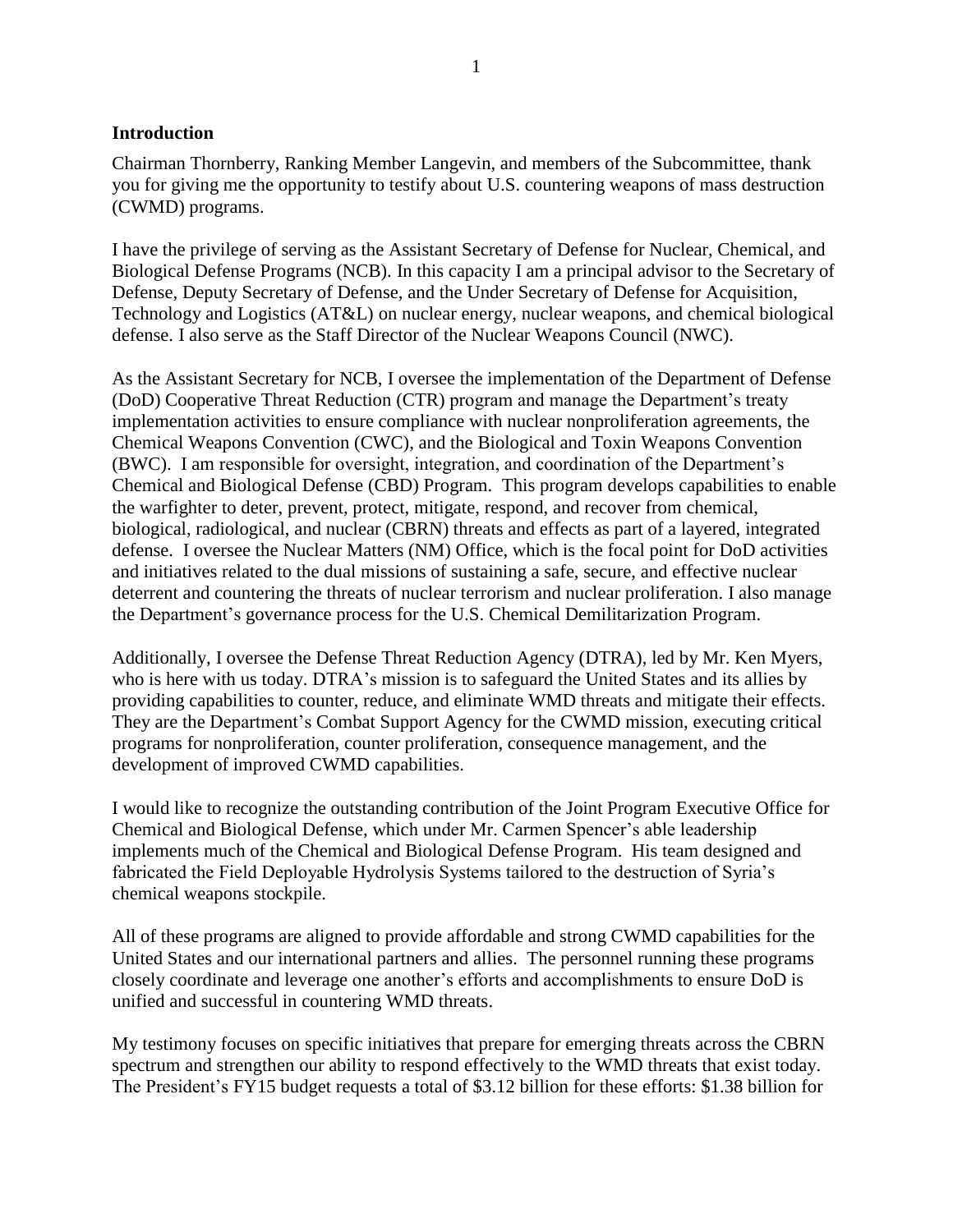Chemical and Biological Defense; \$1.27 billion for DTRA programs; \$365.1M for the Cooperative Threat Reduction Program; \$55.6 million for the Nuclear Matters programs; and \$51.7 million for the CWMD Systems Program.

Support of the FY15 budget request will enable us to continue providing our nation with capabilities that are critical to our ability to counter chemical, biological, and nuclear threats.

#### **Chemical Threats**

Long before the August 21, 2013 massive use of chemical weapons by the Syrian Arab Republic against its population, the DoD was acutely aware of the dangers posed by these weapons. There remain countries outside of the CWC that have developed, produced, and stockpiled these lethal weapons; as well as non-state actors who maintain an interest in having a chemical weapons capability. The DoD is targeting the programs I described to prevent chemical weapons and the capabilities to produce them from falling into the hands of terrorists, and to help international partners uphold their nonproliferation and disarmament obligations.

After the fall of Muammar Qaddafi, the DoD supported Libya in fulfilling its obligations under the CWC. The new Libyan government discovered nearly two tons of previously undeclared chemical weapons. They consolidated the newly declared munitions at the facility that the Qaddafi government had been using to destroy bulk chemical agent. The DoD worked with interagency and international partners to provide safety and security upgrades at the Libyan chemical weapons destruction site, which allowed Organisation for the Prohibition of Chemical Weapons (OPCW) inspectors to return and for destruction to resume. The DoD consulted with the Libyan Government to identify and procure the appropriate technology to destroy the newly discovered munitions, and provided training for Libyan chemical weapons destruction operators. Germany and Canada provided financial resources. These efforts led to the final destruction this winter of mustard-filled Category 1 chemical weapons munitions, consisting of 517 artillery shells, 45 bomb components, consisting of plastic tubes filled with mustard agent, and eight 500 pound bombs. Libya is now free Category 1 chemical munitions.

The DoD, with our interagency and international partners, is looking forward to building off of this success as we stand ready to destroy Syria's chemical weapons stockpile. The cooperative nature of our DoD programs makes international relationship-building a key component of our CWMD efforts.

The international destruction operation is crucial to preventing the Syrian regime from using chemical weapons against its population ever again, or leaving the material at risk of proliferation to terrorists. The DoD is contributing significant resources through contributions of equipment, destruction technology, and expertise. The DoD CTR Program provided transport and material handling equipment, medical countermeasures, and packaging materials to the OPCW-United Nations (UN) Joint Mission to enable removal of the declared chemical stockpile from Syria. The DoD has also outfitted the Motor Vessel (M/V) Cape Ray, a U.S. National Defense Reserve Fleet Vessel, with two specially-designed neutralization systems along with all of the equipment, personnel, and expertise necessary to neutralize the most dangerous Syrian chemicals in a safe and environmentally sound manner.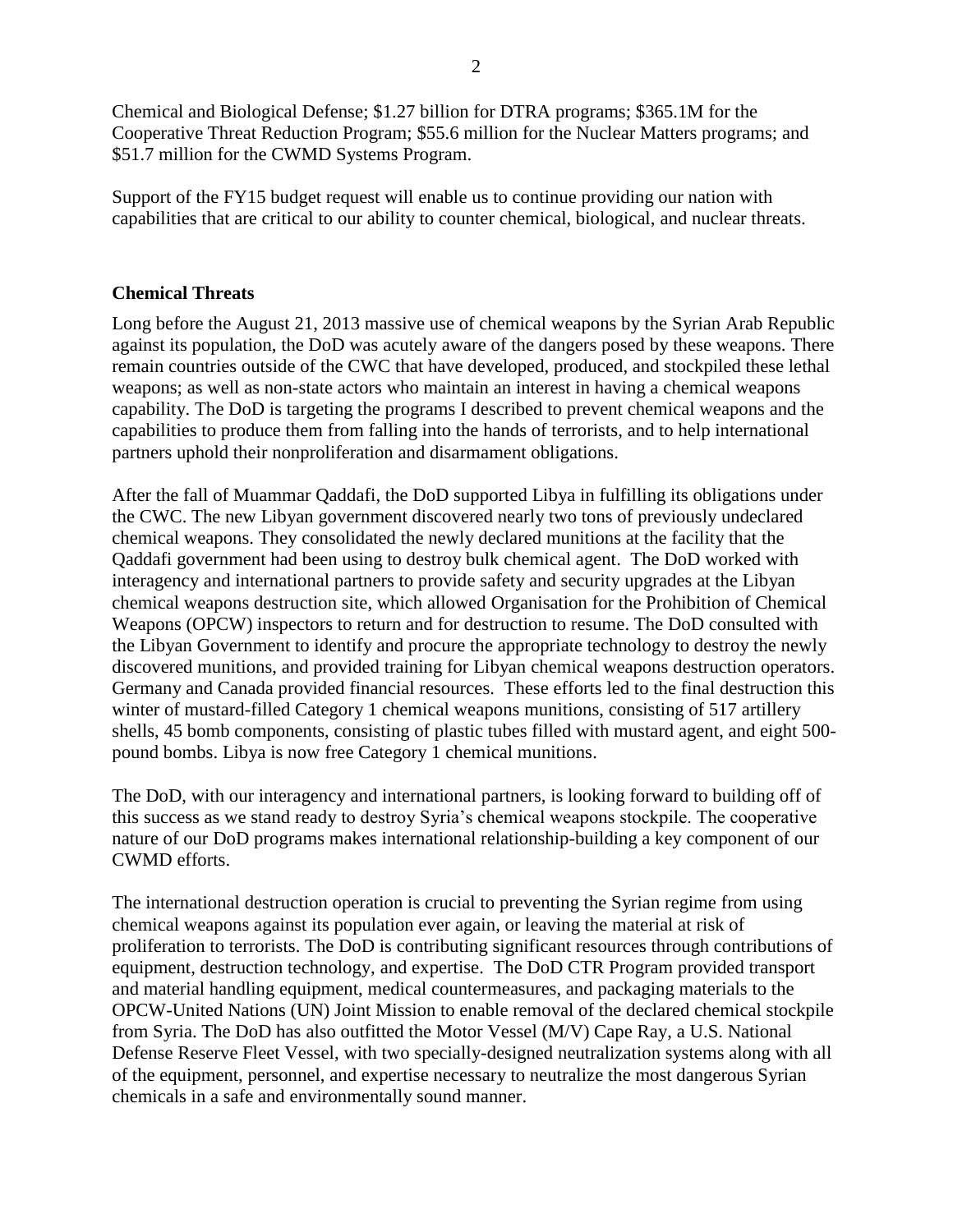This will be the first ever chemical weapons destruction operation aboard a vessel. In order to ensure CWC compliance, the DoD and the OPCW worked very closely together to develop the treaty documents required for this one-of-a-kind mission. DoD treaty experts also planned, coordinated, and executed visits and engineering reviews aboard the ship with OPCW Technical Secretariat inspectors and verification experts.

In the broader Middle East, the DoD is reducing the risk of cross-border proliferation of chemical weapon assets. We are working with several of Syria's neighbors to enhance their ability to mitigate the risks of proliferation and possible chemical weapons use near their borders. For example, the DoD CTR Program is providing Jordan with training and equipment assistance to enhance security along its borders with Syria and Iraq, and to detect, interdict and respond to potential chemical weapons incidents.

The DoD has active programs that provide the capabilities required to respond to chemical threats in a layered approach. We invest in detection equipment to identify chemical agents and provide situational awareness for response. We also provide protective equipment to shield against exposure, and we develop responsive medical countermeasures.

DoD's development of chemical defense capabilities is a key part of an integrated national effort to address traditional and non-traditional threats. In this budget request, we continue to conduct research and develop technology for a range of chemical defense capabilities, including for detection, medical countermeasures, decontamination and protection. For example, this year we will complete the rapid fielding of enhanced equipment packages for the National Guard's Weapons of Mass Destruction Civil Support Teams to protect against and respond to nontraditional agents.

#### **Biological Threats**

The DoD also continues to anticipate and prevent biological threats. We are working proactively to prepare for both existing and emerging biological threats and respond rapidly when necessary. Biological threats from an attack, accidental release, or natural occurrence have the potential to cause enormous damage in terms of lives lost, economic impact, and ability to recover. As stated in the National Strategy for Countering Biological Threats, "…fanatics have expressed interest in developing and using biological weapons against us and our allies." Rapid advancements in biotechnology are making it easier for an adversary, whether state or non-state, to develop biological weapons.

Unlike other threats, biological agents have the capacity to spread without regard to borders, conflicts, or intentions. As such, countering biological threats lies at the complex nexus of security and health, and needs to be addressed by all stakeholders involved, to include health, defense, law enforcement, private, international, and non-governmental counterparts.

One of the primary international initiatives to which DoD is contributing to address this challenge is the newly-announced Global Health Security Agenda -- an international effort to enhance our ability to prevent, detect, and respond to infectious disease threats. DoD drives the security components of this Agenda.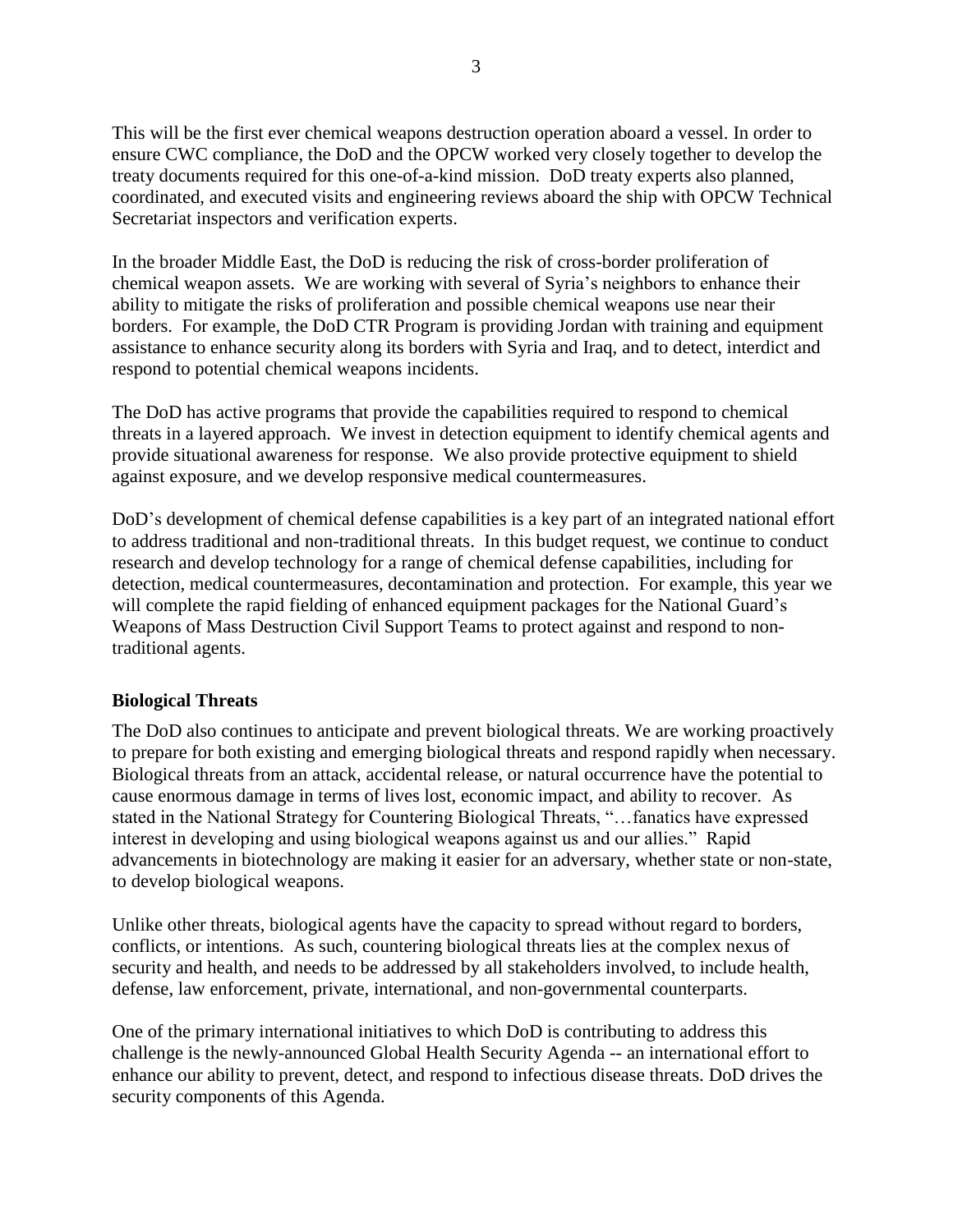The DoD has unique contributions to protecting the health and security of U.S. citizens, both at home and abroad. Our programs prevent biological threats to our security through threat reduction activities such as biosecurity and pathogen consolidation. Dangerous pathogens, naturally prevalent in many regions of the world, are stored in laboratories to conduct vital research and medical diagnosis to protect and treat a nation's citizens. These same pathogens may be attractive to those who have ill intent, be they lone actors or terrorist organizations.

Recognizing this, DoD is expanding threat reduction activities to other parts of the world to limit access to dangerous pathogens and decrease the threat of their deliberate or accidental release; and build systems to rapidly detect, diagnose, and report biological threats around the world before they affect the American people or U.S. interests. We have expanded our bioengagement programs to the Middle East, Southeast Asia and Africa. Many countries in these regions have a confluence of dangerous pathogens that are naturally prevalent and nefarious actors who could exploit these biological agents.

Because integrated biological preparedness and response capabilities are critical to our security, the DoD is collaborating on this with key partners and allies. We are working with the Republic of Korea (ROK) to enhance biosecurity, biosurveillance, and biodefense. The United States and ROK designed the Able Response exercise to improve our governments' ability to prepare for and respond to an intentional biological incident by employing a "whole-of-government" approach. This year, the DoD and ROK will test their collaborative capabilities through a webbased enterprise environment that facilitates collaboration, communication, and information sharing in support of detection, management, and mitigation of biological incidents.

Our Chemical and Biological Defense team also collaborates closely with interagency partners, for example a joint effort with the Department of Health and Human Services (HHS) and Department of Homeland Security (DHS) called the Public Health Emergency Medical Countermeasures Enterprise (PHEMCE). This effort ensures collaboration across the government to develop and deliver medical countermeasures. DoD focuses on protecting our forces deployed around the globe against weaponized agents, emerging threats that may be used against them, and diseases they might encounter. HHS focuses on responding to specific threats to the general population. By working together through the PHEMCE, we leverage each other's work.

We are also making progress on vaccine candidates for plague, botulinum toxin, Ebola and Marburg, equine encephalitis viruses, and nerve agent pretreatments through advanced development to Food and Drug Administration (FDA) licensure. DoD developed and fielded an FDA-cleared capability for diagnosis of biological warfare agents, and we are now moving forward with a next generation diagnostic providing capability for biological warfare agents and infectious diseases outside of established medical centers.

In support of these medical countermeasure requirements, the Department has invested in a dynamic and agile manufacturing capability through the Advanced Development and Manufacturing (ADM) facility being developed in Alachua, Florida.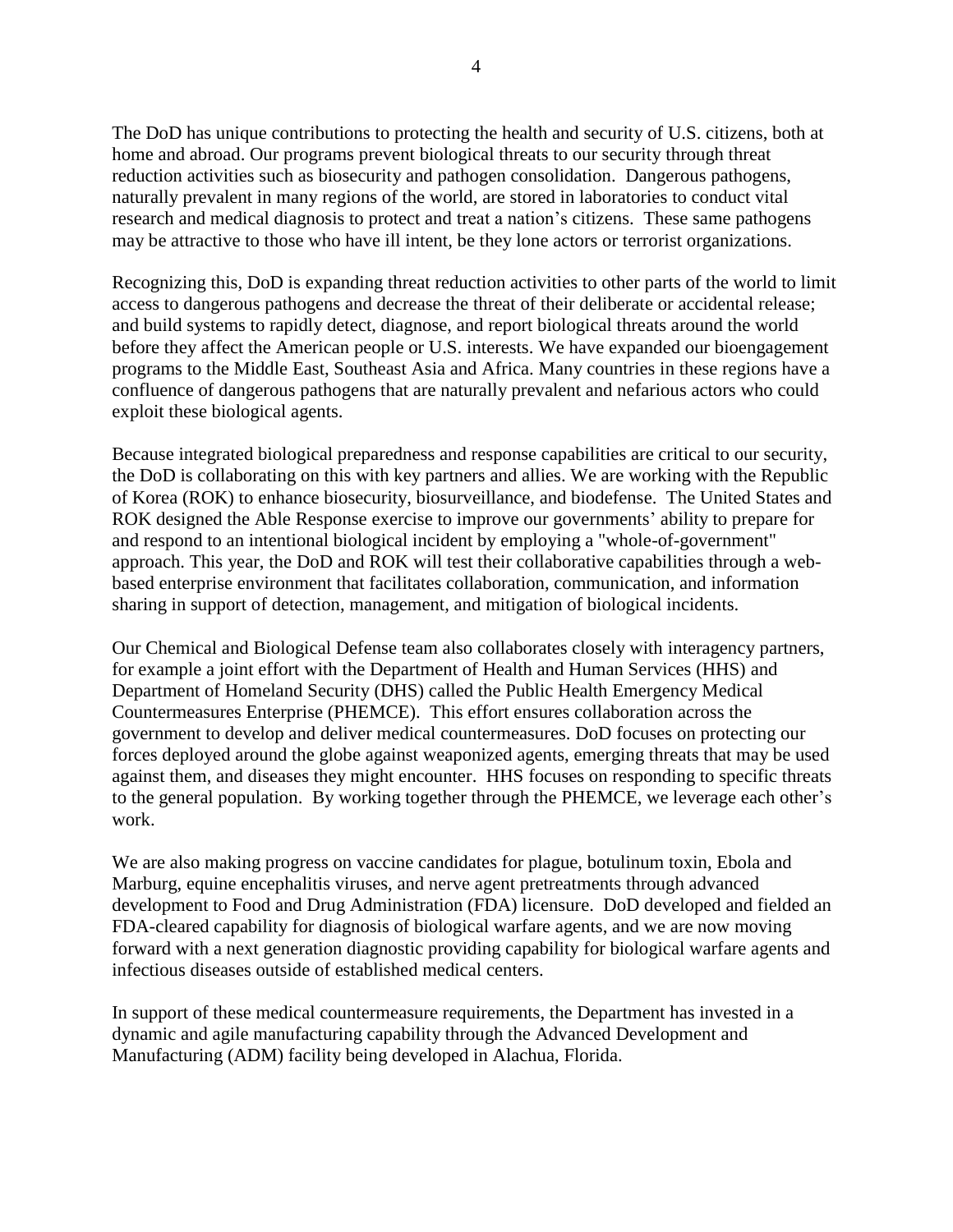The DoD ADM and the HHS Centers for Innovation and Advanced Development and Manufacturing (CIADM) capabilities are complementary. DoD and HHS have worked the design of their respective capabilities to ensure DoD is technically matched to the scale required for the Joint Force versus the scale required to support the public health emergency needs of the United States. Furthermore, DoD's medical countermeasures must be flexible and agile to meet a broad range of medical countermeasure needs for agents encountered by the Joint Force globally. In partnership with HHS, we are revolutionizing national capabilities to respond to emergencies and address threats to DoD personnel and U.S. citizens across the globe.

#### **Nuclear Threats**

Finally, I want to highlight DoD's efforts to ensure that terrorists and proliferators cannot access nuclear materials and expertise abroad. President Obama has called nuclear weapons in the hands of terrorists "the single biggest threat to U.S. security." As the President has said, just one nuclear weapon detonated in an American city would devastate "our very way of life." With such destructive ability, nuclear threats remain a prominent concern.

Continued reports of nuclear material trafficking and insufficient security standards at nuclear sites demonstrate that these threats are still present. The combination of vulnerable nuclear materials, the global distribution of nuclear weapons, and non-state actors seeking to acquire WMD capabilities presents a grave threat to U.S. security and that of our allies.

The ongoing spread of advanced nuclear knowledge, potential new enrichment techniques, and improved weaponization and delivery capabilities contribute to new challenges. The DoD is working with the Departments of Energy and State to reduce the availability and accessibility of weapons-usable nuclear materials worldwide, promote a culture of security and to sustain robust interdiction efforts and ensure that nefarious nuclear ambitions of state and non-state actors will remain difficult to realize.

Last month, the third Nuclear Security Summit was held in The Hague. Heads of state and international organizations enacted measures to combat the threat of nuclear terrorism, protect nuclear materials, and prevent the illicit trafficking of nuclear materials. DoD has supported this effort by working with global partners to secure weapons-usable nuclear material and establish nuclear security training centers. We are also expanding nuclear counterterrorism and threat reduction cooperation with two of our closest allies, the United Kingdom and France, building on all three countries' technical expertise and history of cooperation.

I would like to echo what President Obama said at this year's Summit: we still have a lot more work to do to fully secure all nuclear and radiological material. DoD continues to contribute to this critical effort.

On the domestic front, the Nuclear Weapons Accident Incident Exercise (NUWAIX) program focuses on developing the capabilities required to mitigate the consequences of a U.S. nuclear weapon accident or incident. This full-scale national-level exercise program is shared among the Air Force, Navy, the Department of Energy's National Nuclear Security Administration and the Federal Bureau of Investigation. The exercises provide realistic training to either safely recover a weapon, or recapture a weapon, in order to stop a terrorist attack. We look forward to ongoing